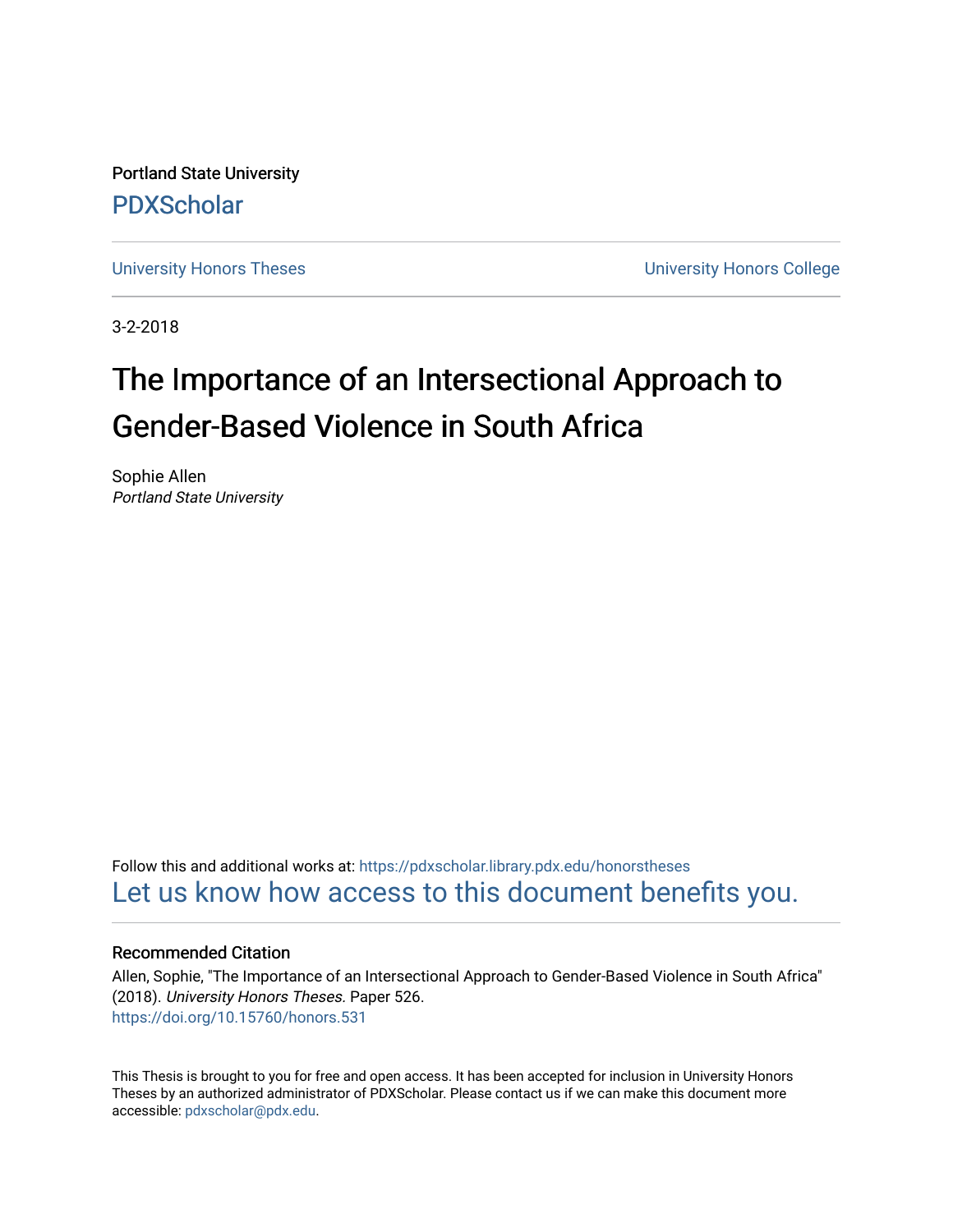The Importance of an Intersectional Approach to Gender-Based Violence in South Africa

by

# Sophie Allen

An undergraduate honors thesis submitted in partial fulfillment of the

# requirements for the degree of

Bachelor of Arts

in

University Honors

and

International Development

Thesis Adviser

Priya Kapoor

Portland State University

2018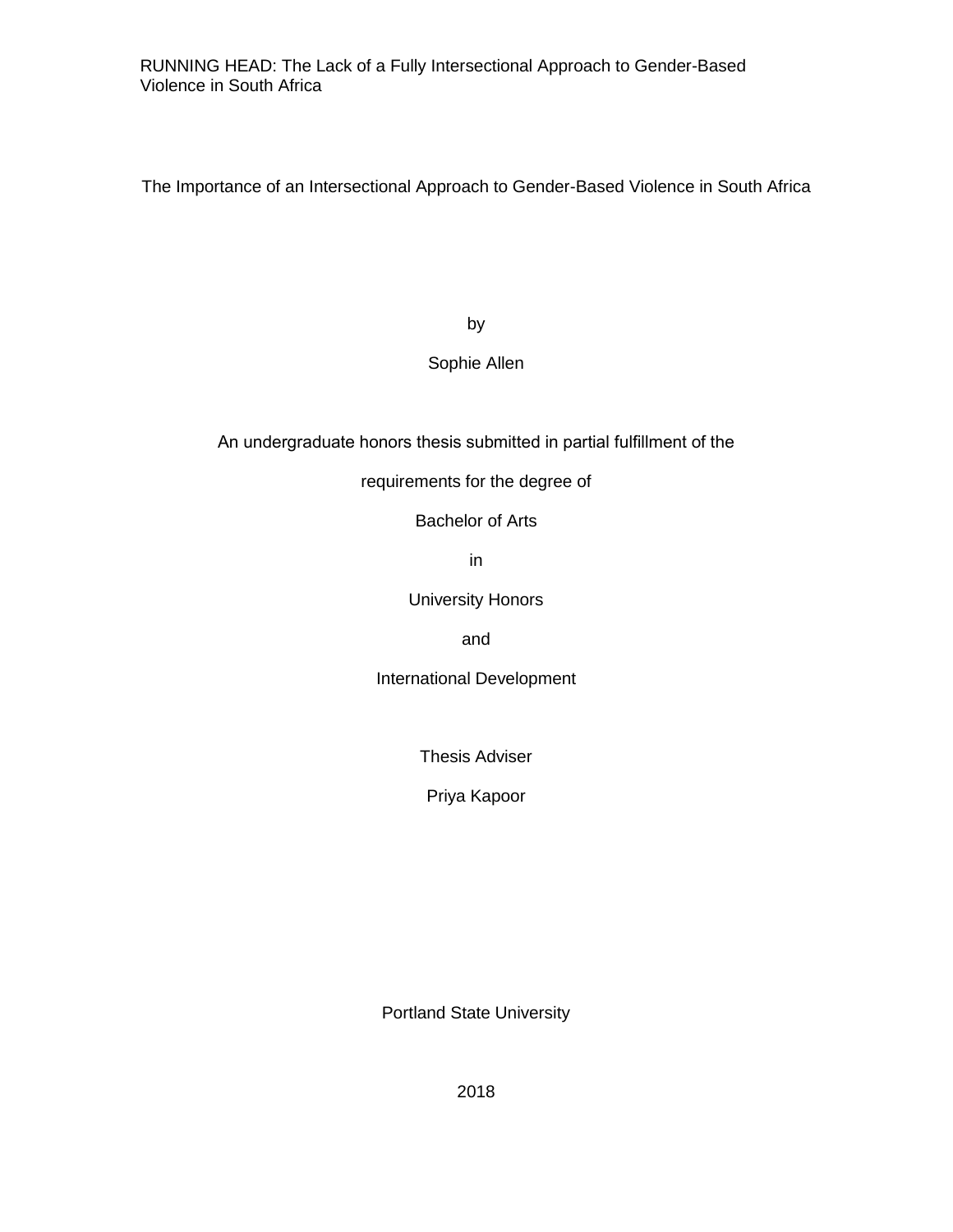# **ABSTRACT**

Gender-based violence is an issue of major concern in South Africa and is a result of an intersectionality of oppressors. A culture of violence, firmly established by racist and classist historical institutions, remains prominent. In addition, the culture outwardly focuses on tensions of race and class, rather than the oppression of gender, even though gender-based violence is necessarily relies upon the male domination and female subordination. Historical female oppression and patriarchal cultural patterns existed before the introduction of white rule. This phenomenon of South African culture particularly focusing on race and class as oppressors that contribute to gender-based violence, instead of patriarchal norms, can be observed through two major frameworks: discourses of rape and the greater rape culture and inconsistencies between laws, acts, and the Constitution of the South African government as compared to public consciousness of gender. Including an intersectional approach in South African culture that emphasizes oppressive gender structures in discussions of gender-based violence that also incorporates the ways in which race and class are also influences of such violence, must be considered if gender-based violence is to substantially decrease.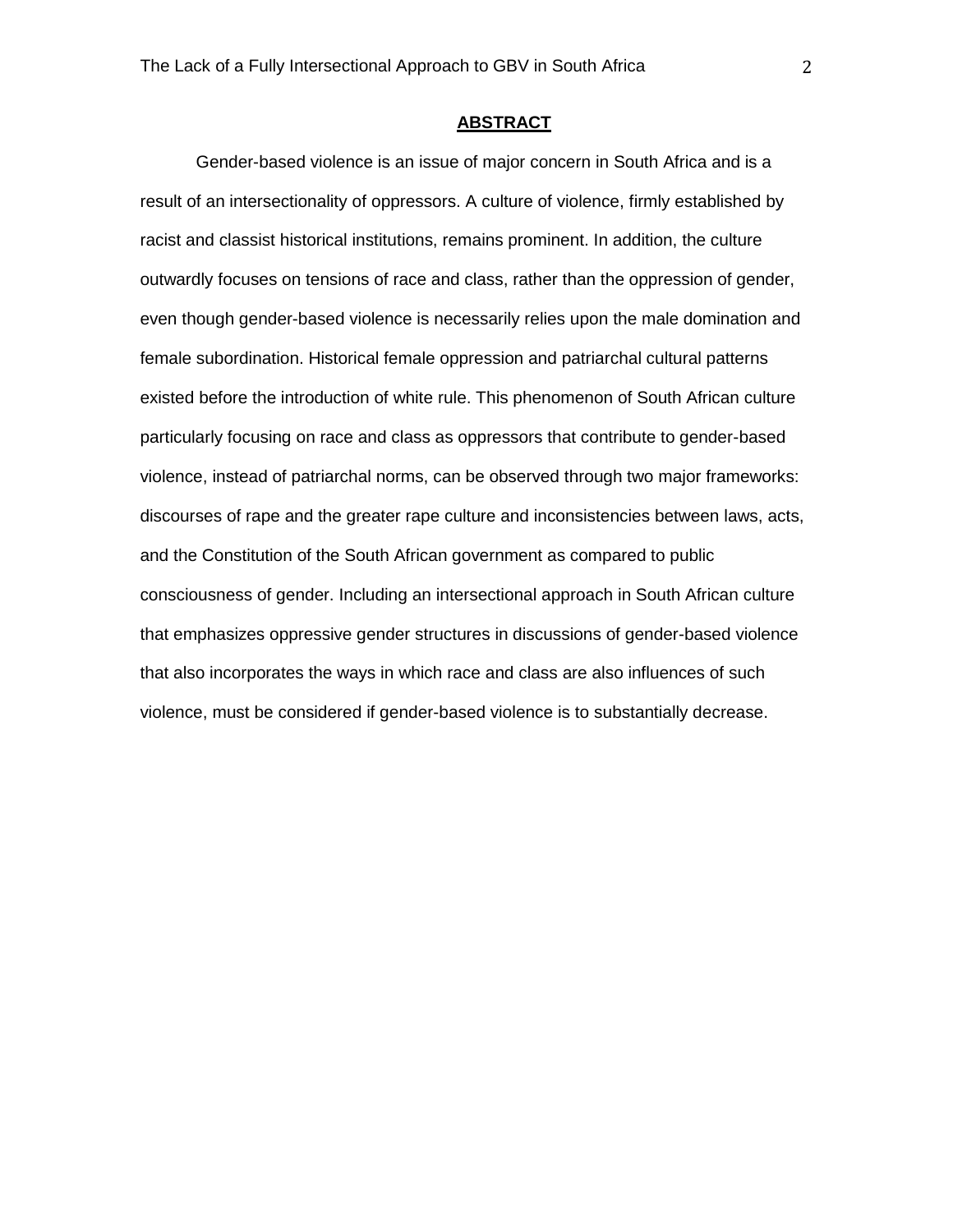# **INTRODUCTION**

Issues of domination and subordination are rampant in today's society. States that have a historical legacy of institutional oppression experience inherited oppressions that dominate and influence the contemporary lives of everyday citizens and the progression of the nation. In her essay entitled Domination and Subordination, Jean Baker Miller discusses the idea of permanent inequalities, in other words those that are ascribed at the time of birth and function upon a person for the rest of his or her life (1976). According to Miller, certain categories of people dominate over socially defined subordinate groups, where the prescribed dominant group dictates and controls those who have been identified as subordinate (Miller, 1976). While the dominant class defines normal, the subordinate class internalizes these prescribed definitions, struggling to survive within a world in which the norms of the dominant class do not match their own reality (Miller, 1976). Subordination and domination tend to function most clearly and most impactfully along lines of gender, race, and class. The nation of South Africa is no exception of country that continues to deal with the negative consequences of oppression that originate from a coercive and segregated history. Different forms of oppression that currently function in the nation center around the violent and turbulent history of colonialism, slavery, forced black labor, and institutionalized segregation during Apartheid, all of which were based upon intersecting racial, ethnic, and classist lines. This history has created a lasting culture that focuses on the oppressors of race and class in a very strong way, often ignoring the prevailing patriarchal culture that heavily influences and contributes to this violence. The traumatic and lasting effects of intersectional oppression in South Africa remain evident, seen in the high rates of poverty along racial lines, a massive inequality gap, continued community racial segregation, and gender violence.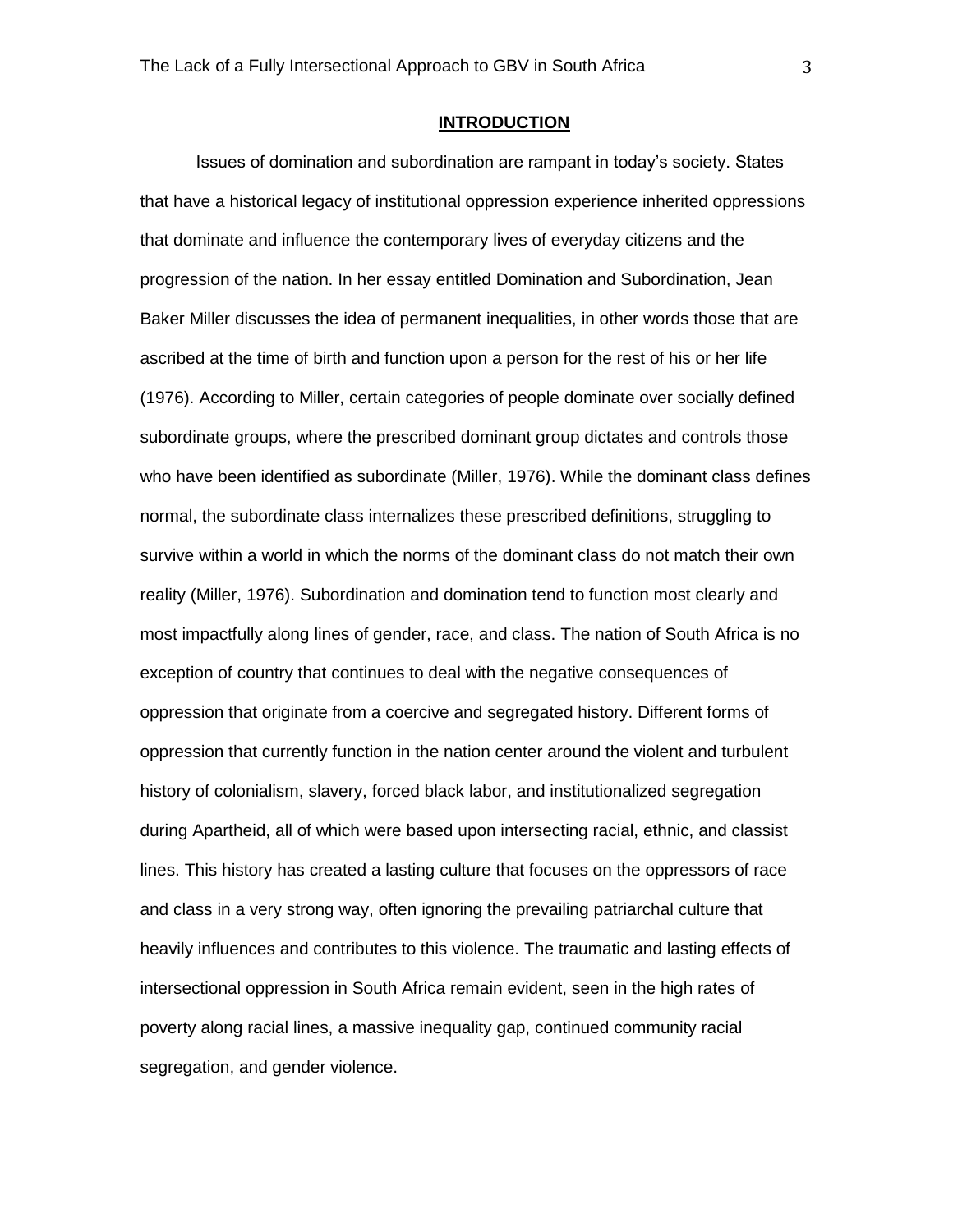Gender-based violence as a result of intersectional oppression in South Africa is extremely prominent. The different forms of gender-based violence is a crisis in South Africa which can be observed in the media's common naming and perception of South Africa as the rape capital of the world. Gender-based violence or violence against women, as defined by the United Nations during the 1995 Report of the Fourth World Conference on Women in Beijing, China, refers to "any act… that results in, or is likely to result in, physical, sexual or psychological harm or suffering to women, including threats of such acts, coercion or arbitrary deprivation of liberty, whether occurring in public or private life." This does not include every form of violence a woman may experience but rather those such as rape, domestic violence, sexual, and interpersonal violence, and sexual, psychological, and economic abuse, which rely upon the power domination of women by men. Though women are also perpetrators various types of violence against men, gender violence impacts women at a much higher magnitude; the vast majority of domestic and interpersonal violence cases occur with men as the perpetrators and women as the victims. This is due to the trend that gender is often seen as an indicator of "status that determines social position in society, one that typically accords women with less power, privilege, and resources than men" and is based upon a society's ascribed gender roles and status (Russo & Pirlott, 2006). One in five women over the age of eighteen report that they have experienced gender-based violence in South Africa (Wilkinson, 2016). The subordination of women due to their diminished status in society as compared to men is an innate factor of gender-based violence, and these patriarchal norms of female subordination encourage and promote the occurrence of gender-based violence (Koss et al., 1994; Marin & Russo, 1999). Without the ability for men to dominate themselves over women, the systemic use of violence to maintain this domination could not occur, though poverty and substance abuse by a partner are also a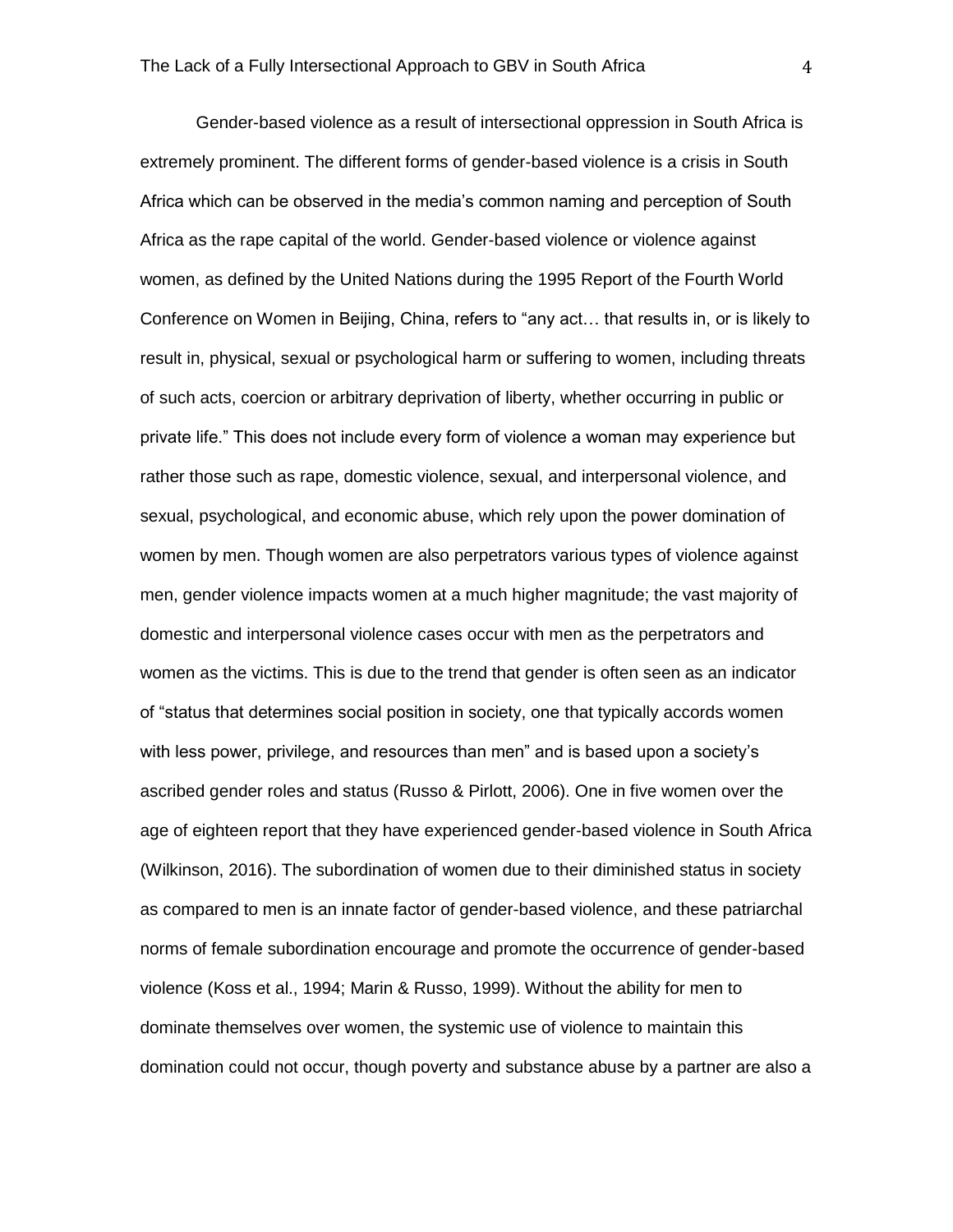risk factors of gender-based violence (Heise, Ellsberg, & Gottmoeller, 2002; Kilpatrick, 1990; VanderEnde, Yount, Dynes, & Sibley, 2012).

Negative impacts of gender violence are multifold, including various poor mental and physical health effects (Campbell, 2002; Jewkes, 2016; Jewkes, Levin, & Penn-Kekana, 2002; Lloyd, 1997). The negative health consequences due to gender-based violence are perhaps some of the most researched aspects of the issue, as genderbased violence impacts many different forms of health. Reproductive health is one aspect of health that suffers when a woman experiences gender-based violence, and it is suggested that poor levels of reproductive health are more highly correlated to the prevalence of domestic violence than poverty (Kishor & Johnson, 2006). Examples of the ways in which reproductive health is impacted by gender-based violence include lowered access to contraceptives, higher rates of unwanted pregnancies, lower obstetric outcomes, and a higher risk of sexually transmitted diseases (Jewkes, 2016). Higher rates of HIV/AIDS in women is particularly correlated with the experience of genderbased violence (Guedes, 2004; Jewkes, Dunkle, Nduna & Shai, 2010; Kishor & Johnson, 2006). This is especially problematic and of major concern in South Africa, as the HIV rate of women aged 15-49 in 2015 according to UNAIDS was 23.8, one of the highest in the world (2016). The consequence of severe mental health issues also occurs when women are subject to gender-based violence. Depression and severe posttraumatic stress disorder are the two most prevalent mental health diseases that share comorbidity specifically with intimate-partner violence (Campbell, 2002). In fact, it is found that the occurrence of violence is often what triggers depression and PTSD among women who have experienced violence (Campbell, 2002). Though this constitutes a short summary of the negative health consequences that women who have experience violence face, this discussion highlights the severity of the issue in regards to health worldwide.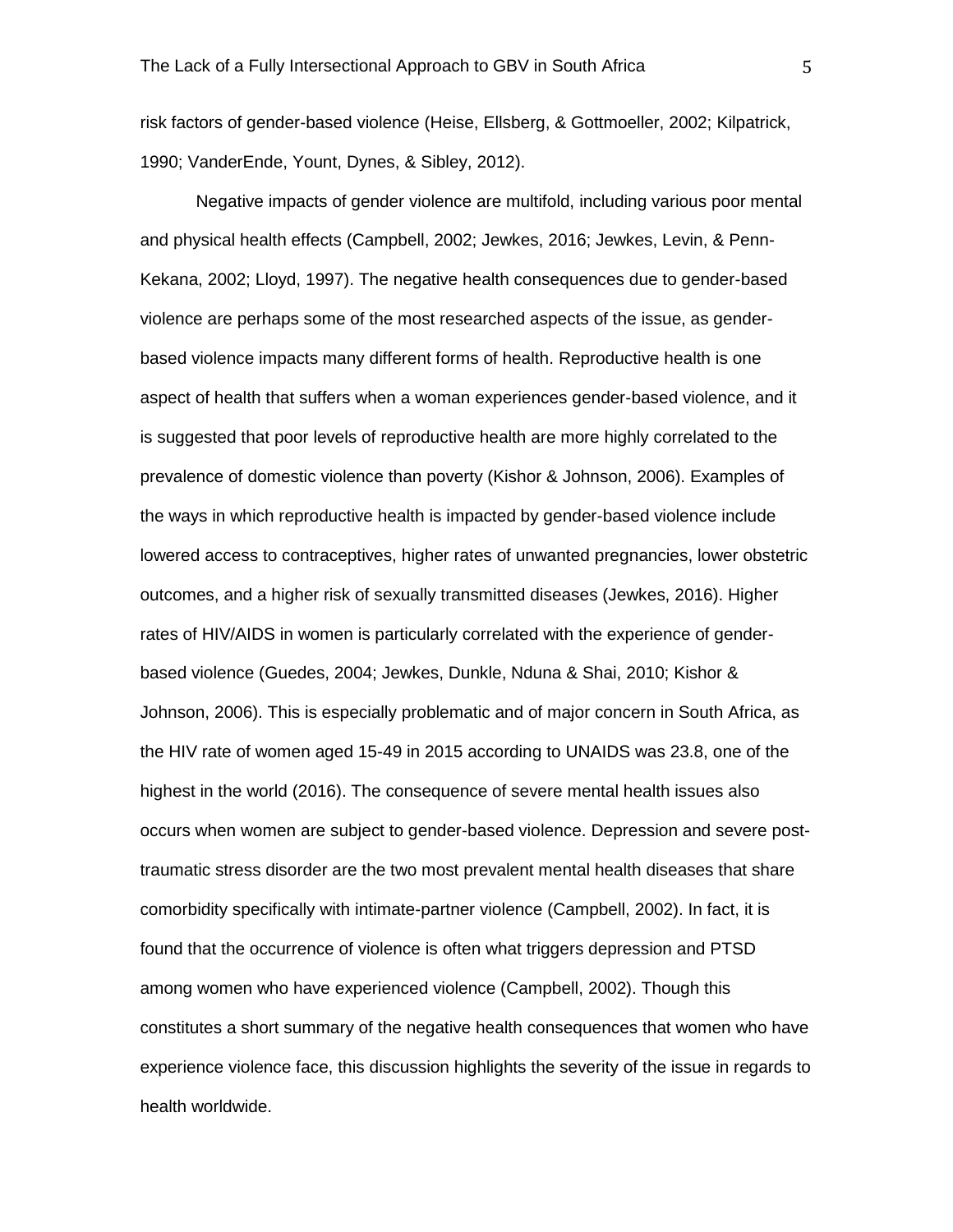The extensive use of healthcare facilities by women who have experienced violence at a much larger rate than those who have not is a large scale compilation of the discussed negative health outcomes as a consequence of gender-based violence, consequently resulting in these women being less productive in society (Campbell, 2002). The extensive use of healthcare facilities by victims of such violence has major economic consequences (Russo & Pirlott, 2006). In South Africa specifically, a conservative estimate of the costs of gender-based violence in 2012-2013 was at least R28.4 billion and R42.4 billion, or .09-1.3% of the nation's gross domestic product (K.P.M.G., 2015). In addition, nation's with high rates of gender violence have lower education and employment rates for women, and that the children of women who experience violence have lowered education and health outcomes as well (Morrison & Orlando, 2004). Based on this information, it is clear that gender violence in any country, including South Africa, is a problem that needs to be confronted due to the various facets of life and that are influenced and hurt by the occurrence of gender-based violence.

Furthermore, because of these negative outcomes of gender-based violence, the high proportion of women who experience such violence paints a worrying picture that should concern those doing social work or who are devoted to studying gender relations. Though rates of gender violence are variable depending on the examined source, it seems that as recently as 2016, at least one in five women over the age of 18 have experienced violence within a relationship during their lives in South Africa (Statistics, South Africa, 2016). In addition, specifically rape prevalence is also high, with the reported rate of rape 71 per 100,000 women in 2016 (Wilkinson, 2016). Analysing and confronting these rather high statistics of gender-based violence, though difficult, must be done, as the costs of such violence both on a national scale and for the individual victims of the violence is severe.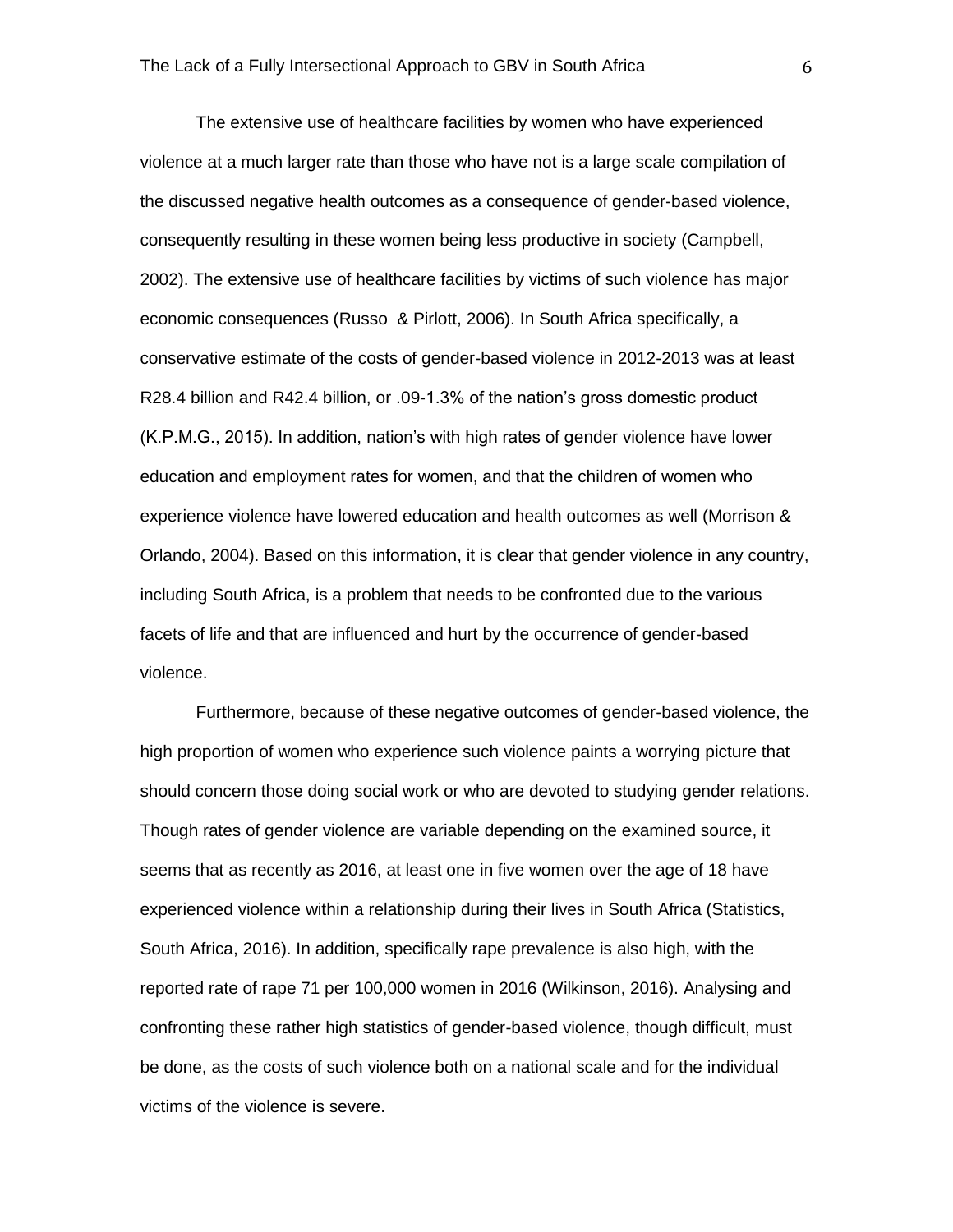In order to adequately address gender violence, intersectional approaches include each the various axes of oppression such as race, class, and gender, are integral, as oppression and subordination occur and intersect along every level of identification, of which gender is just one. South Africa's history of racism and classism act as oppressors that contribute to a culture of gender and gender-based violence. Historically, colonial assumptions and stereotypes were created to protect white lives and moralities which necessarily oppressed those who did not assume roles of power, namely rich, white men. Due to this past of intense and systematic racism and class division, within conversations surrounding all forms of violence, racism and classism are blamed rather than gender oppression (Meyer, Durrheim, & Foster, 2016). In other words, in South Africa there is a tendency to overemphasize the importance of the axes of oppression of race and class instead of gender oppression while discussing the culture of violence. Consequently, a large-scale intersectional approach that includes race, class, and gender, in the roots of general violence has not yet been achieved. This has established a culture in which discussions of gender-based violence center around issues of race and class instead of gender based oppression. Though the axes of race and class do play a significant role in the prevalence of gender-based violence, the subordination and oppression of women in the society must be examined, as genderbased violence necessarily rests upon the subordination of women under men.

South Africa's overemphasis of race and class in comparison to gender in discussing gender-based violence is understandable, as racial and class divisions have been accentuated and exacerbated throughout the nation's history. Yet gender violence as an issue of importance needs to be discussed through an intersectional lens that is inclusive of the patriarchal norms that encourage violence in conjunction with, instead of only, issues of race and class. In addition, the lack of emphasis and the tendency to ignore gender oppression and the patriarchal culture in South Africa in favor of other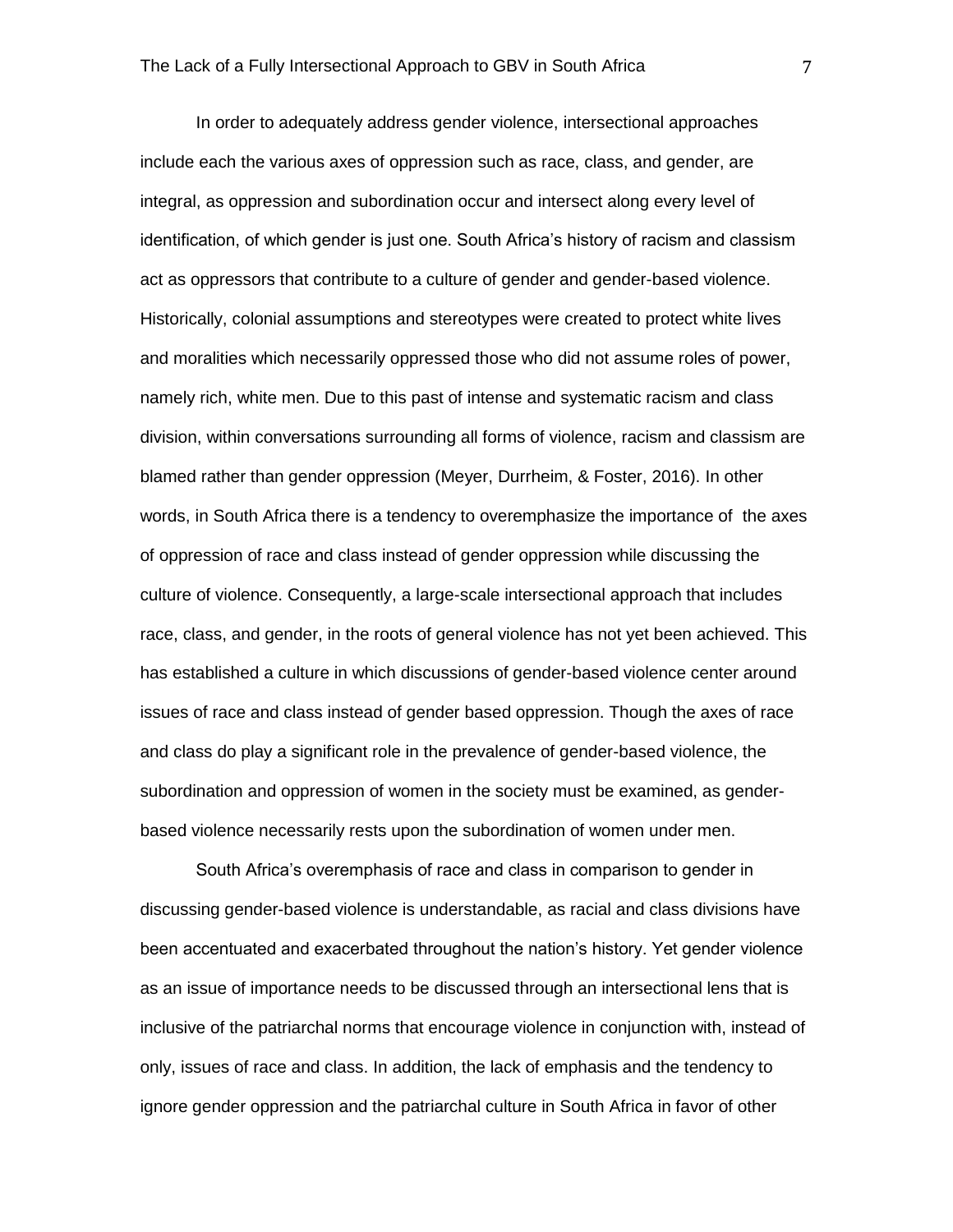relevant forms of oppression, such as race and class, has emphasized the prevalence of gender violence and gender discrimination in South Africa (Koss et al., 1994; Marin & Russo, 1999).

The phenomenon of South African culture particularly focusing on race and class as oppressors that contribute to gender violence, instead of patriarchal norms, can be observed through two major frameworks: discourses of rape and the greater rape culture and inconsistencies between laws, acts, and the Constitution of the South African government as compared to public consciousness of gender. In order to fully understand this reality, it is crucial that one understands and has knowledge of the history of South Africa and the institutions and events that have facilitated the deep and severe pattern of gender oppression, and thereby gender violence, that South Africa currently experiences. It is this past and the nation's subsequent trauma that has created a racial and class-based hierarchical society. Yet, South African society has also suffered from massive gender oppression from both European and African cultures of patriarchy, leading to high rates of gender-based violence. It is all of the factors of oppression that have led to high rates of gender violence in South Africa and the lack of a fully intersectional approach of all levels of oppression created a society in which genderbased violence endures. Including an intersectional approach in South African culture that emphasizes these oppressive gender structures in discussions of gender-based violence would be most beneficial to reducing gender violence.

# **HISTORY AND BACKGROUND**

#### *The Importance of Intersectionality and Feminist Theory*

Intersectionality is the concept that different social identities, especially those of gender, race, and class, intersect to have impact on one's level of subordination and oppression within a society (Crenshaw, 1989). According to this feminist theory all social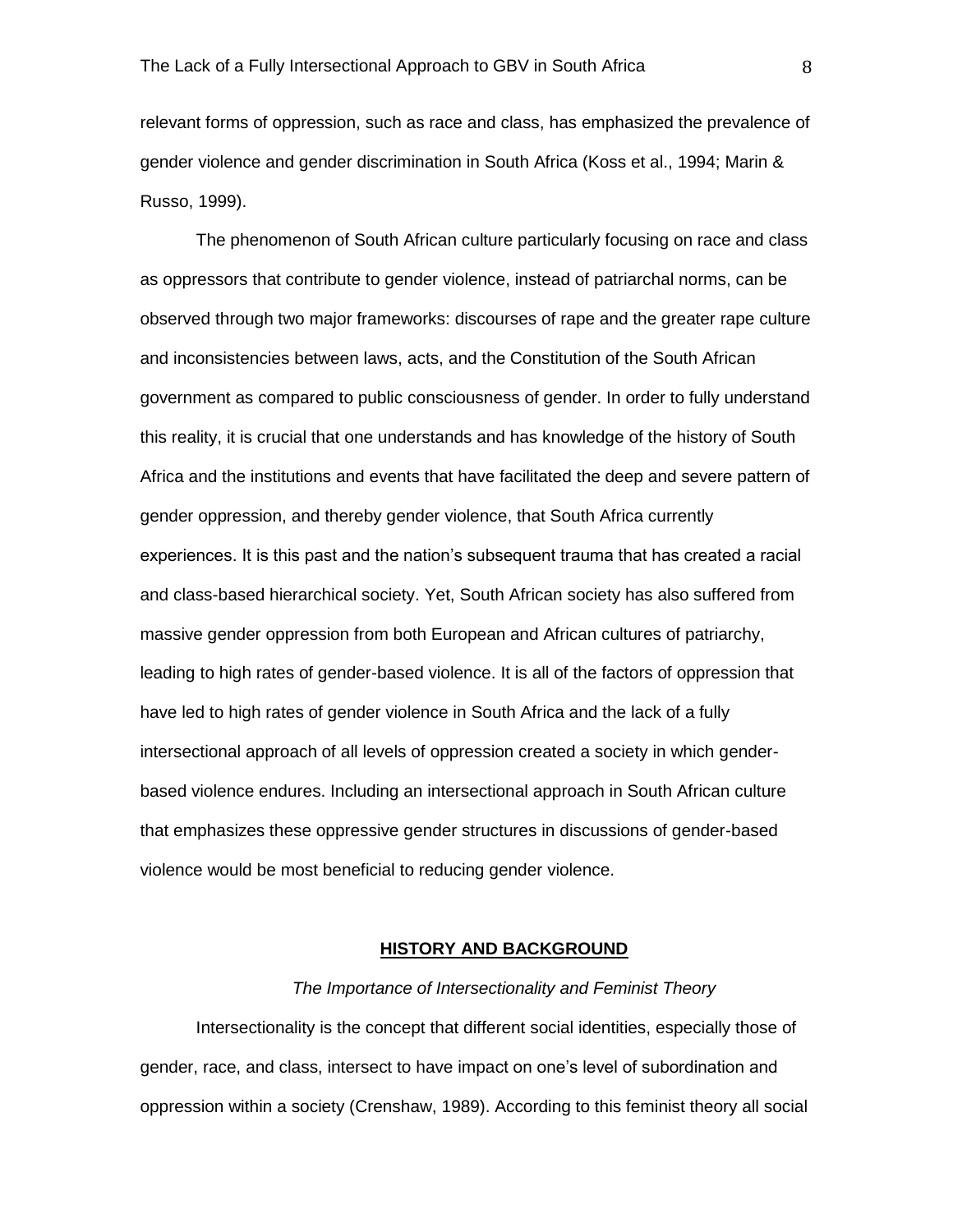identities must be broken down and analyzed if one is to fully understand the level and types of oppression that a person faces through a complete social justice lens (Crenshaw, 1989). In other words, a single social identity is not the basis of how one experiences oppression, but rather every category that one identifies with, where oppression refers to "the *absence of choices,*" (hooks, 2014, p.5). Through this intersectional and multidimensional approach to oppression, those who face subordination on multiple social levels are able to acknowledge how their personal and specific identity experiences oppression (Crenshaw, 1989). This theory evolved from a desire to include black women during the second wave of feminism in the Western world to combat a movement that prioritized the liberation of heterosexual, white, middle, and upper class women and ignored the realities of women of other races and sexualities (Crenshaw, 1989).

Feminism, initially characterized as a system that excluded black and lower-class identities, was therefore defined during feminism's Second Wave as the equality between men and women (hooks, 2014). Questioning this, bell hooks discusses in her book *Feminist Theory: From Margin to Center* that men themselves are not equal (1984). Therefore achieving equality between the sexes would be considered a contradiction: to which class should women strive to achieve equality (hooks, 2014)? hooks continues to elaborate that feminism must "be solidly based on a recognition of the need to eradicate the underlying cultural bias and causes of sexism and other forms of group oppression" (p.33). Without the inclusion of different forms of oppression that include the intersectionality of race and class, feminism will fail to improve the social status of all women (hooks, 2014).

The utilization of an intersectional lens is of great importance when analyzing of the levels of oppression that a society may face that contribute to a culture in which gender-based violence is distinct. Women of color, of sexualities other than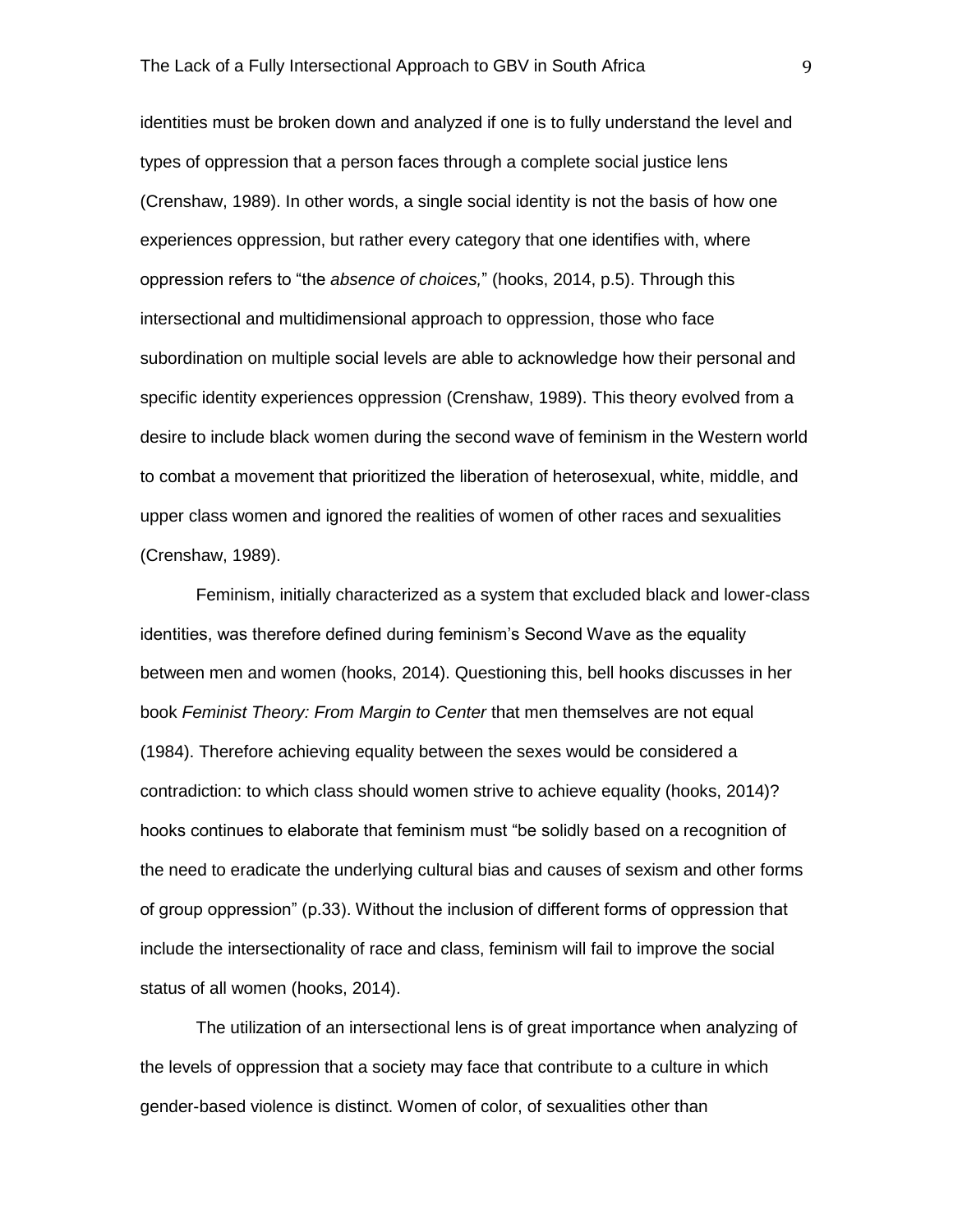herteosexual, and of low economic class face multiple layers of intersectional oppression already on top of, or within, their experience of gender oppression. Each one of these levels is incredibly important in discussing the roots of gender violence and each one cannot be analyzed independently from one another. As bell hooks articulates in *Feminist Theory: From Margin to Center*:

… male violence in the family is an expression of male domination... violence is inextricably linked to all acts of violence in this society that occur between the powerful and the powerless, the dominant and the dominated. While male supremacy encourages the use of abusive force to maintain male domination of women, it is the Western philosophical notion of hierarchical rule and coercive authority that is the root cause of violence against women, of adult violence against children, of all violence between those who dominate and those who are dominated. It is this belief system that is the foundation on which sexist ideology and other ideologies of group oppression are based; they can be eliminated only when this foundation is eliminated (2014, p. 199).

Male dominance, especially when built upon this Western foundation, creates an excuse in which men are allowed to continue to use violence as a form of power against women as their subordinates. This is also seen in cases of sexual oppression against women. Sexual oppression through violence functions with the permissible trend of genderbased violence which enhances the occurence of rape, perpetuates rape culture, as well as other forms of violence against women (Burt, 1980; Marin & Russo, 1999).

Rape culture refers to the trend in which violence against women is normalized and prevalent due to patriarchal domination of women and conceptions about the role and status of women within a society (Nicoletti, Bollinger, & Spencer-Thomas, 2009; Olfman, 2009). Myths that surround rape, including those that blame women for their rapes and those that the perpetrators of rape have ravenous sexual appetites they must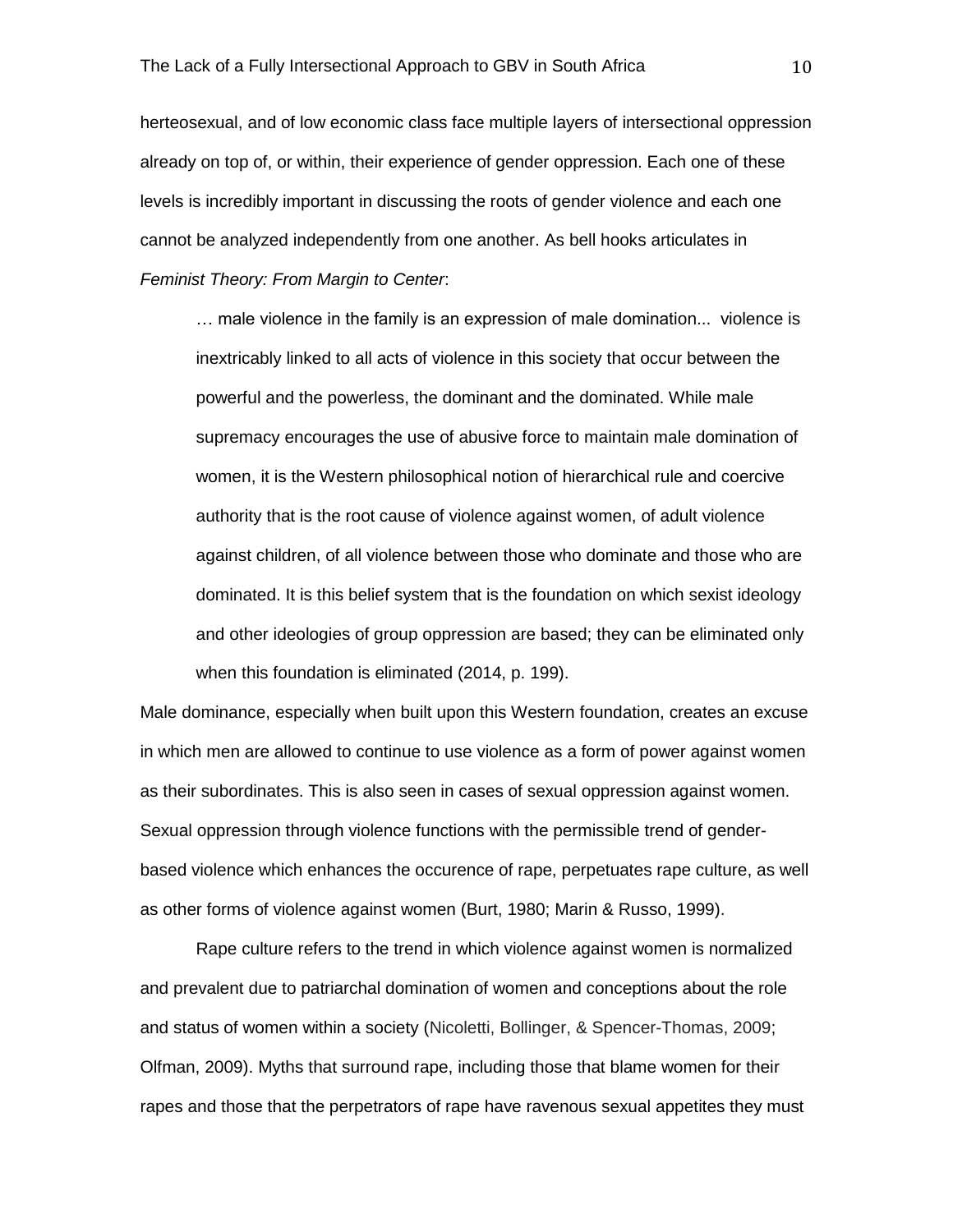quell, excuse the crime of rape and dictate how people interact with conceptions, definitions, and even influence how laws are written about rape (Burt, 1980). These myths are based upon the conception that rape and gender-based violence is a form of legitimate coercion and control of women by men (Burt, 1980; Russo & Pirlott, 2006). All of these myths and conceptions about the ways in which violence is allowed to be used against women forms and crystallizes rape culture within patriarchal societies.

In addition, within the context of the sexual oppression of women, there is an emphasis on the norms and rules of heterosexuality. As gendered interpersonal violence generally occurs within heterosexual relationships they are the focus of this paper. The heterosexual emphasis within sexual oppression and violence"promotes objectification [and]... makes everyone, especially women, into sex objects" (hooks, 2014, p. 157). Women then, because of their diminished status to men, do not have the same level of choice in their sexuality as men, which creates a pattern of sexual oppression that has created and perpetuates rape culture and violence (hooks, 2014). Sexual oppression and violence are therefore forms of gender-based violence. However, it is important to consider that within discussions of sexual oppression, issues of race and class are not excluded, as they as well are components that influence a woman's level of oppression.

Having knowledge and understanding of feminist and intersectional theories is essential for combating gender-based violence and must be used to approach the issue in every nation. This is true in every nation, but especially in South Africa as oppression continues to function upon and greatly influences the levels of violence in this society. Though the problem of gender-based violence is acknowledged, without recognition of the ways in which the patriarchal culture in South Africa contribute to and influence the oppression of women through gender violence, the levels of gender-based violence cannot decline. This being said, understanding how and why race and class function as oppressors must also not be forgotten. To do this, the history of South Africa, with the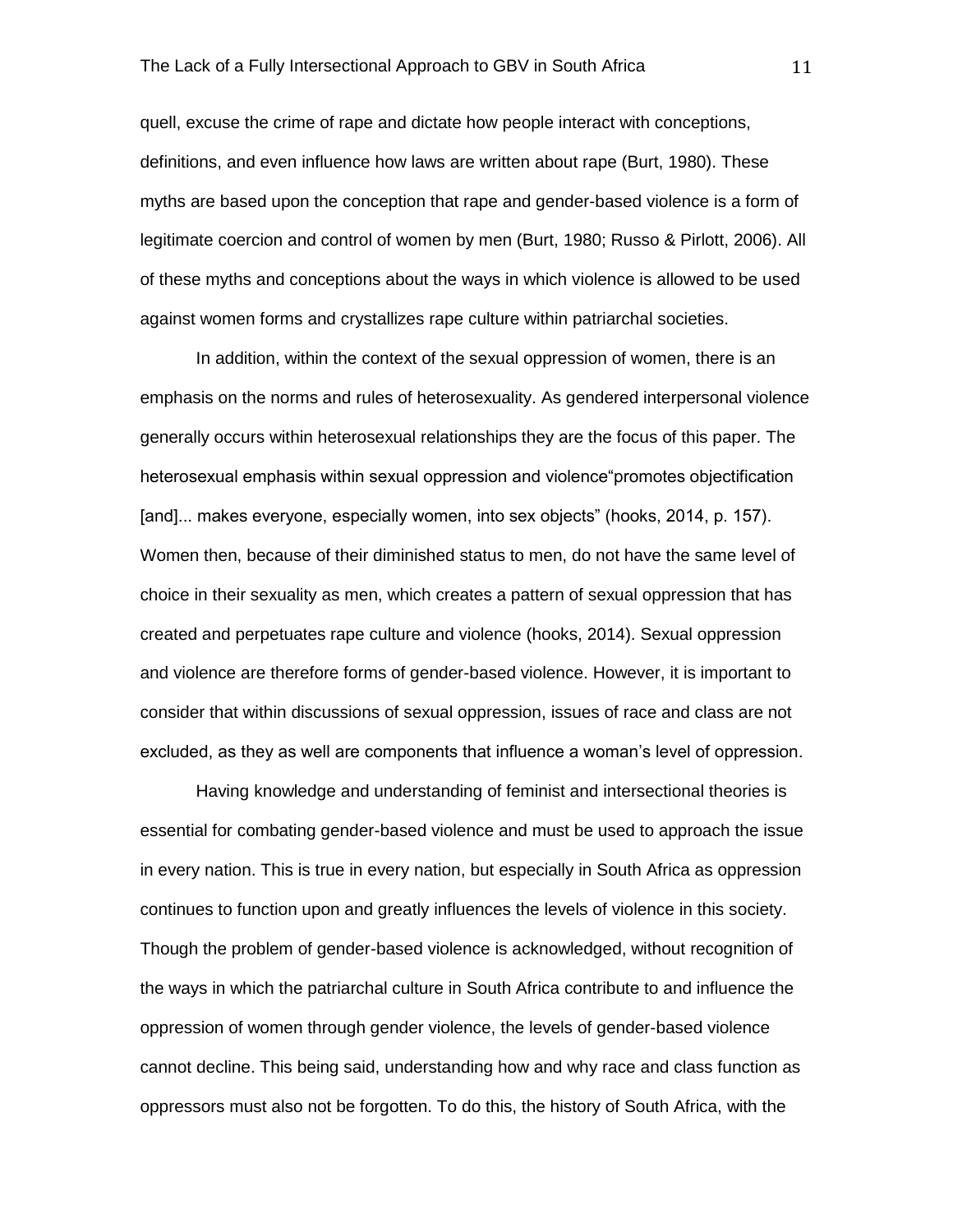inclusion of institutions of slavery and segregation, must be understood and acknowledged.

# *A Brief History of South Africa*

Early history that predates European arrival to South Africa involved both class and gender forms of oppression. The overarching culture of the region was hierarchical, based upon inequalities and power relationships in which "men controlled women… patrons controlled clients, and… chiefs controlled consumers" (Thompson, 2014 p23). In addition, the dominant culture valued kinship relations of clans. Class oppression in the form of private ownership and material wealth functioned as leading ideologies, along with the security and the possession of this wealth as a tools of power (Thompson, 2014). Notably, extensive competition between these men for powerful positions and property ownership was a common theme throughout the region (Thompson, 2014). Gender oppression also occurred in traditional South African cultures in response to the acknowledgement of men as the owners and those that held the positions of power (Thompson, 2014). For women, the class and gender norms which functioned on hierarchal definitions of status, translated into a subordinate role in comparison to men, as they were not owners nor leaders. In addition, a strong division of labor impacted the spaces in which women were present as well as the tasks that women performed. These roles created a culture in which women had a strenuous and difficult role, charged with the management of everything related to the keeping of the home, children, and planting and caring for crops (Thompson, 2014). In addition, the culture of marriage was another form of gender oppression, which functioned through the exchange of bridewealth, or *lobola*, in which the husband's family or the husband himself pays the bride's family for the right to marry the daughter (Thompson, 2014). This economic exchange for marriages represent marriage culture and norms of hierarchical, economical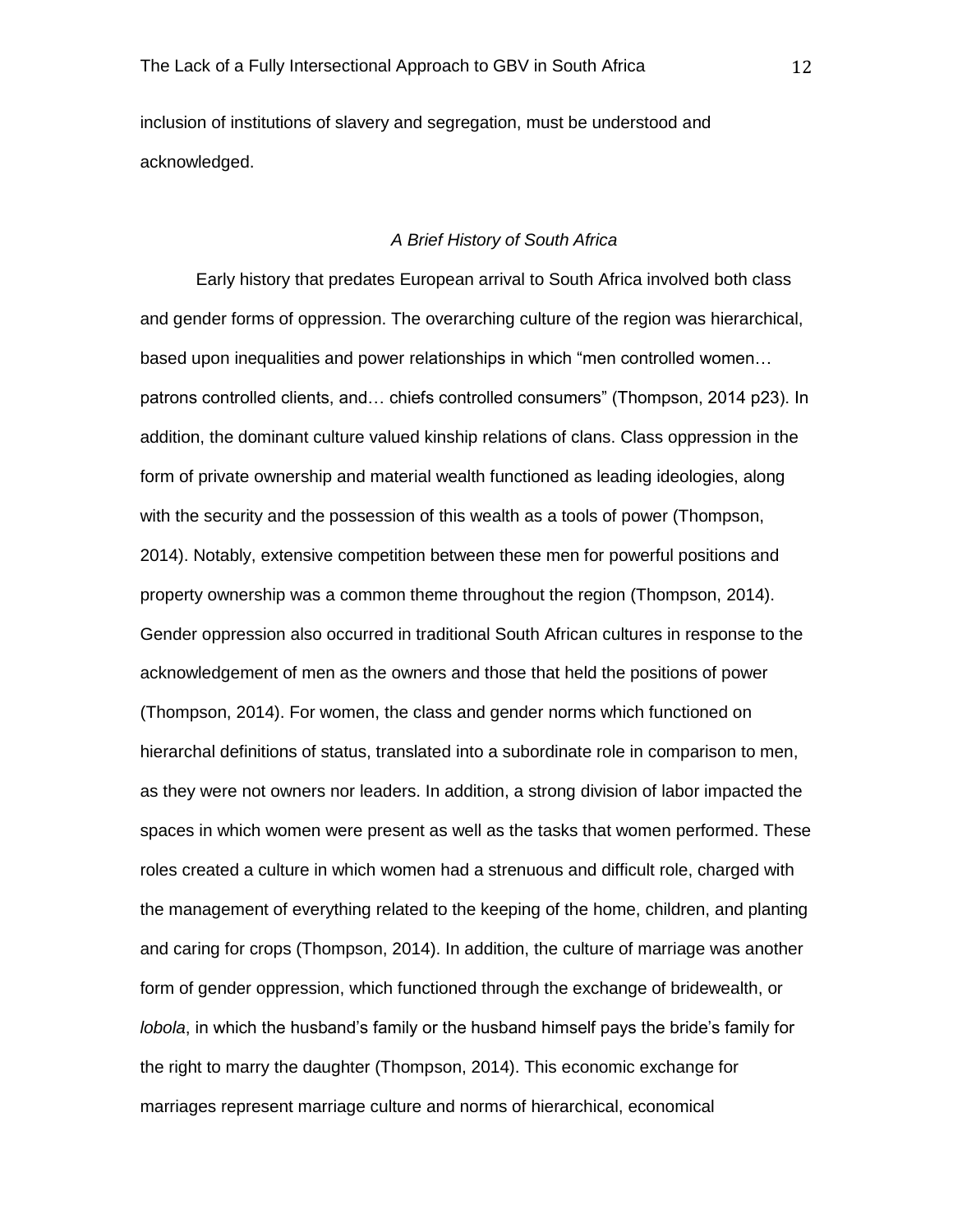relationships between men and women, parents and their children, and powerful men and subordinates. In this way, women functioned as another form of property that men exchanged and used as tools of power, status, and consequently marriage became a symbol of oppression. This was true especially in the form of polygamy, as chiefs would show their power and wealth with the accumulation of brides (Thompson, 2014). As evident in this history, both a classist and patriarchal society were already present and established before the arrival of Europeans, which created different identifications of oppression in South Africa.

The introduction of Europeans in the region of South Africa drastically changed and exacerbated .class and gender hierarchies and created the oppression of race. Both the Dutch and English colonized the region, and both forcibly removed Africans from their homelands to provide European citizens land to farm and prosper from. The removal of people from their lands based on race and the subsequent violence, solidified and heightened racial tensions between the Europeans groups that now inhabited the nation, increased poverty levels of Africans, and established racism against the indigenous populations (Thompson, 2014). To complicate racial tensions was the crucial dependence on both imported slave and indigenous labor that Europeans used to form colonial culture and institutions, both in rural and urban areas. Slave labor used worldwide was incredibly exploitative and brutal, and this was no exception in South Africa. Brutality against slave women was especially violent, as they were often regarded as sexual objects (Thompson, 2014). Further convoluting racial oppression was the creation of a third racial class: the "colored" population, created both by imported Indian slave labor and lighter skinned indigenous populations. In addition, tension and competition between the white Afrikaner Dutch population and the white British population was rampant as British established rule of territory in the region (Thompson, 2014). With continued violence and subjugation of black and colored populations, it did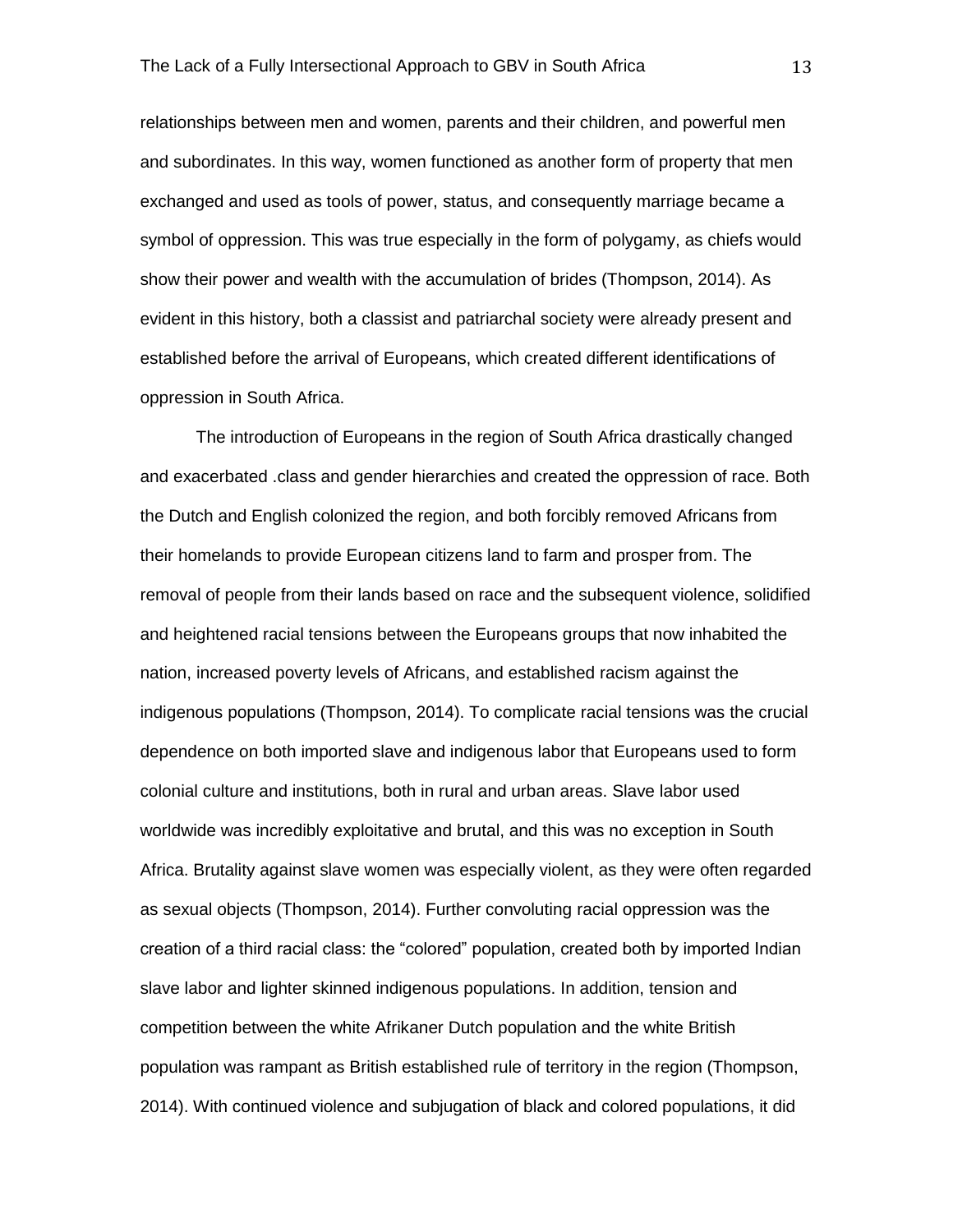not take long for the white, specifically British, population to dominate the region: the Union of South Africa of autocratic white rule was officially established in 1910 (Thompson, 2014). Colonial history created a society and culture in which whites were divided between the more affluent British population and the poorer Dutch farmers known as Afrikaners as well as between and the division and formed distinctions of different races. Racial and class oppressions, with upper class and rich White, specifically English men, continued to dominate South Africa for the next 80 years. The original oppressors of class and gender, which had already functioned within the culture of the peoples of this region, were exacerbated, and the oppressing force of race was added.

The conditions of subordination were defined by the European, patriarchal and classist men in power which continued the oppressions of race, class, and gender in South Africa. Though race and class were the most flagrant and enforced oppressions under white rule, gender oppression continued as a custom, resulting in women being left to the shadows of South African History. The creation of the Union of South Africa in 1910, a nation-state independent from Europe, was dominated by white rule, in a society in which class and race distinctions between both the Afrikaner and English populations, as well as between whites and blacks and other racial minorities, relied in large part due to white dependence on exploitative black and colored labor (Thompson, 2014). Intense racial stratification was maintained between whites and blacks, but also between whites, as characterized by the relative poverty of the Afrikaner population in comparison to the English. Consequently, this led to the unrest and desire of Afrikaner for higher status and power (Thompson, 2014). Afrikaner unrest and their desire to establish greater power depended upon their lower status compared to the British population, and was characterized by the fear of a potential black uprise The actions they took, included the establishment of early pass laws and color bars and eventually the implementation of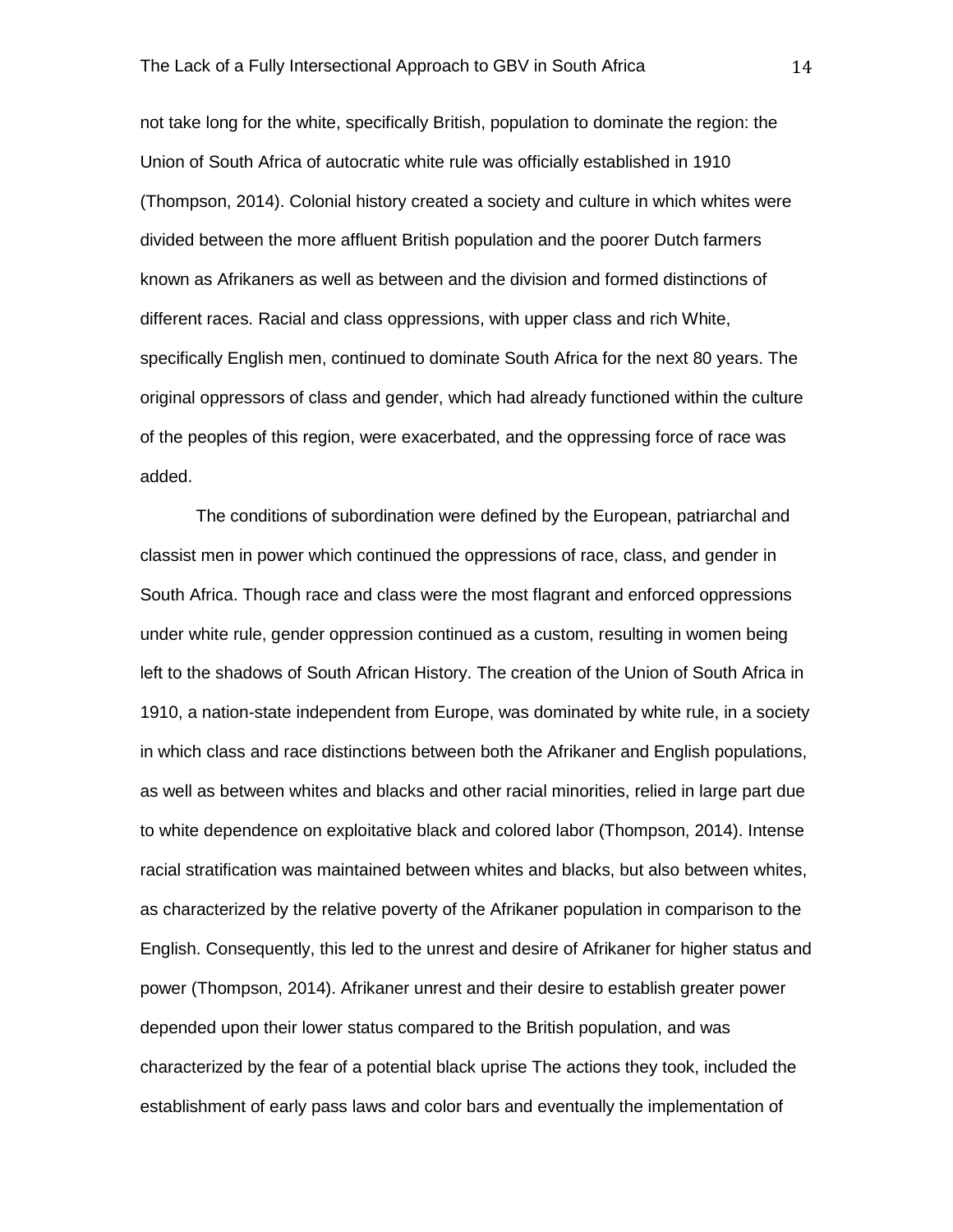institutionalized racism in the form of Apartheid, further exploited the black and colored peoples.

Apartheid, the institutionalized enforcement of segregation between races, was based upon four racial categories that continue to function in South Africa today: Indian, Colored, African, and White. These categories were officially created during Apartheid to facilitate and direct the segregation of peoples, and were created to disenfranchisement non-White populations, especially African, and to divides races to combat any potential resistance (Thompson, 2014). Major negative consequences of Apartheid that continue in South African society include massive wealth and health inequalities and violence within and between classifications of different populations (Thompson, 2014). Oppression was based upon race and class within the culture of Apartheid. Yet women, also oppressed on the basis of their subordinate status compared to men, remained active and resilient, yet silenced by the oppression of two patriarchal societies.

As resistance to Apartheid grew internally and internationally, the the white, predominantly Afrikaner population, fought to maintain Apartheid and the racist and consequential classist segregation it provided. To do this, the Afrikaner-led government devised to amend the system to appease resistance while still maintaining white supremacy. The Afrikaner National Party subsequently made adjustments to the system that ensured race and class oppression, allowing them to hold their power of domination. Yet the resistance continued, which resulted in extreme violence. The government responded to violent protests against Apartheid with more violence, arrests, and a declaration of a state emergency. The government's use of violence were tools of further oppression, which demonstrates the reality of the culture of violence that South Africa continues to live within (Thompson, 2014).

Eventually the White political elites, with understanding that the culture of the country had changed in favor of ending Apartheid and thereupon agreed to a make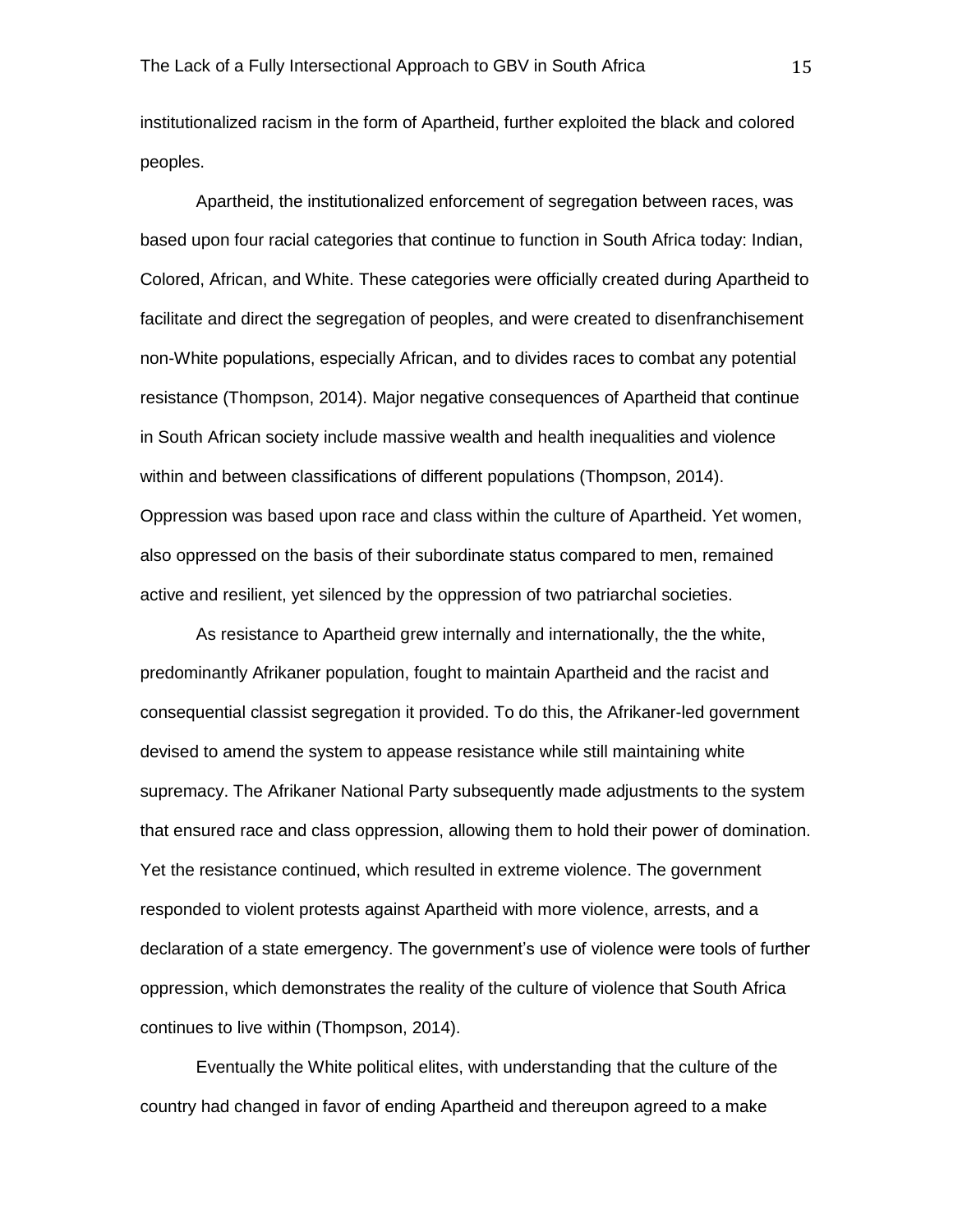negotiations with the African National congress, with Nelson Mandela as the African spokesperson, in 1989 (Thompson, 2014). It was not until five years later however that the new government and constitution were established. A substantial factor in the delay of a working government was the difficult balance that had to be found pleasing both the white political elite as well as the new ANC leaders; the history of race and class oppression was difficult to satiate for the white government officials (Thompson, 2014). This interim was characterized by yet more violence and oppression within African communities as well as between White and African ones (Thompson, 2014). When a constitution was established five years later, it became one of the most progressive in the world, promising racial, class, and gender equality (The Republic of South Africa, 1994). Yet a culture of violence had been firmly established and continues to result in a violent South African society, that outwardly focused on tensions of race and class. This has not yet been unwound, and people continue to focus on the oppressions of race and class that were emphasized in Apartheid, neglecting the oppression of women by men.

It is important to note that though women are often not mentioned in the historical context of South Africa, they played an important role in the nation's history. As was mentioned above, women in pre-European African cultures were in charge of households and men were institutionalized as dominant and the owners. These relationships between men and women did not change with the introduction of white colonialism, but rather exacerbated the previously established patriarchal culture (Gordon, 2001). In other words, the status of women was more heavily ingrained as subordinate to men when the introduction of European patriarchal culture moved to dominate the patriarchal African one. To illustrate, Dutch women who came to the colony were necessarily attached to the successes of Dutch men as women could not earn money within the colonial system (Thompson, 2014). African and slave women in Dutch dominated South African society also were subject to cruel and violent treatment, often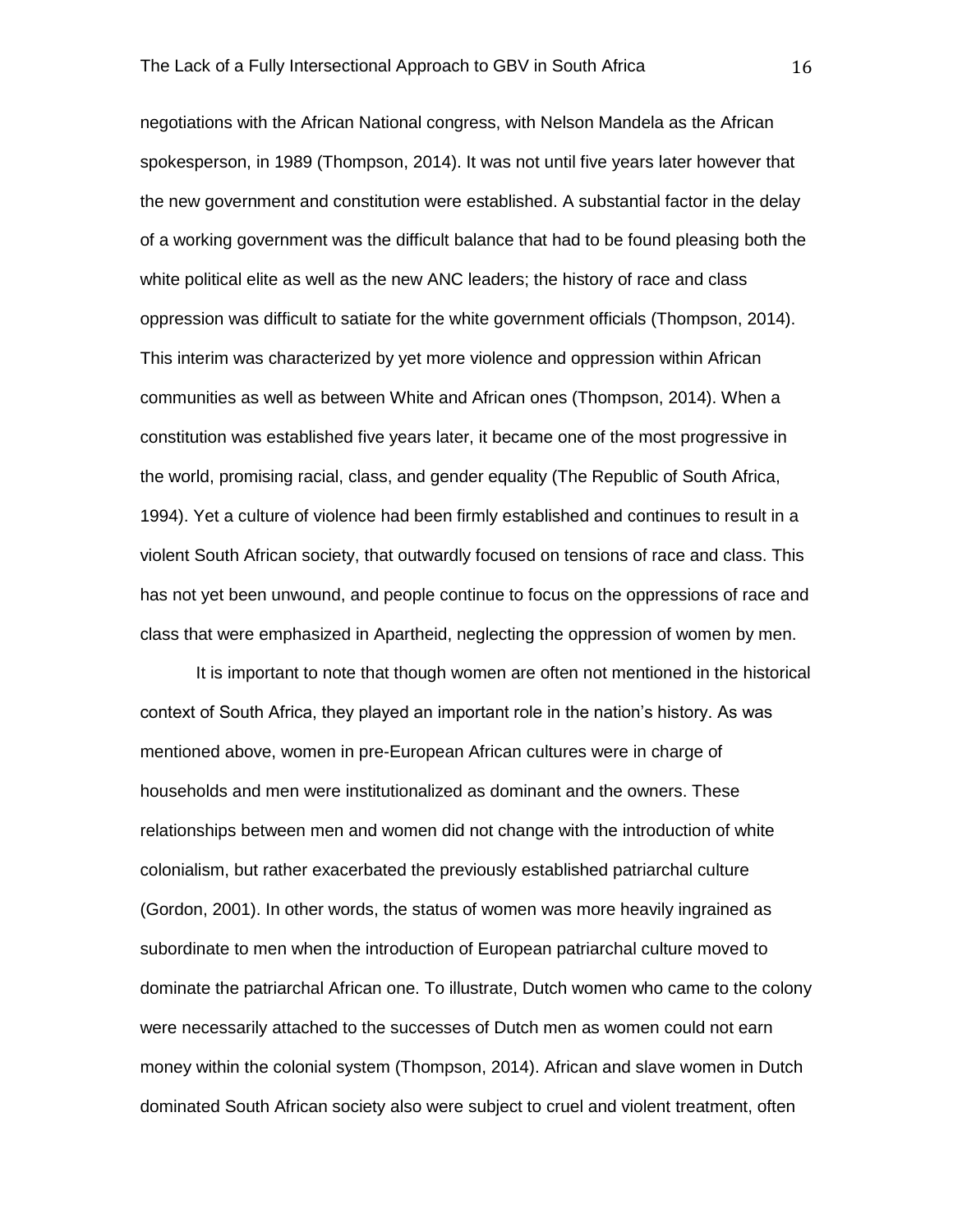regarded as sexual objects, forced into prostitution, and white slave owners, as is common across slave owning societies, raped and sexually abused their female slaves (Thompson, 2014). Black women therefore, on top of subordinate treatment on the basis of gender, also faced subordination based upon their race.

In addition, under British rule, as the white population grew increasingly dependent upon free and then cheap black, male labor in the mines, black women were forced to overtake the burden of the household with men absent from the homes on average for six months of the year (Thompson, 2014). The trend of black men as the sole wage earners within a household and women as the caretakers was a previously established as a cultural norm in traditional South African cultures. Importantly this traditional subordination of black women by their black male counterparts was exacerbated in a white-ruled culture. The custom of *lobola* is an example of this exacerbation, as men had to horde and keep the small amount of the money they earned to buy bride wealths (Thompson, 2014). Cultural tensions were thereby enhanced within black communities. Despite the enhanced oppression black women now faced, namely race in addition now to gender and class, black and coloured women remained strong and resilient, relying on kinship relations (Thompson, 2014). This resilience is demonstrated by the fact that large numbers of women are included the first Africans, Indians, and Coloreds, who came together to protest pass laws under Apartheid. In fact, the Federation of South African Women was one of the first and most prominent group against Apartheid (Thompson, 2014). Gender and sex oppression permeates the history of South Africa alongside a general treatment of women by men as objects (Boonzaier, 2005; Wood & Jewkes, 2001). The oppression of race and class in South African society was apparent and obvious, but the oppressor of gender ultimately continued to evolve and grow alongside them.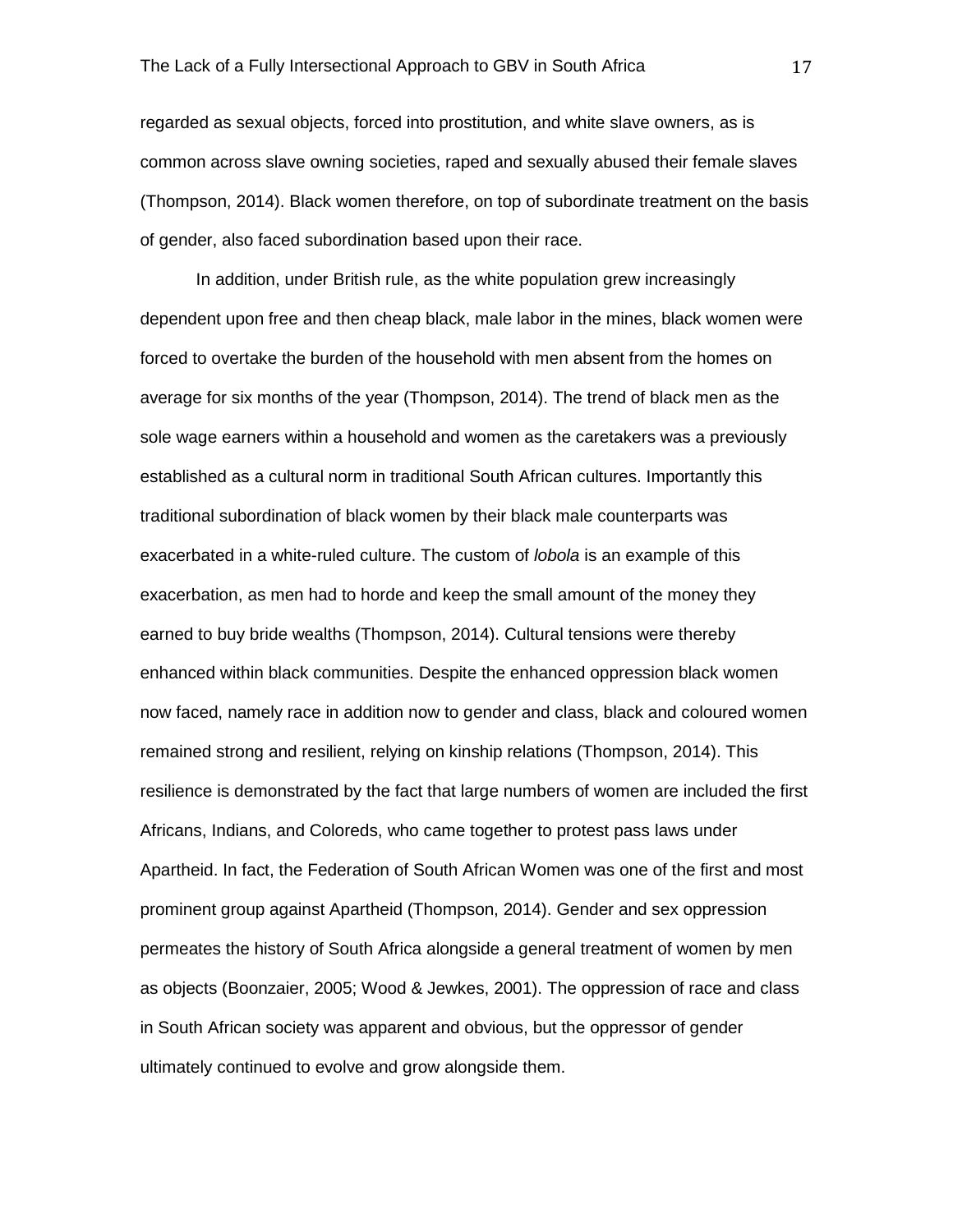An analysis of the historical context of South Africa is vital in understanding the current state of gender-based violence and the patriarchal oppression of gender that remains intense in the nation. As can be seen, at every major period of history, beginning in early history, the layers of intersectional oppression have been accentuated by the introduction of institutional racism by whites. In the context of gender-based violence, female oppression due to a culture in which males dominated existed before the introduction of white rule. However, the formation of race and class as axes of oppression and the establishment of African men as subordinate to white men, different forms categorical oppressions became continually more severe. African men, in an effort to continue their dominance over women, used and continue to use violence to exert their dominance.

# *Historical Implications on Today*

Women's subordinate status in comparison to men has been an institution of South African culture since before the implementation of colonization and white supremacy. However, historical institutions of white supremacy exacerbated the inequalities between men and women within black and other marginalized groups. There are popular conceptions that gender inequalities within black South African communities were exclusively generated by the indigenous culture, while conversely some have claimed that Western institutions, including those that assert and perpetuate male dominance and patriarchal control of women, were merely copied and transplanted into black culture after African independence (Gordon, 2001). The reality is much more complicated than either of these conclusions. Though gender divisions of labor were an important fixture of the South African indigenous culture, "current role expectations are operating in a very different economic and political environment" than they were in historical indigenous cultures (Gordon, 2001, p.272). South African women continue to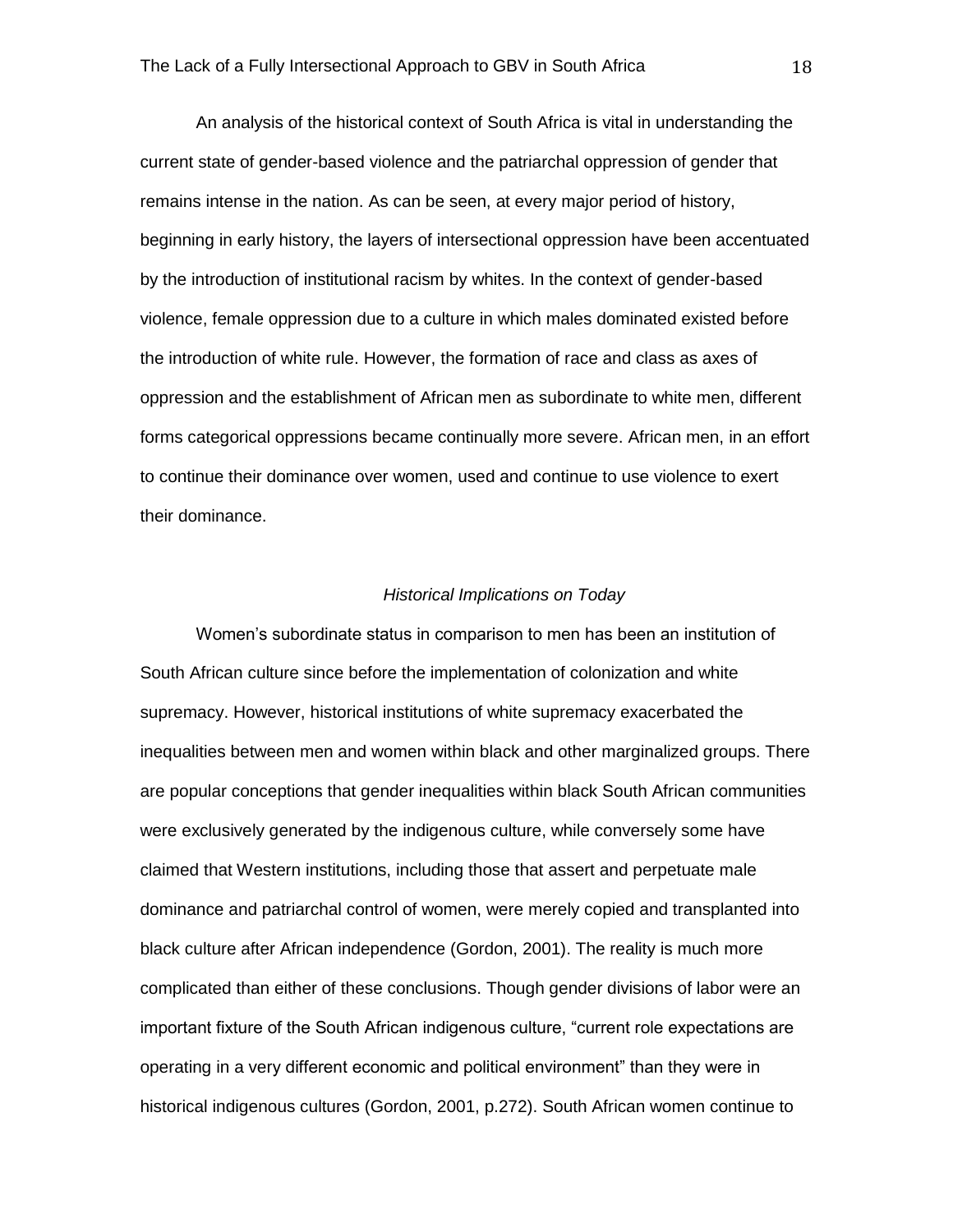have little decision-making power in relationships with men, and less authority than they did in indigenous cultures (Gordon, 2001; Rice, 2017). The white reliance of black labor in the mining industry is one example of a historically white institution that penetrated and exacerbated female oppression in African culture through. The traditional African role of the male as the owner was accentuated by the male European role of the breadwinner by the mining industry. At the same time, the traditional African role of women of domestic chores was enforced by the absence of male blacks, which increased the oppression of black women in comparison to their status within traditional South African society. This complete control of the household and the absence of men was a position previously unknown to black women and made the division of labor between genders more prominent (Thompson, 2014).

Despite progress, substantial violence that includes gender-based violence continues to exist in South Africa, functioning along racial, class, and gender oppressions, all of which stem from the nation's violent past. Due to this violent history and desire to reverse forms of oppression, the post-Apartheid government created an extremely liberal constitution that celebrates diversity and promises equality. For example, the Bill of rights promises equality of all people and outlaws discrimination based upon "race, gender, sex, pregnancy, marital status, ethnic or social origin, colour, sexual orientation, age, disability, religion, conscience, belief, culture, language and birth" (1994). The constitution is not the only government document that is considered liberal either; an act that promises abortion rights, a National Gender Policy Framework that exists to encourage gender equality in the government and in other business sectors, and the Child Justice Act, which addresses the rights of children and youth, are examples of the government attempting to create equality through official actions. Yet substantial oppression that function on racism, classism, and the adherence to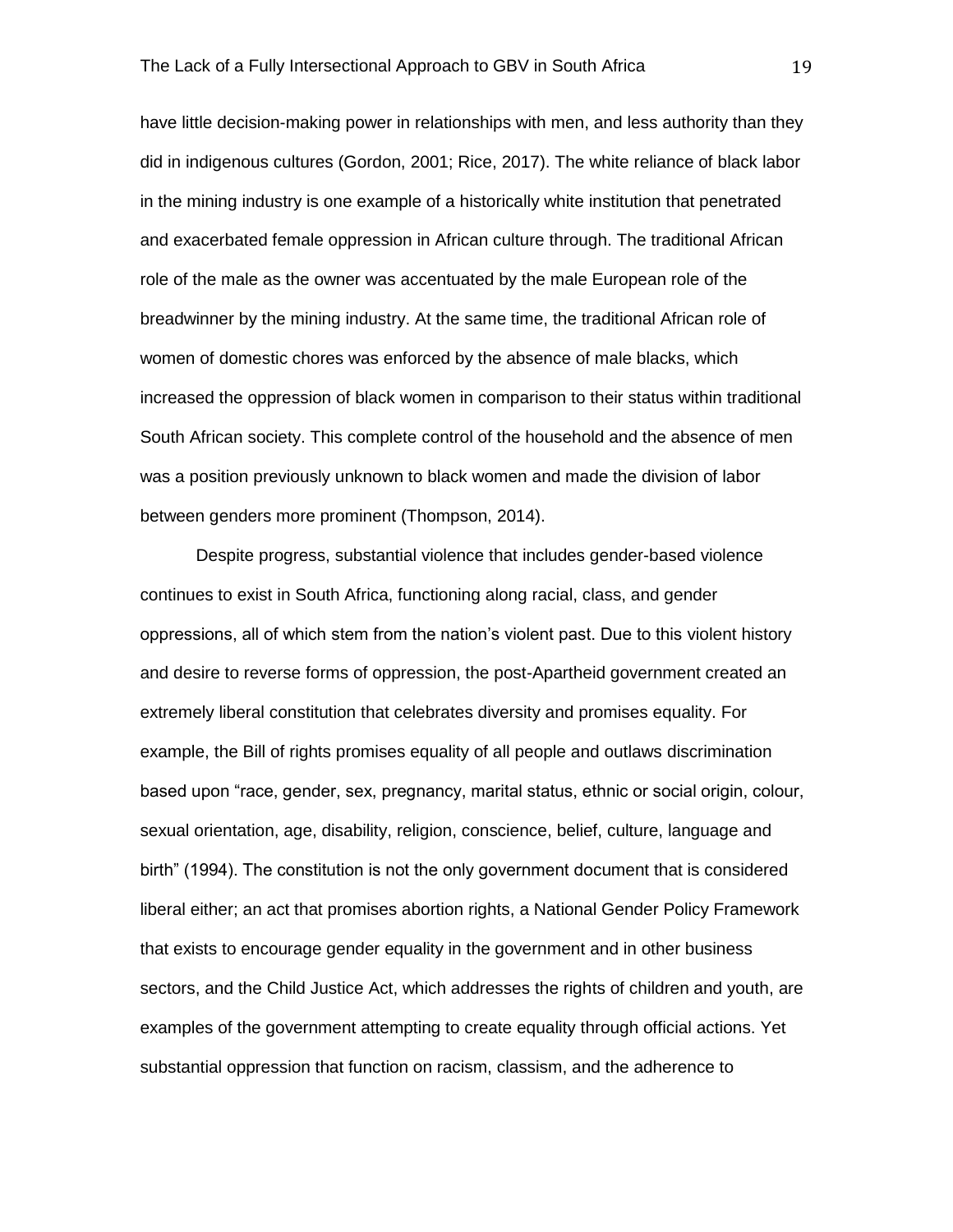patriarchal norms remain, which have retained major inequalities between race, class, and gender.

One example of the inequalities that stem from South Africa's past are the substantially high poverty rates that occur largely along race lines. Though South Africa is considered an upper middle income country by World Bank standards, in 2015, 55.5 % of the total population remained in poverty (Statistics, South Africa, 2017). This rate implies the mass amount of inequality that continues to plague the country. For example, the South African Gini Index, which measures inequality, of 0.68 represents an extremely high level of inequality (Statistics, South Africa, 2017). Along lines of race, the Gini Index for black South Africans is much higher than the other historical racial classifications of white, colored, and Indian (Statistics, South Africa, 2017). In fact, the poverty rate of black Africans of both genders in 2015 was 64.2%, while that of whites was only one percent (Statistics, South Africa, 2017). Those particularly impacted by poverty are specifically young black women: nearly four percent more women experience poverty than men in South Africa, most of whom are black (Statistics South Africa, 2017).

Second, despite the fact that poverty decreased in the mid-2000s, the number of women-headed households experiencing poverty in the country increased at the same time, if only slightly (Posel & Rogan, 2009; Posel & Rogan, 2012). This occurred while the number of women living without men increased, suggesting that economically, women are more likely to be poor than men (Rogan, 2016). Income, though an important function of the axis of poverty and class as an oppressor, is not the only indicator to consider in the realm of poverty. Women in South Africa are also much more likely to be multidimensionally poor, a term that encompasses poor health, lower education levels and living standards, disempowerment, social exclusion, low income, and unemployment (Alkire, 2007). When these factors are included in calculations of poverty, South African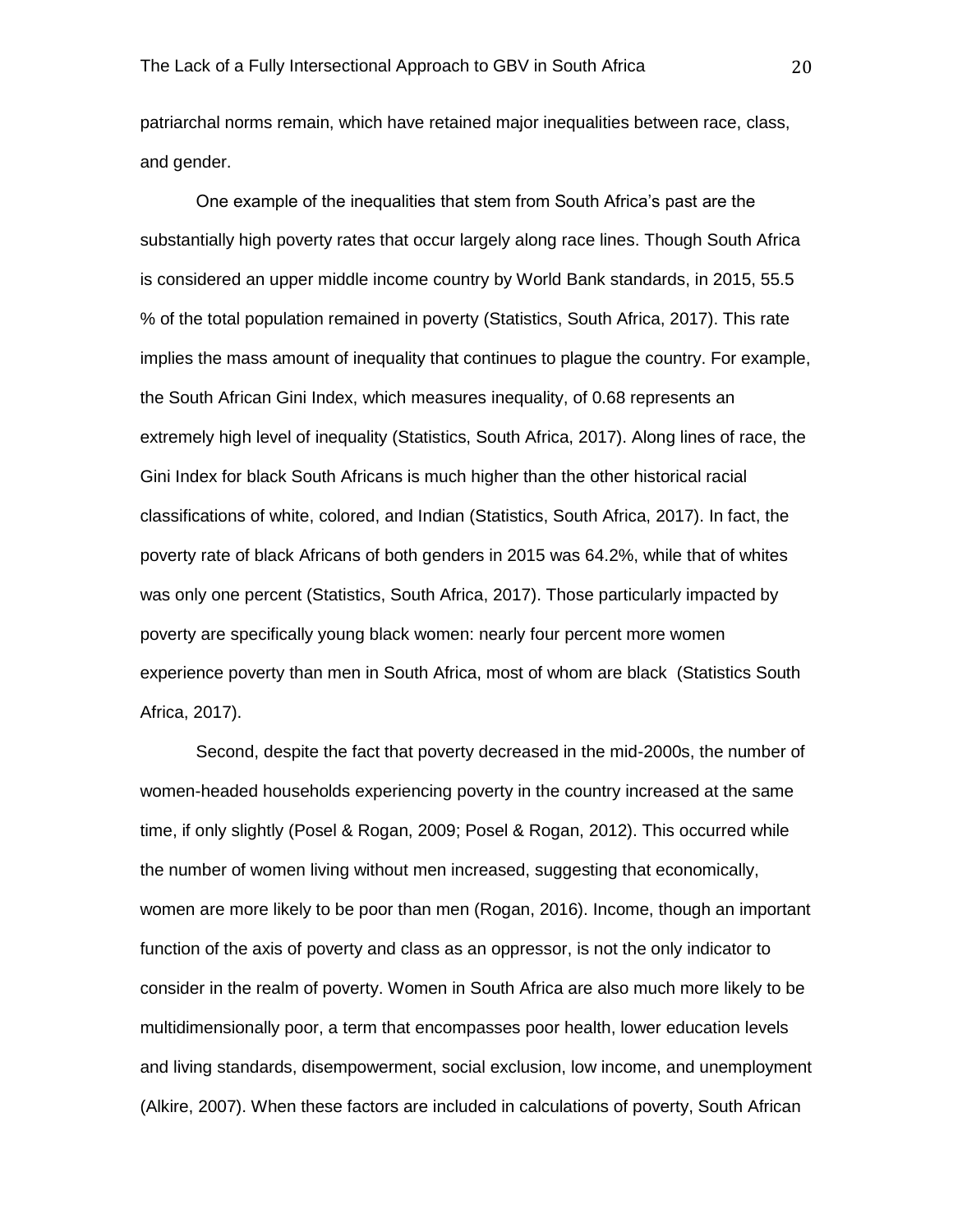women tend to be significantly more disadvantaged than men, with 57% of women experiencing multidimensional poverty in the nation as compared to 46% of men (Rogan, 2016). Women tend to experience worse economic outcomes and higher rates of poverty in post-Apartheid South Africa than men, further showcasing the need to observe how gender acts as an axis of oppression in the nation.

The dimension of health also demonstrates the reality in which black women, more than any other population in South Africa, experience a major disadvantage. In the 2011 Census Report it was found that health rates remain substantially inequitable. For example, the African infant mortality rate is nearly 40 per 100,000 live births, and white rates only 8.3 (Statistics, South Africa, 2015). In addition, 21% of women having reported experiencing some form of gender-based violence, an indicator of various poor health, in their lifetimes (Statistics, South Africa, 2016). Perhaps most shocking however in regards to the status of women's health in the nation is the high rate of HIV/AIDS among South African women, especially in comparison to men. In 2016, the rate of women 15-49 with HIV was 23.8 while the rate for men of the same age was 14.2 (UNAIDS, 2016). This tendency for women to experience negative health outcomes in South Africa, in conjunction with higher rates of poverty and violence, demonstrates how women are structurally disadvantaged in the nation, and that oppression of multiple identities continues to function in a substantial way.

Whether because of or in relation to female oppression, women have experienced the brunt of the various forms of oppression that function in South Africa, due to their lower status in comparison to men. This is especially true when gender oppression is intersected by those of race and poverty. Women specifically experience gender-based violence in its multiple forms and poor reproductive health, mainly in reference to the HIV/AIDS epidemic. However despite the established and factual evidence supporting the fact that women remain subordinate to men in South Africa (eg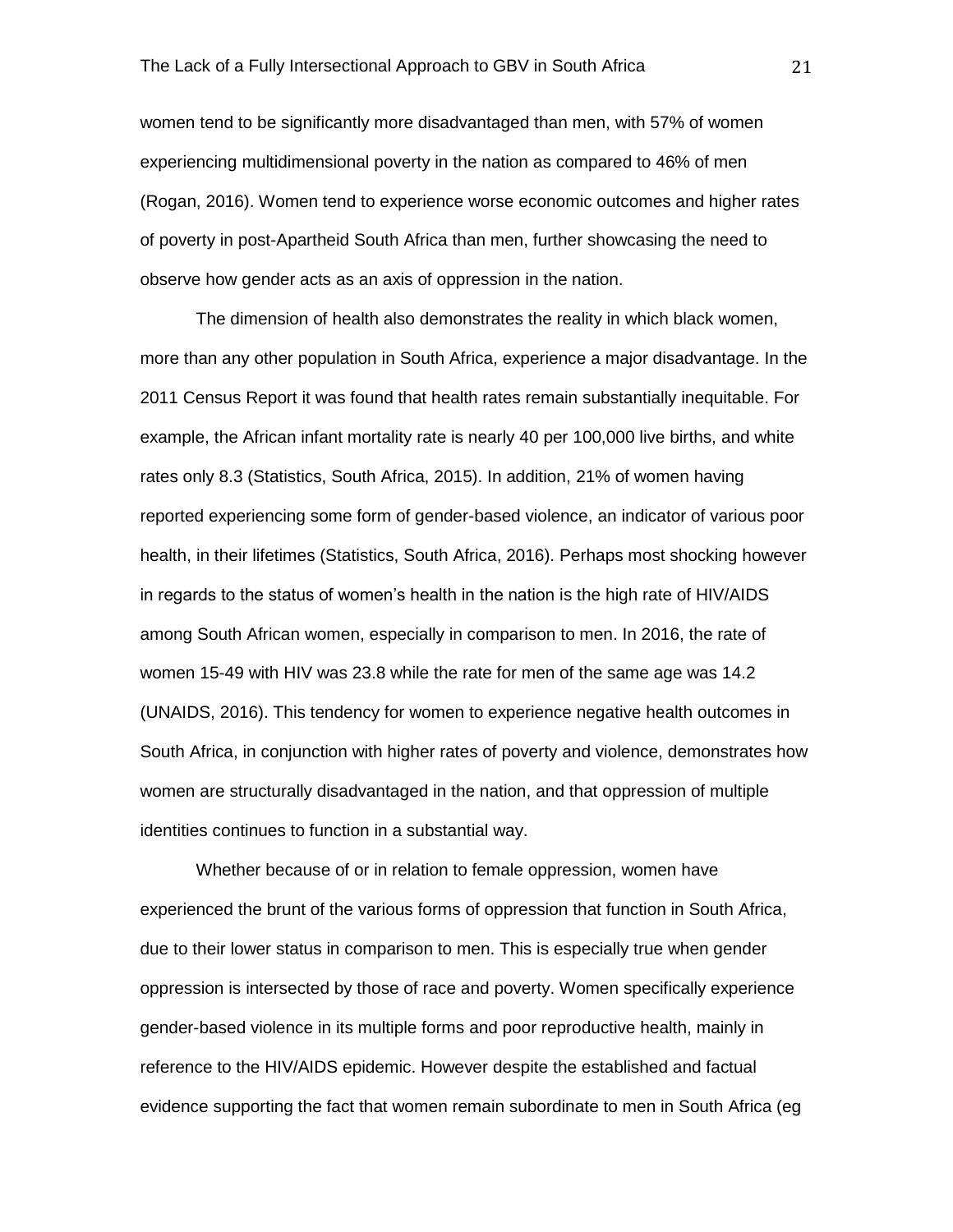Boonzaier, 2005; Dosekun, 2013; Dworkin, Colvin, Hatcher, & Peacock, 2012; Jaga, Arabandi, Bagraim & Mdlongwa, 2017; Jewkes, & Abrahams, 2002; Jewkes et al, 2002; Kalichman et al., 2005; Shefer et al., 2008), gender-based violence analyses are too often considered in terms of race and class (Meyer et al, 2016). Attention must be given to how gender oppression functions in the nation, as without this, the stagnation of gender-based violence will continue to be slow. First however, the ways in which gender oppression due to the South African patriarchal culture is minimized in relation to other intersectional oppressors, such as those championed during Apartheid, must be understood.

# *Connecting Feminist Theory to the South African Context*

Axes of female oppression have been historically influenced by events and patterns that have contributed to the current cultural relationships between race, class, and gender. For example, women remain in charge of household tasks and the conception that women must be deferential to men remains strong, especially within marriages and other domestic relationships (Rogan, 2016; Shefer et al., 2008). In this way the intersectional link of all forms of violence, but especially gender-based, that functions along patriarchal, Western ideals, is crucial to understanding the reality of gender-based violence in South Africa. Both the dominant Western and African cultures of South Africa promote and contribute to the sustainment of a patriarchal society. With the imposition and creation of inequality along racial and class lines by the introduction of white supremacy, the subordination of gender remained and strengthened (Gordon, 2001; Thompson, 2014). In other words, white Europeans in South Africa created hierarchy within a culture in which oppression of gender and class was already prominent, which in turn heightened the subordination of women. The introduction of more axes of oppression, such as race and mercantile capitalist classes, intensified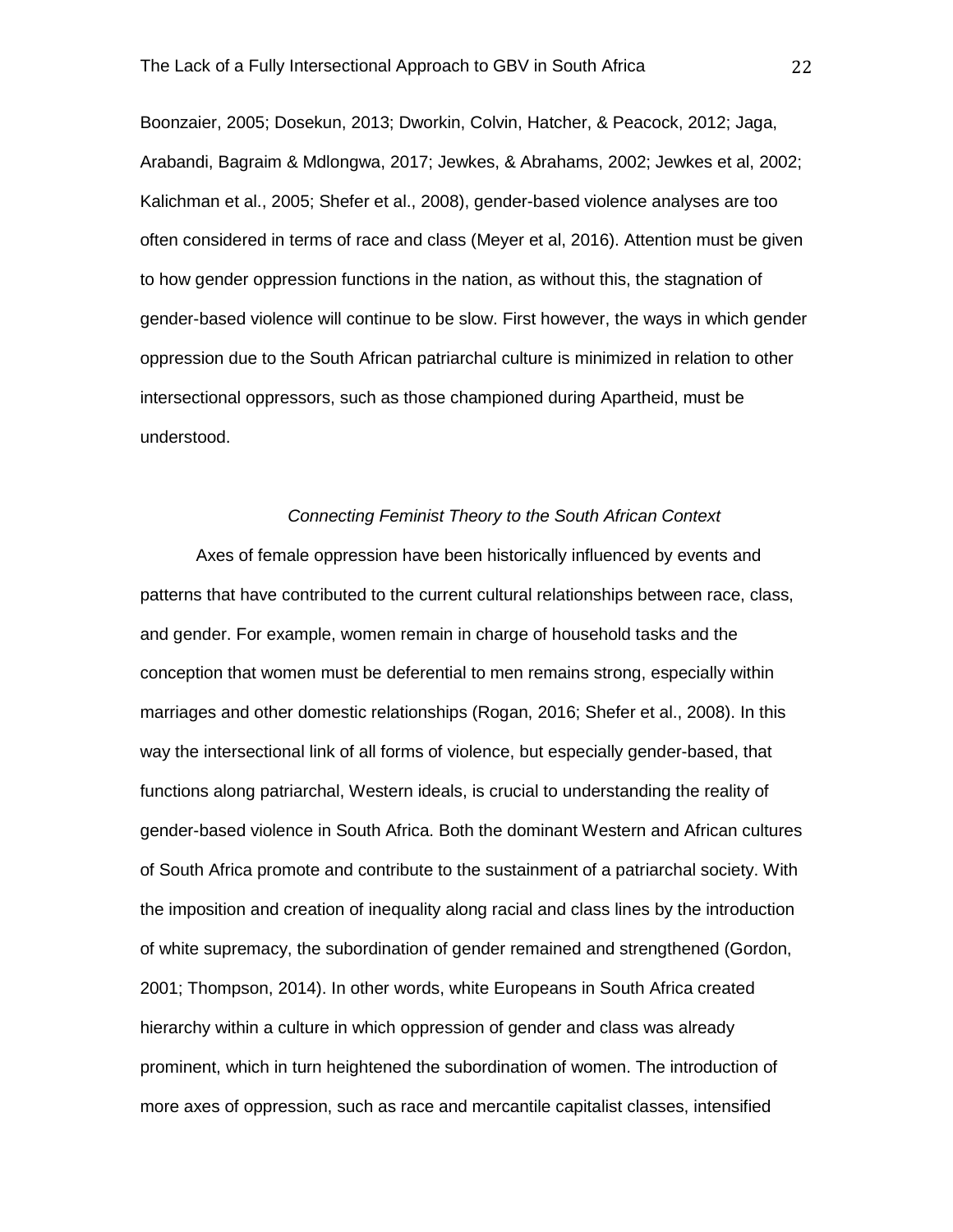injustice and domination. This history has created a culture concerned with race and class distinctions rather than the subordination of women. So though black South African women live in situations of high likelihood of gender-based violence, race and class issues underlie the South African intersectional female experience, in spite of feminist theory and research that promotes an international lens that incorporates every level of oppression an individual experiences.

The desire to sustain domination and oppression within personal relationships of women by their male partners is an important connection of feminist theory and South African history, a trend that hooks discussed at length in *Feminist Theory: From Margin to Center*. With the rise of feminist culture worldwide and the integration and support from the South African government of women into the workforce, men have been left insecure of their masculinity in terms of their dominance and as breadwinners (Dworkin et al., 2012; Moffet, 2006). Not only does this encourage women to remain complicit in their traditional roles as household keepers, but it also encourages women to feel insecure of their role in the workforce due to intersectional experiences of a dominantly male patriarchy (hooks, 2014). This pattern is observed in South Africa today (Jaga, et al., 2017; Moffet, 2006). In addition, sexual oppression and violence that acts upon heterosexual norms of relationships, also examined by hooks, is observed in South Africa. This pattern of heterosexual relationship norms observed in South Africa further accentuates notions of rape culture and the perpetuation of violence against women as a means to assert male dominance (hooks, 2014; Jewkes, & Morrell, 2010).

Understanding these factors of violence in which males wish to establish and maintain their dominance in a shifting culture demonstrate the various levels upon which women are victims of violence; it is not simply a woman's status of class or race that make women vulnerable, but a combination of factors that perpetuate and encourage different forms of violence and discrimination of women within South African culture.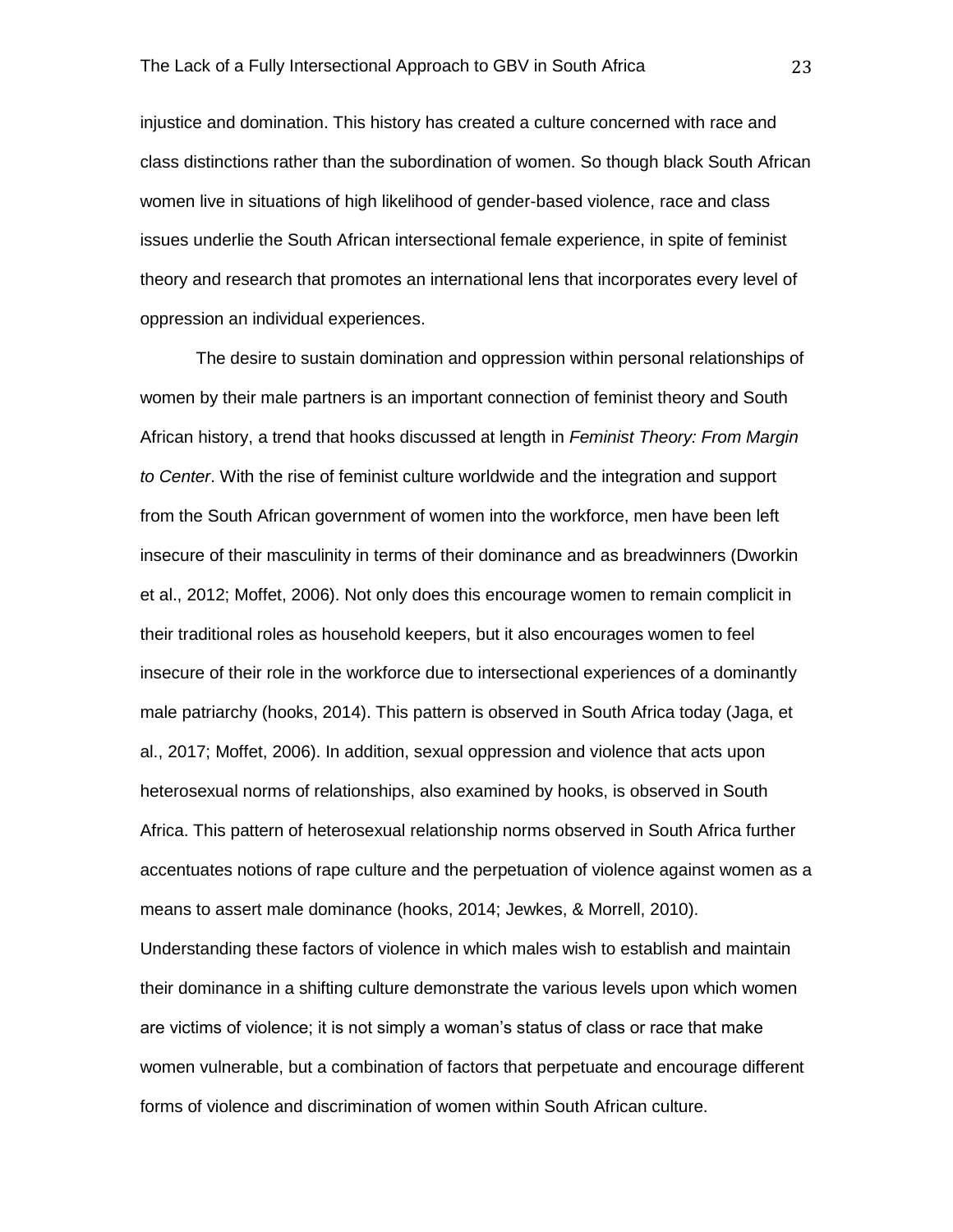It is clear that women in South Africa are impacted by a patriarchal culture which oppresses them on a variety of levels. Race and class play a large role in the prevalence of gender-based violence in South African culture, though so does gender discrimination and oppression, as gender-based violence necessarily depends upon male domination and female subordination. In addressing the potential causes of the continuation of such violence, bell hooks argues that it is the compliance of women within the institution of male supremacy that allows the violence to continue (hooks, 2014). According to hooks, it is other forms of oppression and domination within culture in addition to the patriarchal norms that both women and men accept as a reality, that allows women to continue to be compliant with the violence that themselves and their children must endure (2014). In South Africa, forms of oppression are historically glaring in the everyday lives of citizens of all races and ethnicities, and the culture of domination has been instilled as normal and matter of fact. Feelings that women should be obedient and even subservient to men, though this has changed over time, are still very relevant within South African culture, for both white and black women (Rice, 2017; Shefer et al, 2008). The contribution of all these levels of oppression to gender-based violence must be considered to decrease the rates of such violence in South Africa.

### **FRAMEWORK AND EVIDENCE**

The fact that the oppression of gender functions along multiple levels leads to the conclusion that the utilization of intersectionality and feminist theories are useful tools to unravel and analyze gender violence. Within the South African context, intersectionality is especially important because the historical oppressions of race and class are extremely prominent and substantial. This being said, the patriarchal domination of women is not often discussed in South African culture in reference to the sources of gender-based violence, despite the acknowledgment of gender oppression a function of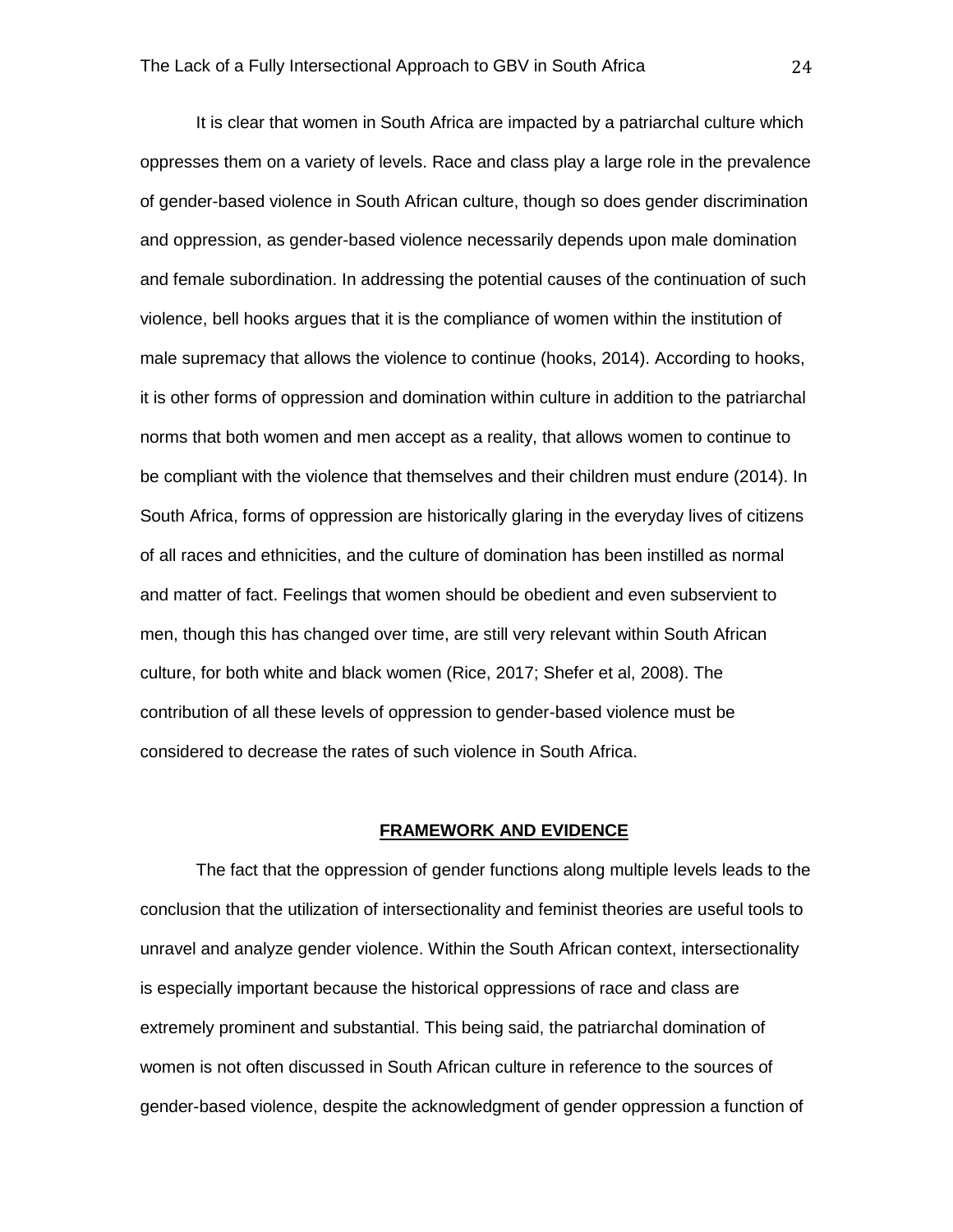gender violence the related literature (Meyer et al., 2016; Moffet, 2016). Instead, a pattern emerges in which the oppressions developed from the South African historical experience of race and class are blamed for the high prevalence of gender violence (Moffet, 2006). There are many examples of this despite the fact that gender violence is a function of and could be solved more completely with an intersectional lens that takes accounts for all of the various levels of oppression, of race, class *and* gender. The discourse of rape culture in South Africa, as well as the disconnect between government actions and culture consciousness, are primary examples of the neglect of patriarchal gender oppression in reference to gender-based violence. This trend can be traced back to institutions and a culture in which race and class tensions were at the forefront of every institution for nearly three centuries.

#### *Discussions of Rape Culture*

Rape is a prominent and serious subset of violence against women. For this reason, rape stands to be an important and worthwhile discussion in the domain of gender violence within South Africa, as 71 of 100,000 women reported the crime of rape in 2016-2017 (Wilkinson, 2017). It is likely that actual rape incidence is higher, as worldwide rape tends to be underreported (Jewkes & Abrahams, 2002). The continued prominence of rape and the issue of underreporting demonstrate the significance of rape culture's functioning in South Africa. In addition, rape and all forms of gender-based violence are used as tools for men to exert dominance over women in public and in private, and South African patriarchal norms allow such violence against women to be excused and accepted (Dworkin et al., 2012; Moffet, 2006). And yet, though gender violence and rape are necessary built upon the oppression of women under men and function within the culture of rape, patterns have evolved that the people blame rape on race and class more so than gender. This can be observed in historical formations of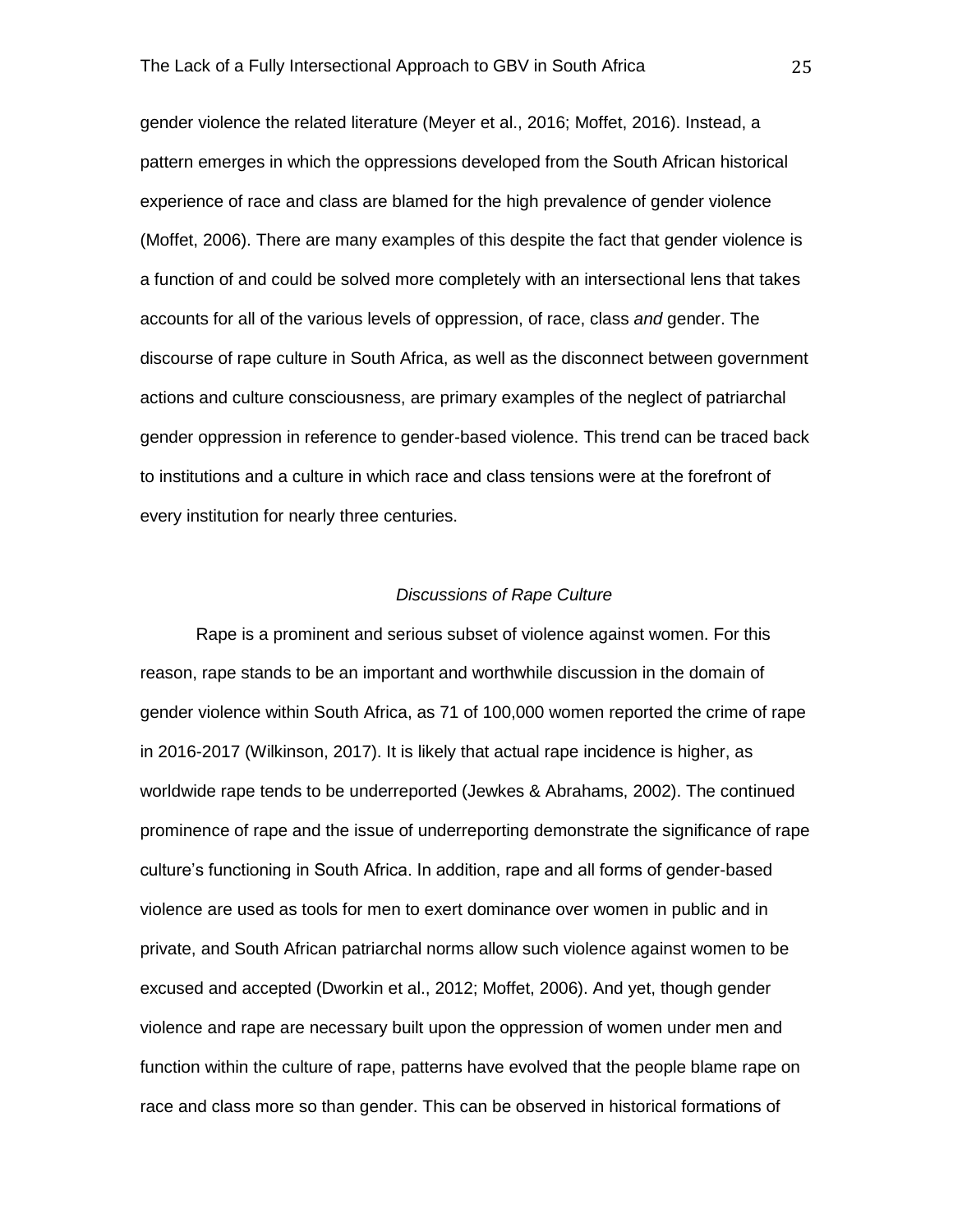whom is blamed for rape, as well as in the accusation that Jacob Zuma raped a woman, in which he was acquitted in the subsequent trial.

During the time of Dutch and British colonialism and rule, rape laws that were created and the interpretation of these laws by the powerful, white, male rulers of the country, functioned to protect and promote colonial sentiments of white, male supremacy. In many colonial societies, South Africa included, the formation of the black man as a perpetrator of rape was used to maintain the colonial lifestyle and as a form of control of the black man by the white (Scully, 1995). In order to establish these desires, rape laws and their interpretations in court functioned along the culture and customs of Dutch Roman Law, in which rape was defined as "the forcible ravishing and the forcible carrying off of a woman or maid against her will" (Van Der Linden,1897, as cited in Scully, 1995 pp. 343). With the integration of British control in the mid nineteenth century, Dutch Roman Law, and so this particular definition of rape, was maintained, as it also supported the ideals of a British colonial lifestyle (Scully, 1995). However, respecting the British colonial lifestyle in Cape Colony also meant ensuring that the white population remained pure, and consequently the additional interpretation of rape as "an illegal act of reproduction" was added (Scully, 1995, p. 343). Furthermore, under the ideals of Dutch Roman law, the severity of the punishment a perpetrator of rape was based on a women's status and class: women who were married and only those unmarried of a yet unmarriageable age, arbitrarily defined by the powerful white men who ruled, dictated the most severe punishments (Scully, 1995). Both these qualifications protected a narrow classification of women and failed to protect poor white and black women who were far less likely to be married than their rich white counterparts of the same age (Scully, 1995). In other words, poor white women and especially poor black women of all ages were not worthy of dictating a full punishment of their perpetrator solely because they were not married. These laws and definitions of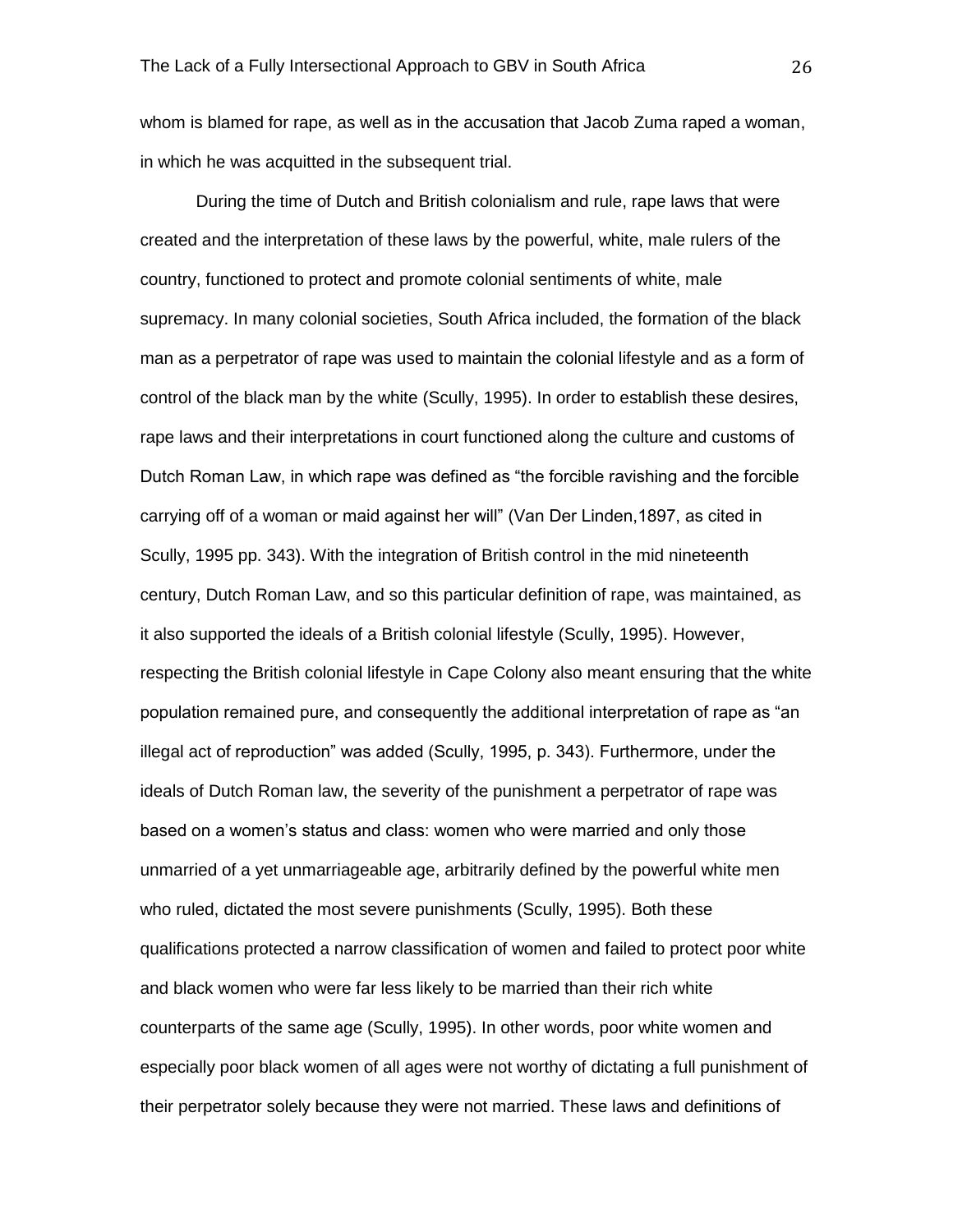rape protected white lifestyle and ideals and white male patriarchy, as black women, who were regarded as sexual objects by white men were not worthy of protection.

These laws promoted the formation of rape culture in South Africa and the tendency for victims to often be identified as rich white women and perpetrators as poor, black men. Because rape laws and their interpretations served to protect primarily rich, white woman, all women's respectability and credibility under the law was defined on characteristics of race, culture and class, leading to a pattern in which rich white women were considered victims (Scully, 1995). In addition, black, often poor men, or at least men who the court considered to be black, were convicted of rape crimes at much higher rates than men, demonstrating the cultural identification of black men as perpetrators of rape (Scully, 1995). To complicate this issue, the majority of cases brought to court involved African or Coloured men and women of working-class economic and occupational backgrounds (Scully, 1995). This means that majority of women who reported rape or gender violence did not identify with the narrow classification of woman that the colony protected. Consequently, many perpetrators of violence against women were not convicted at the level of blame that the same crime may have authorized if the victim was a white woman. The historical failure to convict and punish rape if women were neither rich nor white, and the over conviction of black men, assigned blame and innocence based on the identification of race and class. This created a rape culture that now functions upon race and class as identifiers and the continuation of male authorization over the which female bodies were worthy to protect.

As a result, discussions of rape today follow these historical patterns, both at a publicized, political level and within the civilian population. At the political level, the most notable, recognizable, and publically followed example of these patterns occurring contemporarily is the rape trial of Jacob Zuma. This case showcases the reality in which black women continue to be unworthy of the status of victim. In 2006, the then Vice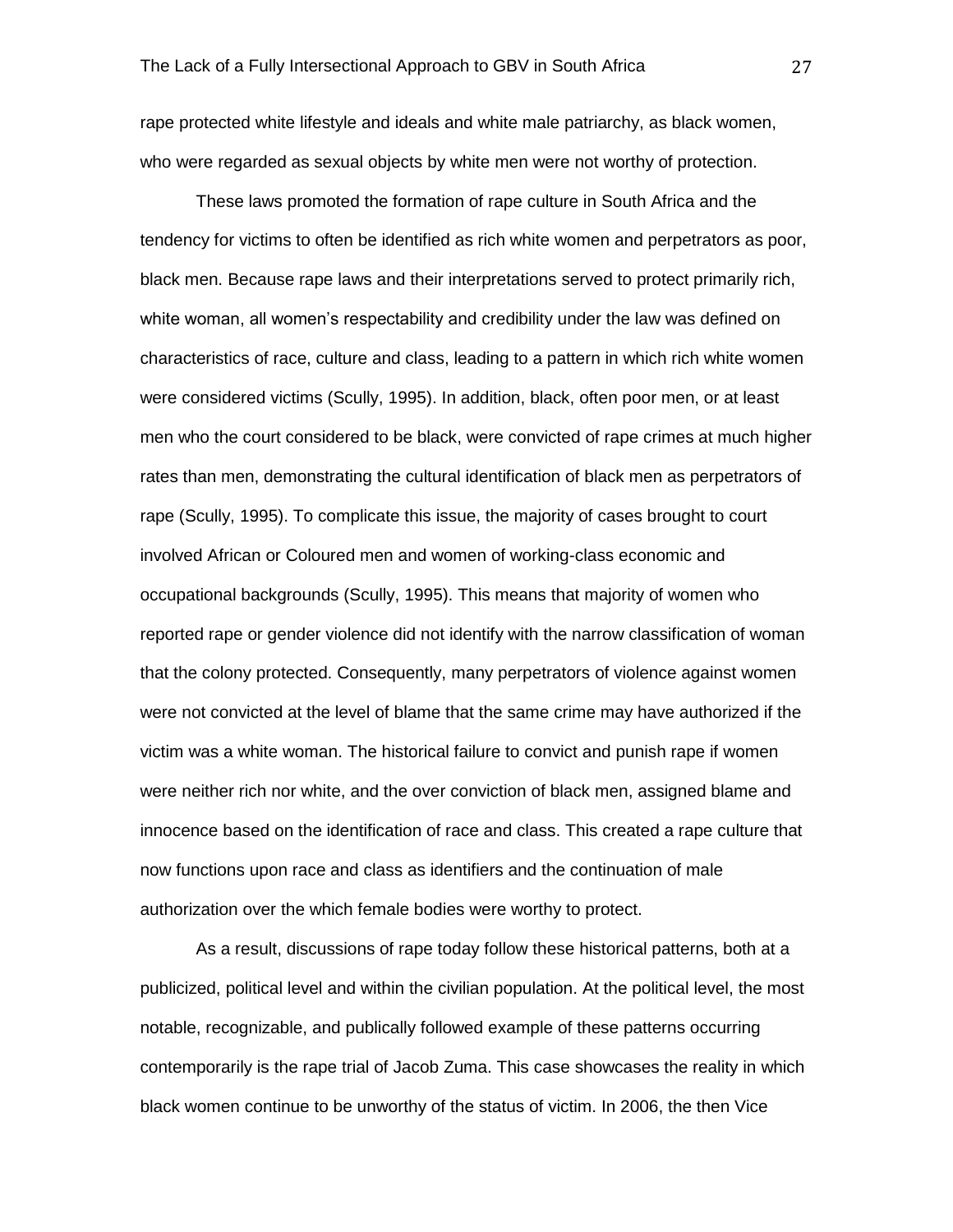President, Jacob Zuma, was not convicted of rape when a woman, referred to as 'Khwezi,' accused him of raping her the previous year. Khwezi and Zuma presented incredibly different stories: Zuma said the sex had been consensual and Khwezi affirmed her story that she had not consented to sex, which therefore defined the sexual exchange as rape under South African law. Zuma, a black man, was later was elected president and through that he became the leader of the African National Congress. With this position, he earned respect and recognition by many within the Zulu culture. This trial demonstrates that black men have, at least in a public arena, overcome the role of blame of rape, but because Khwezi was not believed, they continue to assume the role of dominance against black women. In addition, the public support that Zuma received showcases the cultural acceptance of violence against women in the nation.

The controversial and publicized trial that followed the accusation reveals the ways in which the nation conceptualizes gender. Though people supported both Zuma and for Khwezi, the loudest support came for Zuma, defending his innocence and supporting his character, while disparaging those of Khwezi. While Khwezi left the country after Zuma was acquitted, Zuma gained a great deal of political support, showcased in his election to president in 2009. In this rape trial between two blacks, both of high economic standing, the identifiers of race and class were shared. TIn this way, the only level of domination and subordination that remained, as the classifications of race and class were moot, was between man and woman, in which the South African men dominate. Through this, historical formations of rape reformed, as Khwezi did not identify with whiteness and therefore did not identify with those categories that were historically protected in rape law. Khwezi was shamed for the trial and Zuma was acquitted, which exhibits the misogynistic nature of rape culture in South Africa and its tendency to blame a woman, especially one who is black, for her rape. Though Zuma has now resigned as President, the scandals and charges against him were not due to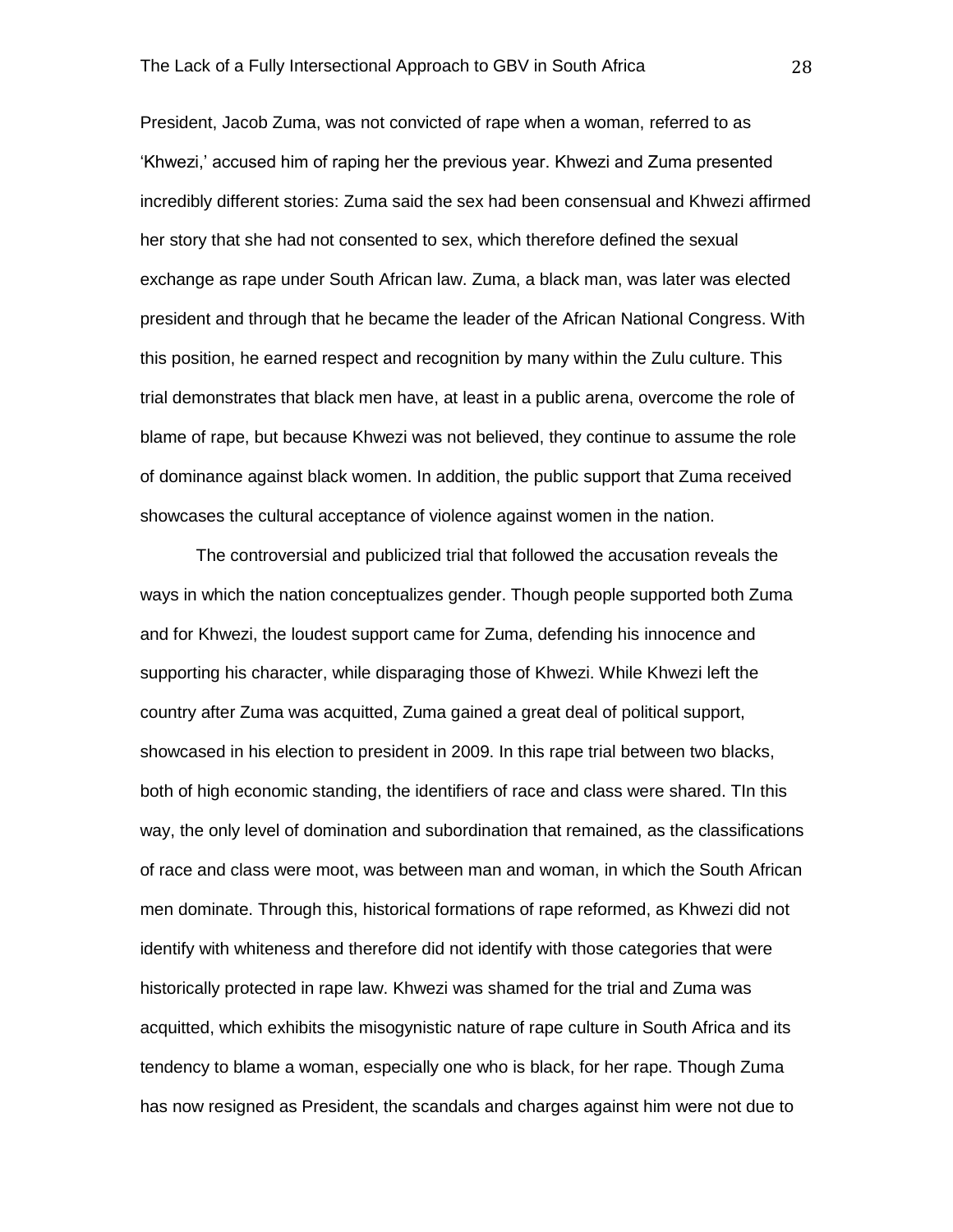his history of violence against women, but rather due to the economic issue of unethical corruption charges. In other words, it was not his actions of oppression of women but rather his misuse of taxpayer dollars that deemed him to be unfit to lead South Africa, which illustrates the popular tradeoff made to champion the oppressional components of race and class over that of the violent against women.

Furthermore the understanding that Zuma was assuming the traditional role of a "Zulu man" was central to his defense trial and his acquittal the crime (Hassim, 2009; Reddy & Potgieter, 2006; Suttner, 2009; Waetjen & Maré 2009). Zulu men as strong warriors, as polygamists (it is notable that Zuma was married to another woman at the time of the trial), and perhaps most importantly, the duty of a Zulu man to please a woman if he finds her to be 'aroused,' are among the main ethnic traits that were emphasized (Hasim, 2009; Suttner, 2009). Zuma's character as a Zulu man was emphasized by Zuma's choice to utilise his constitutional right to deliver all of his testimony in his Zulu mother tongue (Hassim, 2009). The effectiveness of Zuma and his lawyers of this emphasis on South African patriarchal gender norms in acquitting and encouraging his public support, can be seen through interviews with women and men during and after the trial, the news media, and the Zulu paraphernalia that Zuma supporters sported (Hassim, 2009; Reddy & Potgieter, 2006; Suttner, 2009; Waetjen & Maré 2009). Zuma and his lawyers portrayed him as a man functioning correctly within his patriarchal culture, supporting the statement that a "generic Zulu male [is] one who is obligated to obey the demands of culture and its prescribed patriarchal morality" (Waetjen & Maré, 2009, p. 75).

Zuma's behavior to promote his culture and pride in his Zulu ethnicity intentionally recentered the trial and the subsequent public debate into a cultural and ethnic dispute instead of one involving the oppression of women through the use of violence, which functioned to excuse and redeem his behavior of oppressing Khwezi, a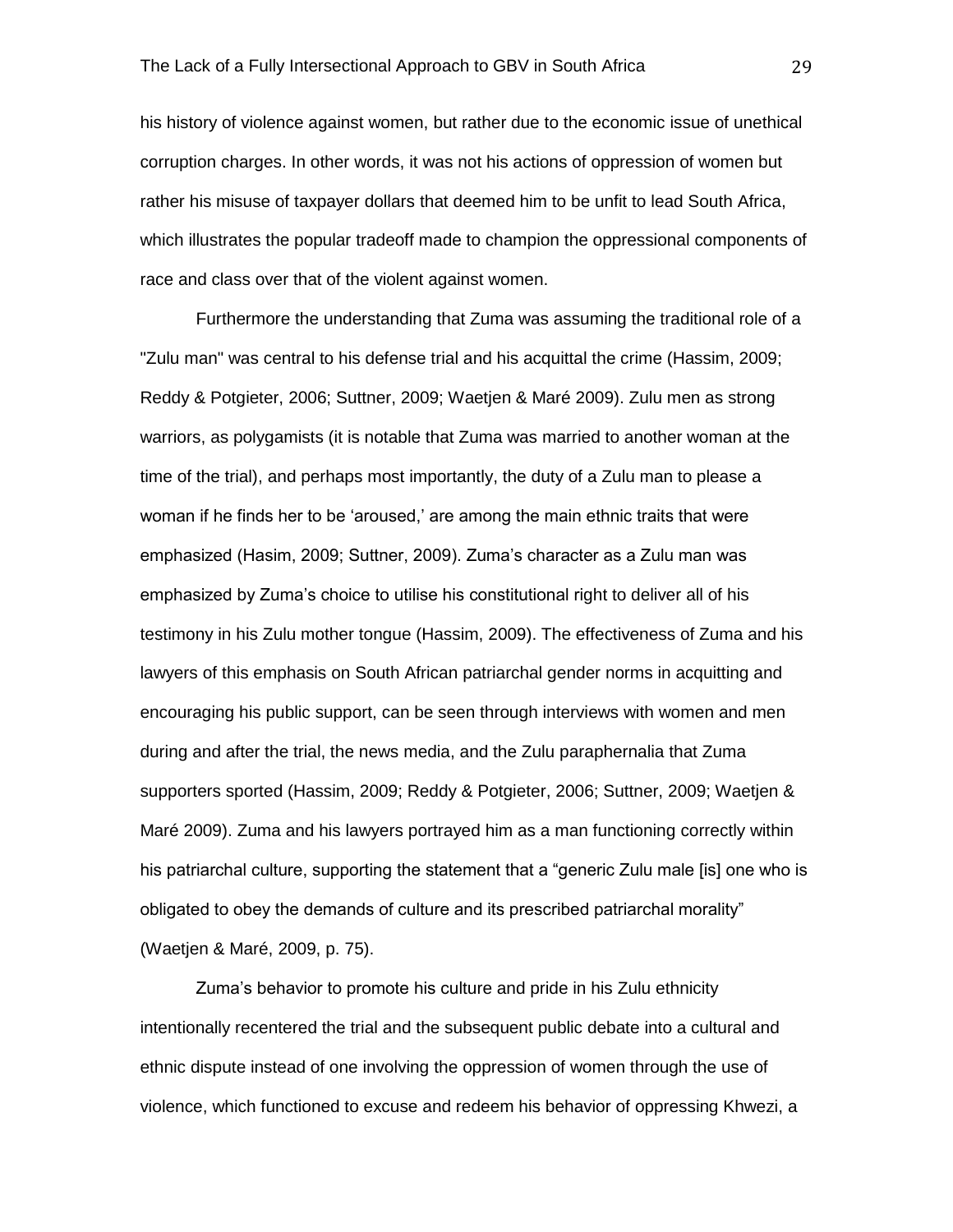woman, through rape. In addition, Zuma banked on the wounds and pain caused by ethnic, racial, and cultural divisions of Africans during colonialism, white rule, and Apartheid, to encourage sympathy for his right to be traditionally African instead of as a rapist, significantly improving both his public appearance and the trial results (Waetjen & Maré, 2009). Zuma's reliance upon these traditional culture norms to retain his innocence under the law originate in the historical Zulu cultural ideal, exacerbated by white dominance, that women should be controlled and subservient to men (Dosekun, 2013). His purposeful juxtaposition between the Eurocentric and colonial formation of his race as a perpetrator of rape between his role as a traditional Zulu (and therefore a traditional South African man) and his pride of this identification, refocused the trial away from his behavior of the oppression of women. This was due to his ability and success in asserting his right to be traditionally African after a history in which African culture was systematically oppressed and his identification as a black man would have assigned him blame (Waetjen & Maré, 2009). In this way, the entire trial directly contradicts the constitutional promise of gender equality and emphasizes the traditional and cultural acceptance of gender-based violence and the rape culture that permits it. It is also a powerful and significant example of the neglect of the subordination of women in terms of gender-based violence within this patriarchal culture.

Although the issue of rape is known to the general public as a tremendous issue in the country, most have distorted ideas about the reality of the identities of the perpetrators and their victims. This occurs in the pattern that rape is viewed primarily as a crime and othered (Dosekun, 2013;Jewkes et Abrahams, 2002; Wood & Jewkes 1998; Wood & Jewkes 2001). The archetype of rape as othered refers to the tendency for the assumption that perpetrators of rape are strangers to the victim (Dosekun, 2013). In addition, perpetrators are identified primarily as black strangers, most likely who live in poverty or reside in Townships, the historical and current slums of South Africa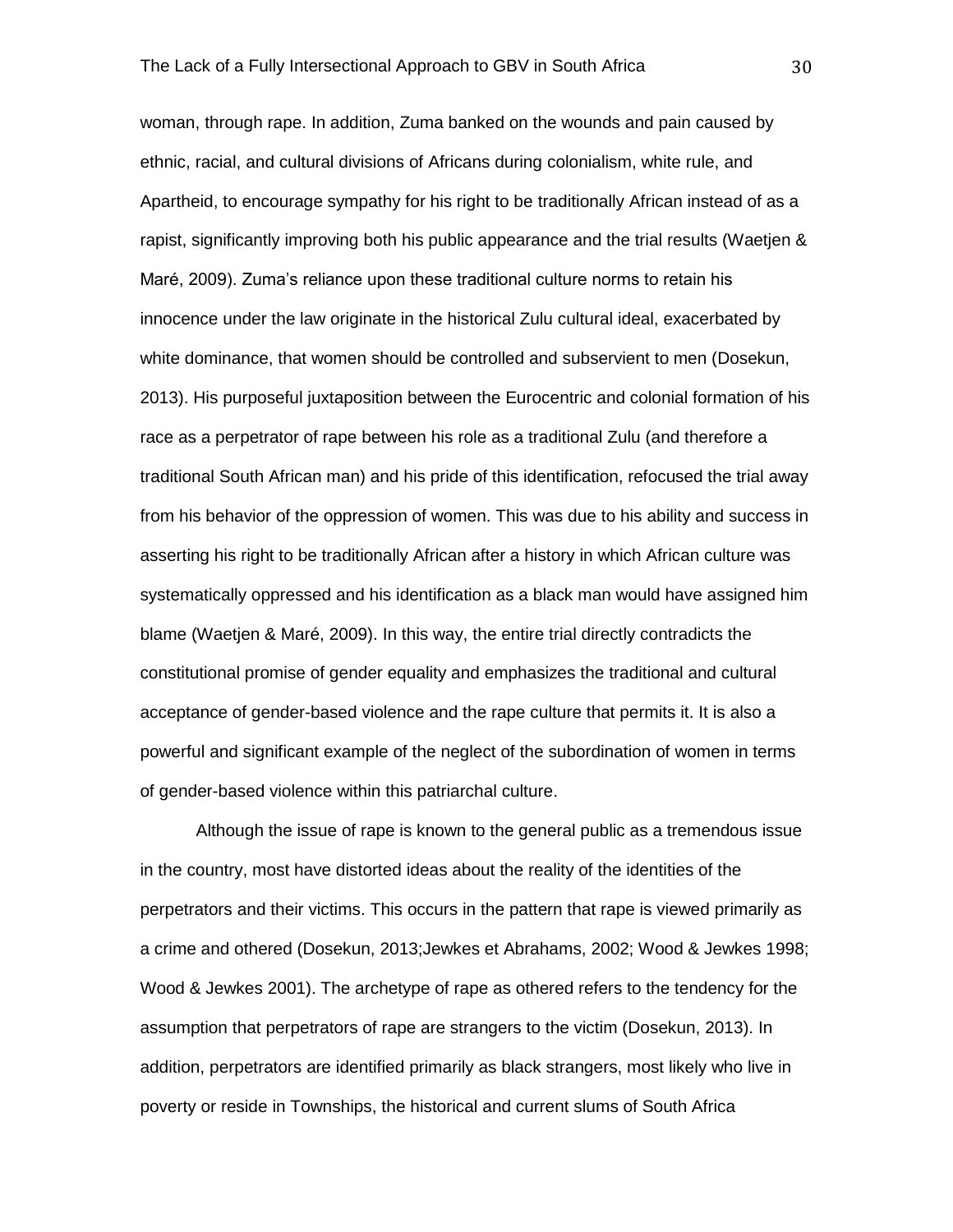(Dosekun, 2013). In addition, white woman are frequently identified over black women as the victims of rape (Dosekun, 2013). These assumptions of identification rely upon the historical, identity-based formations of blame that stem from the era of white rule. In interviews with both black and white women, rape was not significantly mentioned within a context of oppressive gender power dynamics, and when gender was mentioned, it was only ever done in passing (Dosekun, 2013). However, rape and rape culture is necessarily a form of the oppression of women by men, as it involves the forceful exploitation of women, and is allowed to continue based upon the norm of patriarchal domination by men. In addition, men use rape as a power tool to ensure that women remain subservient to men (Jewkes & Abrahams, 2002; Moffet, 2006). This sexual oppression of women is often rooted in the feeling that men must exert control over the women in their lives as they begin to exert more empowerment and control over their own lives (Jewkes & Abrahams, 2002; Moffet, 2006). Poor black men feel that they are losing dominance over women in the South African culture, and this dominance over women is often the only form of control or power they feel. Thus, they resort to violence to maintain dominance over women (Jewkes & Abrahams, 2002; Moffet, 2006). In this way, poor black men's experience of subordination based upon their race and class compels them to ignore their domination female counterparts, contributing to a culture in which the oppression of gender is neglected or overshadowed. In the South African context, the pattern of rape within the context of race and class hides the reality that gender power issues are a major, if not the central, concern contributing to the prevalence of rape.

*Inconsistencies between Government Actions and Public Consciousness of* 

*Gender*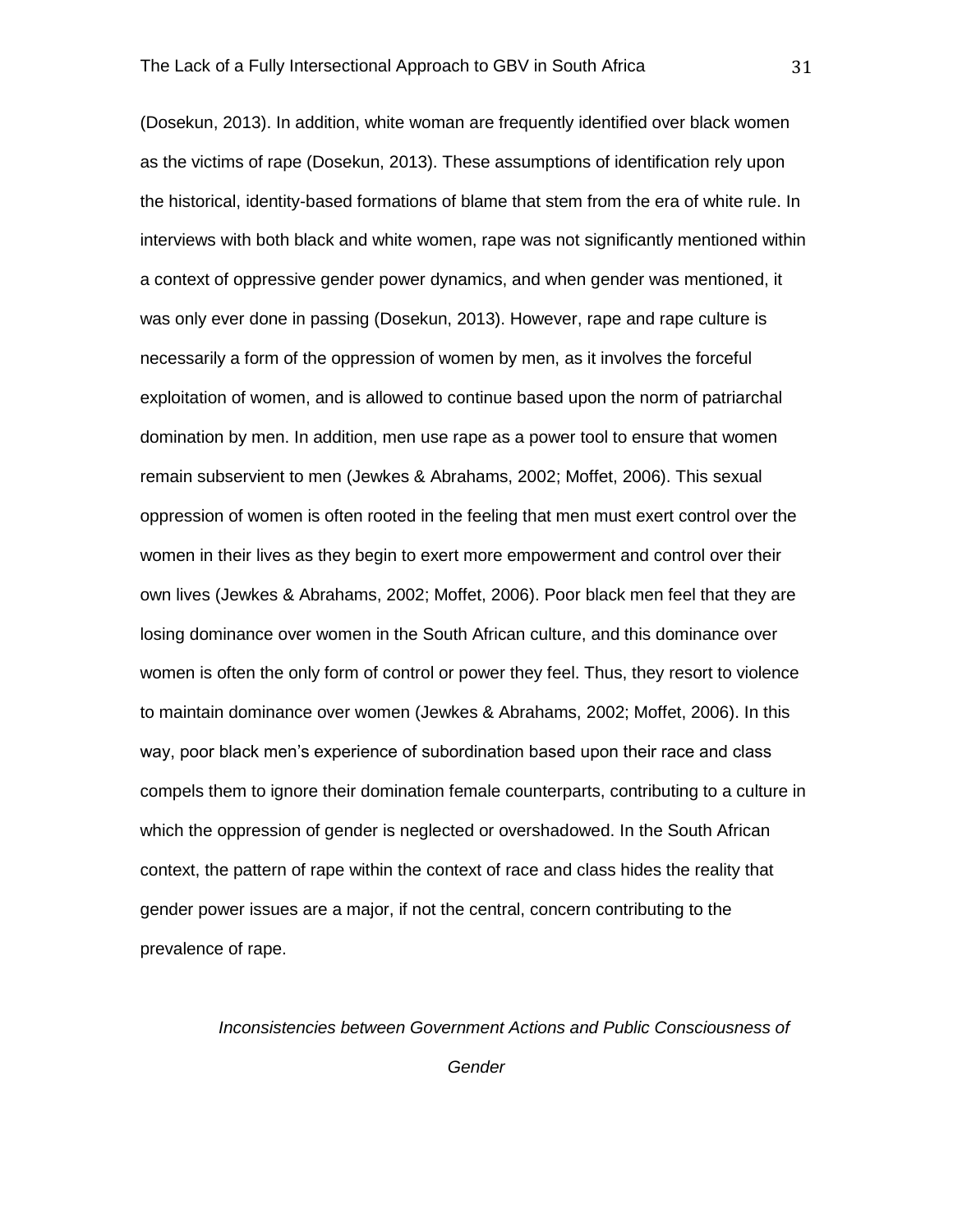South Africa boasts a very liberal constitution that provides equality for all, no matter their gender. This includes an explicit statement of nondiscrimination against gender and a mandate for The Commision of Gender Equality to exist as one of the "state institutions [that] strengthen[s] constitutional democracy in the Republic" (The Republic of South Africa, 1996). Rape defined as sexual acts that are non-consensual, domestic violence as a broad category of abuses, and access and the right of healthcare, including sexual and reproductive, are pillars within South African law (The Republic of South Africa, 1996). However, the public consciousness and understanding of gender rights does not correspond with the level of liberality of the South African government. Broadly, ideas of personhood and freedom that contradict the liberal rights given to South African citizens by the constitution are culturally ingrained and incredibly important in the everyday lives for the common South African (Rice, 2017). This mismatch between the Constitution and personhood are in part created by the tendency for traditional South African cultures to revolve around community and kinship relations, which results in the greater importance for people within communities that function within these traditions, to follow the community rather than adhere to new, more modern ideals (Rice, 2017). This especially functions in power relations between the young and the old and those between men and women (Rice, 2017). In terms of the oppression of women, inconsistencies between what the Constitution and other government documents dictate and the reality of public consciousness can be seen in reference to the reality of abortion in the nation, the acceptance of forms of domestic violence, and how women define and discuss rape. All of these examples represent an aversion to the axis of gender oppression, as women and men tend to view gender-based violence through the oppression of race and class over those of female subordination.

The reality of abortion access and attainment in South Africa heavily contradicts the liberal nature of the the Choice on Termination of Pregnancy Act of 1996,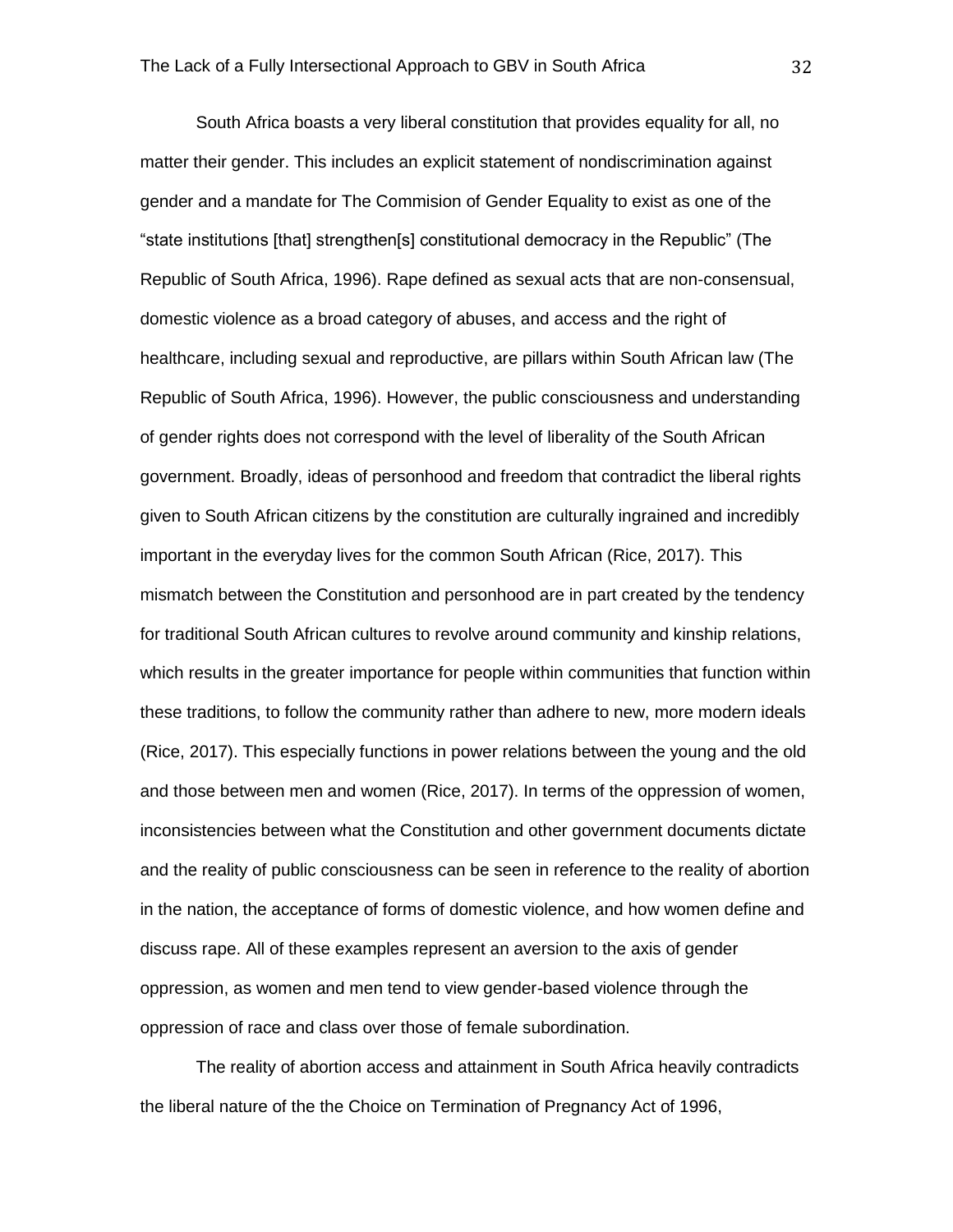demonstrating that women and the public tend to neglect the female empowerment granted to them by the government and therefore the aversion to discussing gender oppression in South Africa. Abortion access, as it allows women to have control of and choice over their own bodies, promotes female empowerment and saves lives in what otherwise results in a major health risk (McReynolds-Pérez, 2017). In addition, positive sexual and reproductive health status is negatively correlated with incidences of domestic violence (Jewkes et Morrell, 2010; Kishor & Johnson, 2006). The lack of female empowerment due to self or institutionally limited reproductive choices, functions within societies where women are oppressed, as it limits choices for women. Recalling hooks' definition of oppression that lack of choices constitutes oppression, not allowing women to choose an abortion thereby functions as oppression (hooks, 1984).

However, the South African Choice in Termination of Pregnancy Act of 1996 liberally allows a woman to have control and choice over her body. The right to have an abortion under any circumstance for up to twelve weeks and until the twentieth week if "she is of the personal opinion that her economic or social situation is sufficient reason for the termination of pregnancy," is given to female South Africans, affording a great level of empowerment of choice for women over the control of their bodies (The Republic of South Africa, 1996). In fact, the Guttmacher Institute, a reproductive and sexual health research organization, cites it as "one of the most liberal abortion laws in the world" (Althaus, 2000). Abortion is also known to save the lives of women, and since the introduction of the bill into law, maternal death due to abortion decreased significantly from 1996 and 1998, perhaps even as high as 90% (Jewkes & Rees, 2008). However, major barriers in access to safe and legal abortion continue to exist, a significant signifier that women to disregard empowerment granted by the government and accept their domination in culture. One of the most important barriers in accessing abortion is "conscientious objection," the common trend of healthcare providers to refuse providing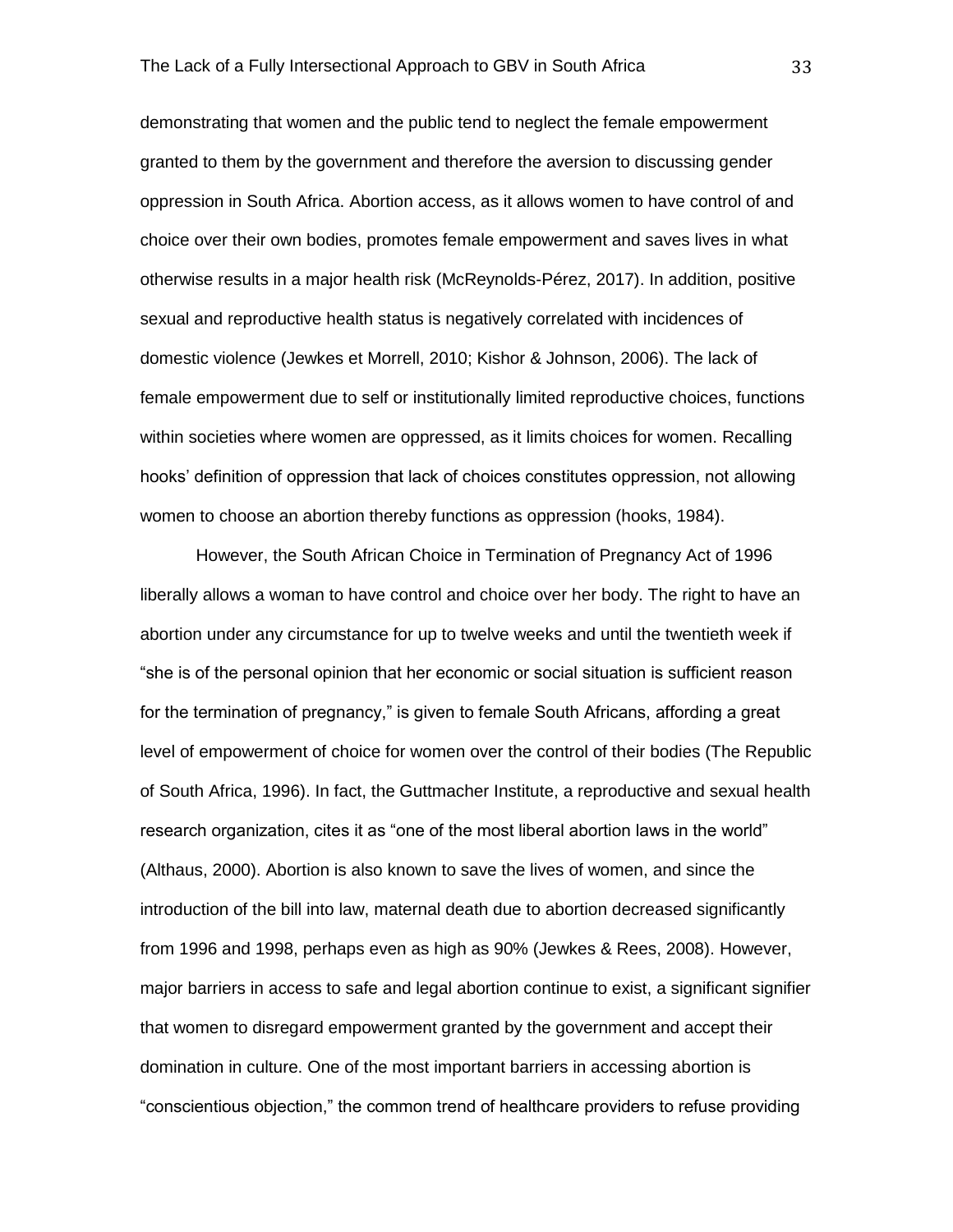abortions due to personal opinions (Amnesty International, 2017). The other two barriers cited by the report are access inequalities for marginalized populations and lack of information about where or how to access a safe and legal abortion (Amnesty International, 2017). Though the government has assured in name a right to abortion, people continue not to discuss or disseminate knowledge of access and resources to the general public. Conscientious objection and lack of information of reproductive health services are the most important indicators of a contestation between law and public consciousness in the context of abortion and sexual and reproductive health, as they represent an aversion to a discussion of gender rights and roles and the neglect of the opportunity for women and the public to claim female empowerment.

The definitions and protections of domestic violence in the government as compared to the definitions that exist in society and that permeate public consciousness, also do not match. Violence that occurs between men and women in domestic situations as well as within interpersonal relationships, entitled domestic and interpersonal violence, are substantial and important forms of gender-based violence, as they represent relationships of power based on gender oppression that occur in private and public spaces (Russo & Pirlott, 2006). The Domestic Violence Act 116 of 1998, contains a broad definition of domestic violence that encompasses a variety of domestic situations, including within marriage, situations where two people lived in the same household for any amount of time, and any sort of family relation (The Republic of South Africa, 2008). This allows for a large scope of cases to be regarding in terms of domestic violence and therefore more victims are able to bring their perpetrator to court. In addition, the act is also comprises of extensive definitions of the acts of violence, incorporating economic and verbal violence, in addition to physical (The Republic of South Africa, 2008). To protect the people that report domestic or intimate partner violence, who are generally women, and to punish the perpetrators, who are generally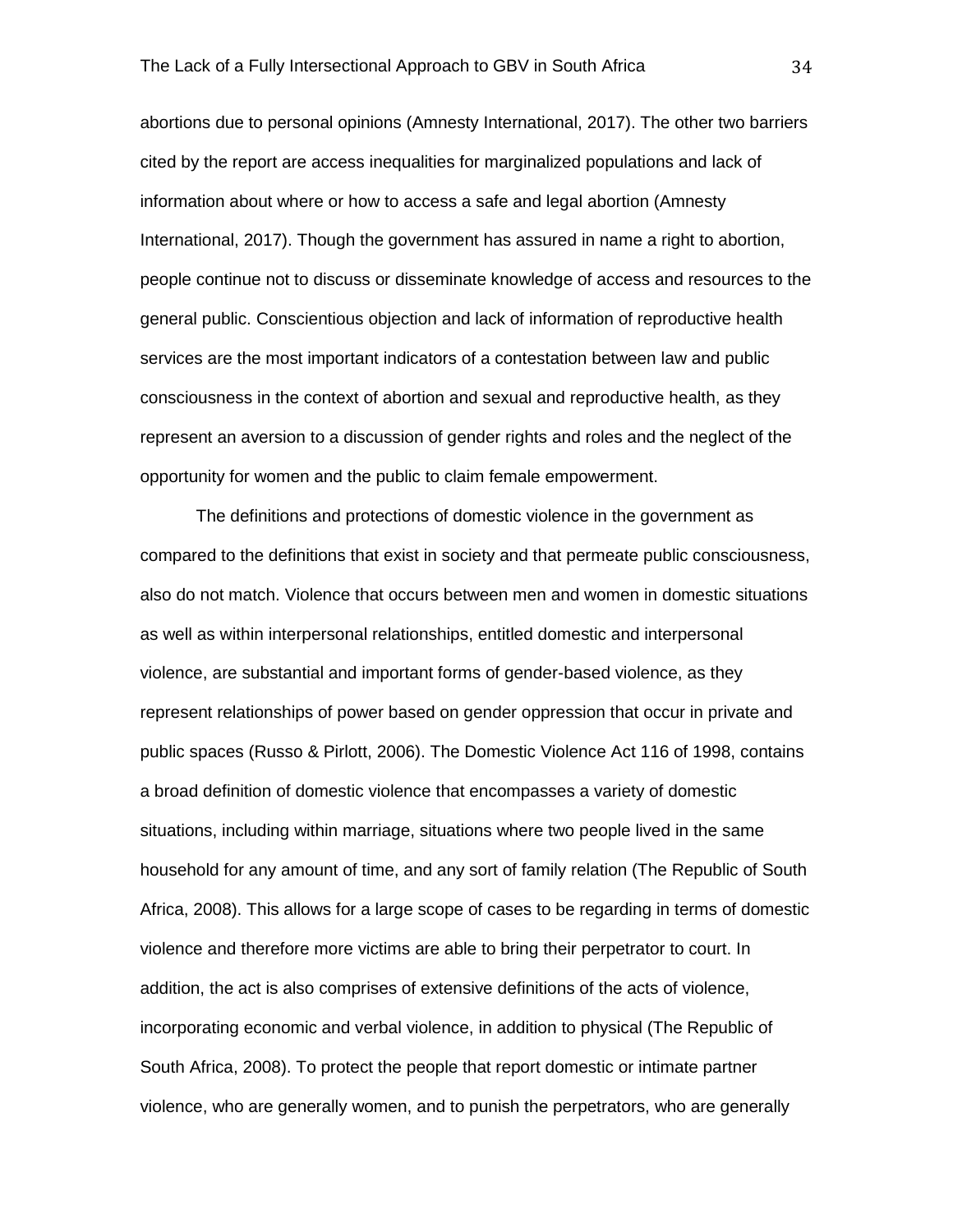men, the Domestic Violence Act commands: the duty of police to assist and inform victims of rights; the ability of peace officers to arrest without warrant; protection orders, also known as a restriction order or domestic violence interdicts; and the ability of the police to seize of arms and dangerous weapons of perpetrators (The Republic of South Africa, 2008). The broad definitions of domestic violence, the promised protection for those who experience abuse, and the affirmation of the government to the seriousness of domestic violence in the country, signify that the ruling body is concerned with, or perhaps recognizes the need for real change and progress in domestic violence as one aspect of gender violence. Nonetheless, the general population does not seem to act upon the rights and status of women promised by the government, but rather adheres to cultural and social norms that allow the continuation of violence against intimate female partners to continue.

Conversations that function along the same lines as those surrounding the Zuma trial also appear when discussing rape culture at the private, civilian level. Though the law is clear on what constitutes rape, people's actions and personal definitions vary considerably compared to the law (Jewkes et Abrahams, 2002). South African law defines sexual violation as "any person who unlawfully and intentionally commits an act of sexual penetration with a complainant," as well as other sexual acts that do not involve penetration, such as "direct or indirect contact" of various body parts, the act of masturbation in front of another party "*without consent* [emphasis added], is guilty of the offence of rape" (The Republic of South Africa, 2007, p.8). Though rape and sexual violence under South African law can be and often is a form of domestic and interpersonal, and therefore gender-based violence, at the community level, men and women consider rape a violent or criminal act instead of as a form of oppression against women (Jewkes et Abrahams, 2002; The Republic of South Africa 1996; Wood & Jewkes 1998; Wood & Jewkes 2001). This cultural understanding of rape, historically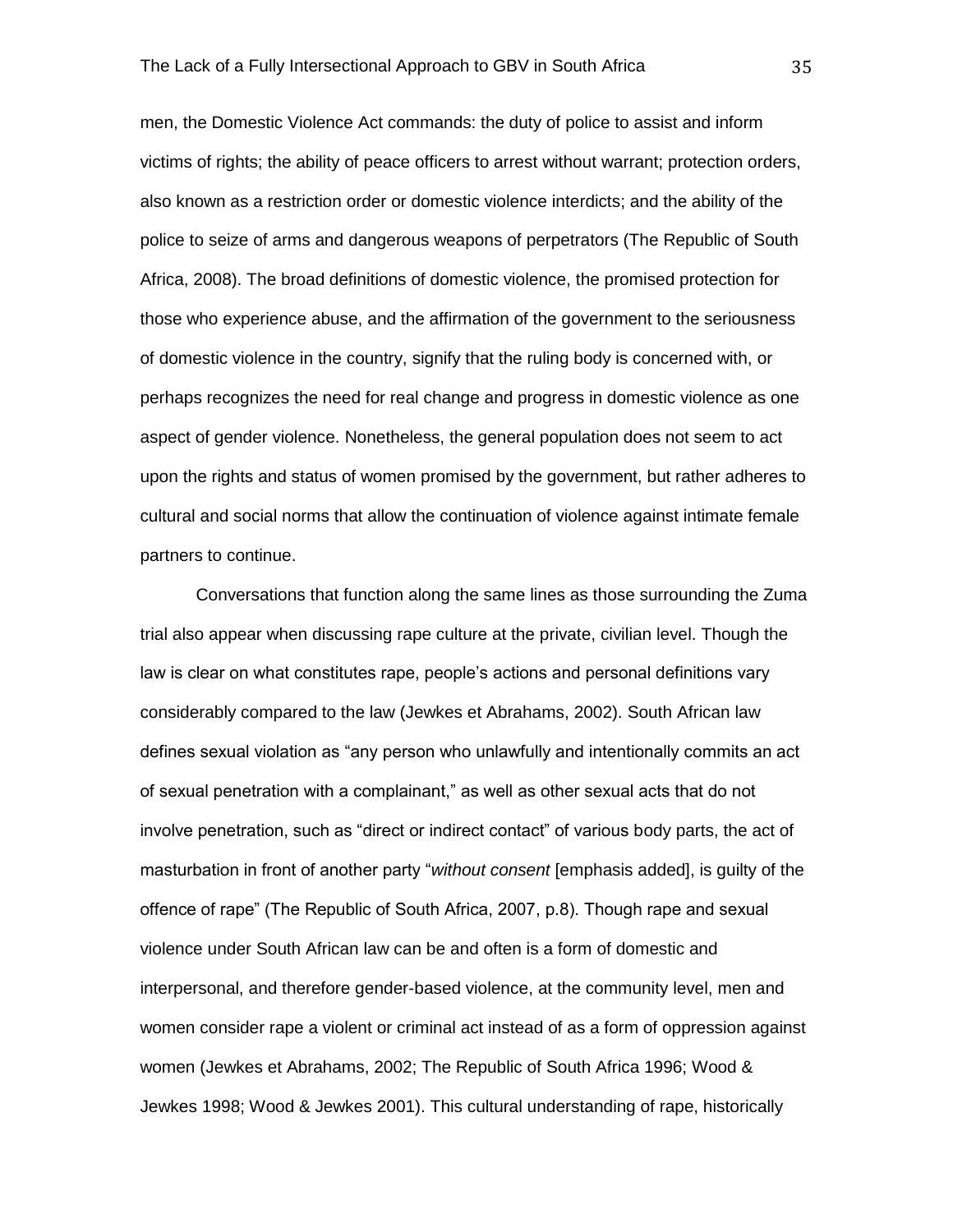and socially constructed, blames women and pressures those in relationships not to report, instills fears that nothing will be done to support them if they do report, as well as fears of retaliation on themselves or their children, all of which are which are cited as major reasons for underreporting (Jewkes & Abrahams, 2002). In addition, it has been found that men in South Africa often do not understand that having sex with a woman against her will is considered rape (Moffet, 2006). Rape and sexual violence, as categories of gender-based violence, are forms of oppression and subordination of women by men are permissed and so continue to operate within the patriarchal culture of South Africa.

Furthermore, the inclination to blame Apartheid for sexual violence and rape is very prevalent within South African conversations about the causes of gender-based violence (Moffet, 2006). This trend is centered around "the attack on masculinity conveyed by the degradation and humiliation" that black men, who in their traditional culture were dominant, experienced (Moffet, 2006, p. 134). Moffet concludes that three major issues occur when sexual violence is blamed on the lingering effects of Apartheid: the creation of excuses for the culture of sexual violence; the failure to address masculine pride as a reason for gender violence; and the further victimization of those who were most discriminated against during apartheid (2006). As Apartheid was inherently classist and racist, the blaming various forms of gender-based violence on a history of Apartheid situates the condemnation of sexual violence on race and class instead of the oppression of women that rely on patriarchal cultural norms and rules. These issues apply to the inconsistencies of public consciousness of gender and the government in regards not just to rape as Moffet discusses, but also to abortion and domestic violence, as they too ignore gender as a major axis of oppression that contributes to violence. Through this, the diminished social status of women in South Africa is justified, the behaviours that negatively impact women are made excusable due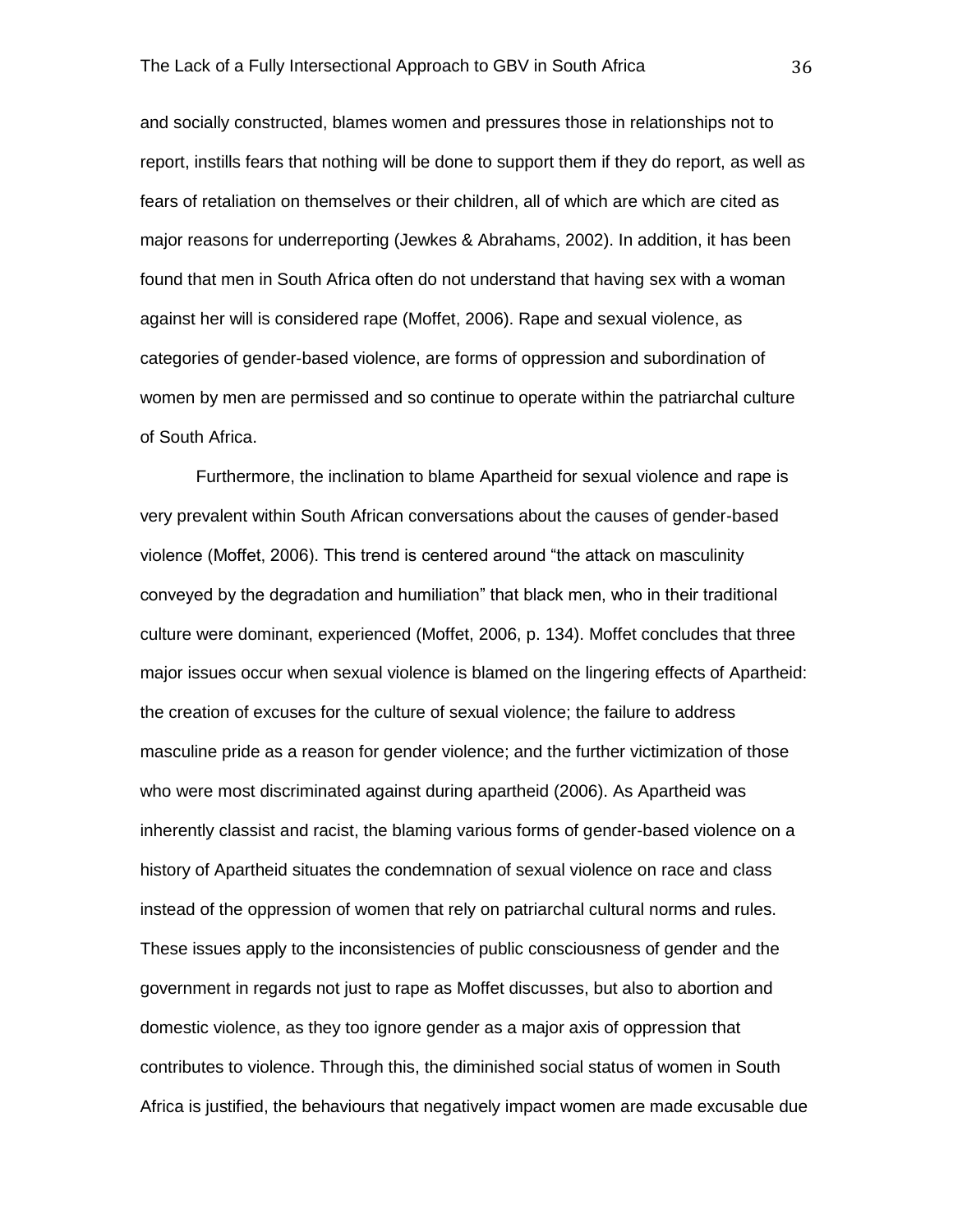to the wounds of a violent past, and the culture of excuses around gender-based violence does not allow for a discussion of the contribution of male domination over women that is inherent to the various forms of violence against women (Moffet, 2006). Without reference to the patriarchal tendencies within South Africa culture, progress cannot be effectively made in addressing gender violence, no matter how many laws and acts the government enacts.

Certainly, though the government has enacted liberal laws and acts to protect, empower, and raise the status of women in comparison to men, the rates of the various forms of gender-based violence have not depreciated. This is primarily due to patriarchal dominance that remains strongly embedded in the culture of South Africa as well as the tendency to primarily blame gender violence as generated by Apartheid (namely race and class) for the high rates of gender violence instead of the oppression of women. An intersectional approach to the public discussion of these issues would be beneficial to the state of gender oppression and through that would improve rates of gender-based violence in South Africa. The government's action through laws and policies to encourage gender empowerment should evoke pride of and praise for South Africa from the feminist community. And yet, the opinions and ideas about the role and status of women from the grassroots level is not in accordance to the actions of the government, as government documents that promote gender equality do not align within the community and culture of South Africa, as evidenced by the severity of various forms of gender-based violence that continue to function in a substantial way.

# **MOSAIC: AN ORGANIZATION CONFRONTING GENDER-BASED VIOLENCE**

Despite the need for gender-based violence's to incorporate a more intense focus on how patriarchal culture influences gender relations that also include race and class, there are many people and organizations currently attempting to reverse the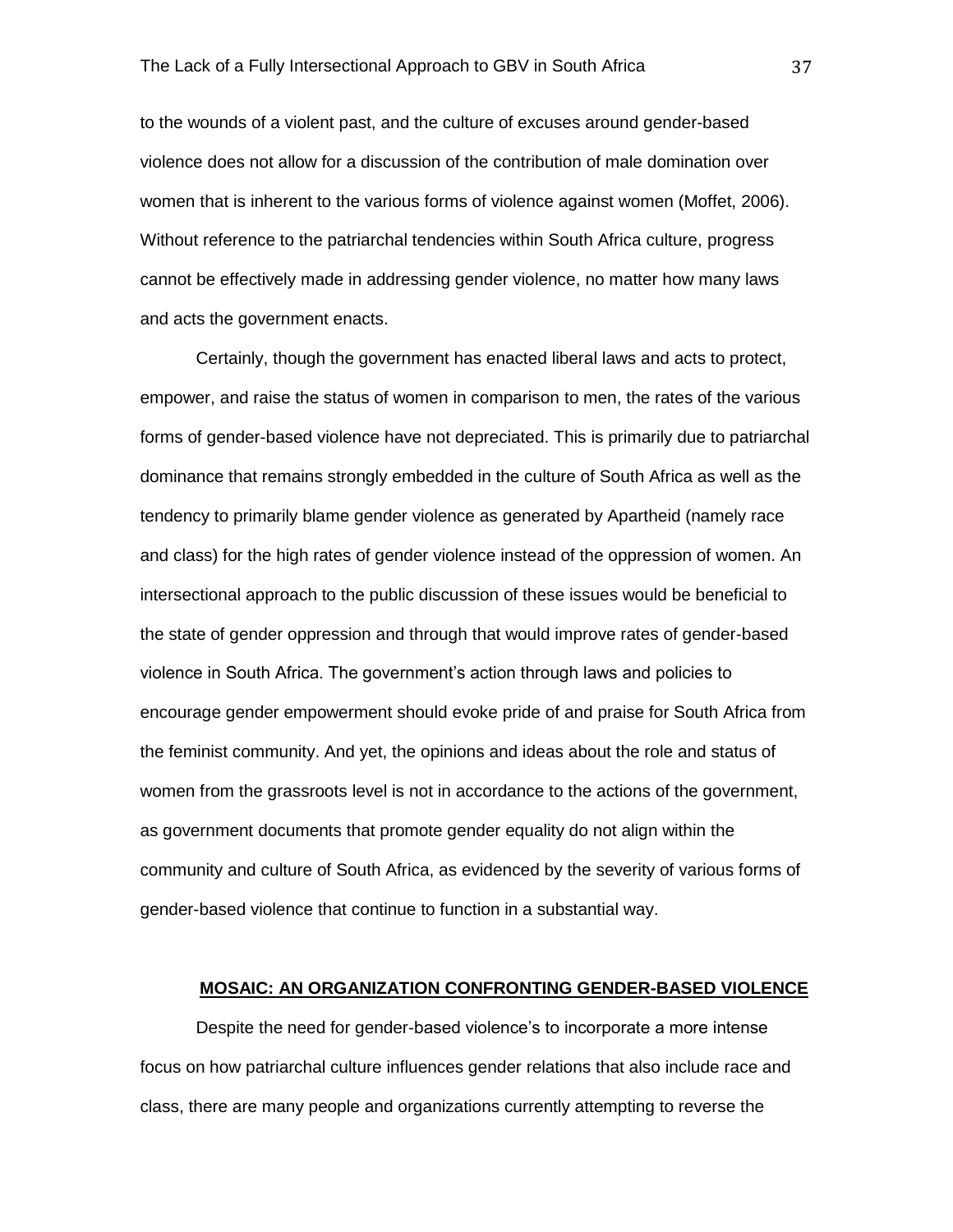trends of gender violence and the other results of female oppression throughout the country. One of these organizations is Mosaic, located in Cape Town, Western Cape, one of the three capitals of the nation, and the area of the historical, colonial Cape Colony. Cape Town, a populous city in South Africa that has experienced a significant portion of the turbulent and violent history of the nation, has extremely high rates of gender-based violence. Though rates of reported violence vary, one report indicated that over 40% of women in specifically Cape Town have experienced sexual violence (Kalichman et al., 2005). The high rate of substance abuse by males, which has been found to increase the likelihood of interpersonal and sexual violence of women, has also in extremely high STI/HIV rates for Capetonian women (Kalichman et al., 2005; Jewkes et al., 2010). Kalichman et al. also note that the unequal power dynamics of male-female heterosexual relationships in Cape Town continue to be severe, a major reason that such gender-based violence continues (2005). Clearly, Cape Town is a city in South Africa that is a perfect example of the South African experience of gender oppression that perpetuates and supports gender-based violence.

During the summer of 2017, I was worked as an intern at this organization in their main office in a Cape Town suburb. This opportunity allowed me to examine cultural gender dynamics and issues within the community and witness the processes and interventions that are making a positive impact on reducing gender-based violence, specifically in Cape Town. This opportunity also allowed me to observe the challenges that the organization faces in achieving their mission of eradicating domestic violence. I was able to observe many of the issues that contribute to the high rates of gender-based violence in the nation, and more deeply understand the roots of this violence due to my experience working at Mosaic and living in the city of Cape Town.

Mosaic's main purpose is to educate and act against domestic violence. Their mission statement is to "prevent and reduce abuse and violence against women by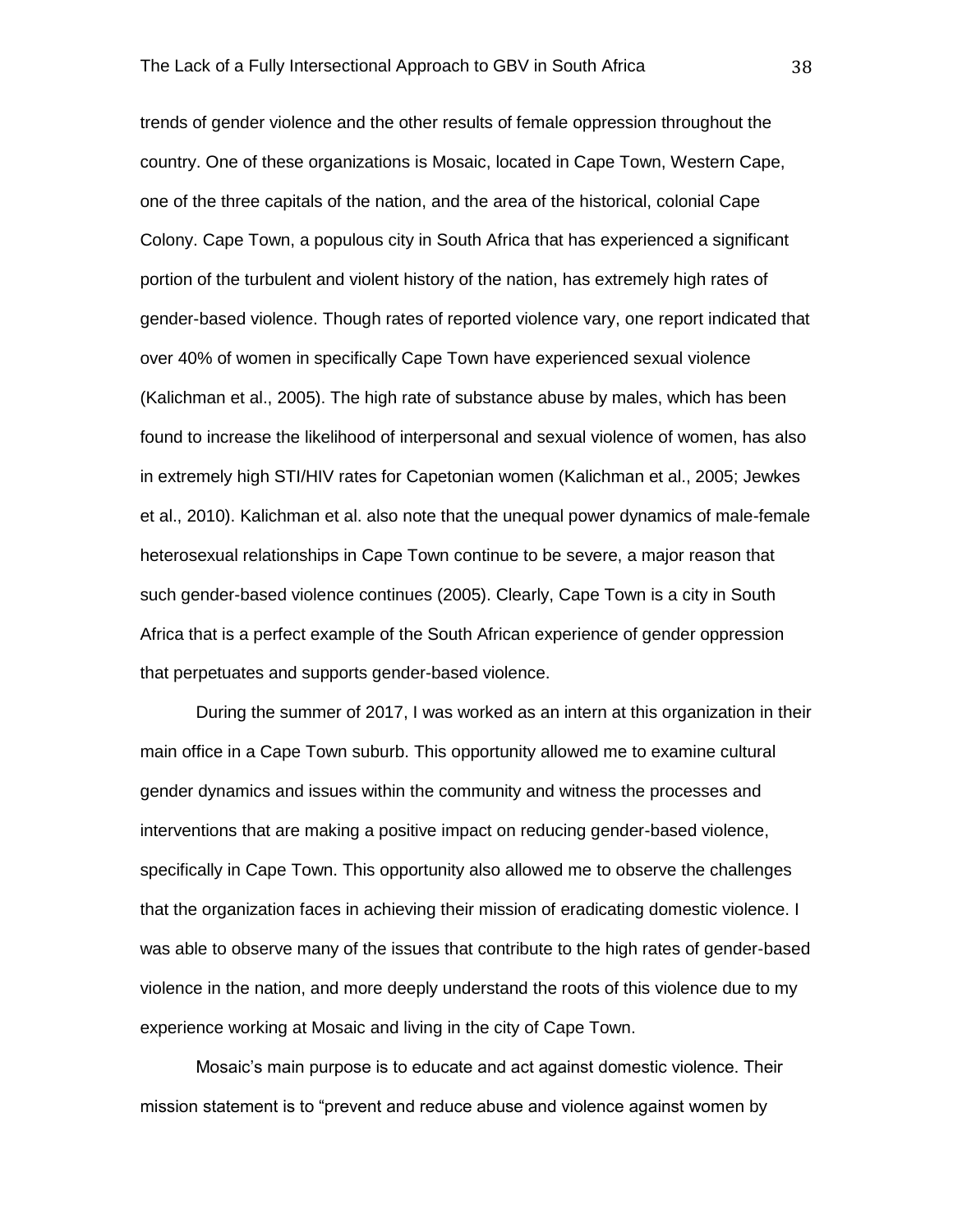providing services that seek to empower women to claim their rights, access healing and various opportunities to actively participate fully in society" (Mosaic, 2017). Not only does the organization work to address both the immediate needs of victims, it also works to attack the roots of the patriarchal culture of South Africa, as well as race and class oppressions, that contribute to gender-based violence. Mosaic confronts these issues through supporting and leading activities and events that challenge the patriarchal norms that oppress women in South Africa. In addition, the men and women who work at Mosaic are generally native to South Africa, and so understand the cultural patriarchal norms that work to perpetuate gender-based violence that are specific to the country and its past. This allows them to address the pattern of gender oppression at a higher level of understanding and to confront to the local culture in very direct and pointed ways. Importantly, it does not shy away from gender as an axis of oppression, but emphasizes it as a contributor to gender-based violence alongside those of race and class.

Though Mosaic's goal is specifically to eradicate specifically domestic violence against women, they offer various services that address other results of gender-based violence. To accomplish this goal, Mosaic provides court support services and has established many satellite offices, primarily located in conjunction with court houses throughout the greater Cape Town area, to help women through the legal process in reporting their assault. These services are those that directly help women who have experienced violence. Included are sexual health services, which help women who have experienced violence or who are at risk. HIV testing and providing testing in Townships for those who cannot reach the main location, sexual assault care, especially through their 24 hotline and Thuthuzela Care Centers (TCCs), are more services that are very important to Mosaic's confrontation of the negative health outcomes that women face due to gender-based violence (Mosaic, 2017). Counseling for men and women, group sessions in which both genders discuss gender oppression together, and the support of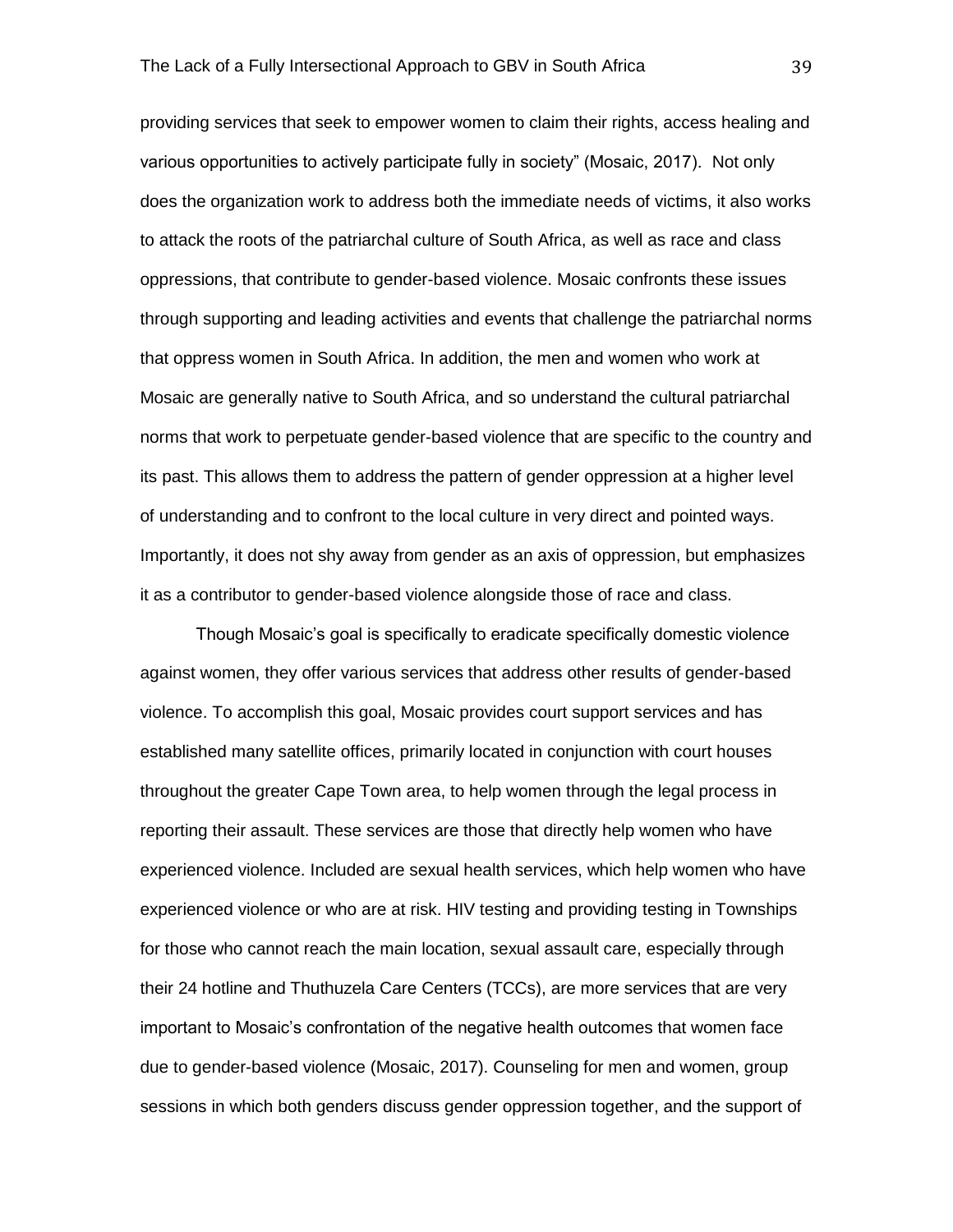programs such as Stepping Stones, are all ways in which Mosaic confront the embeddedness of the oppression of women that contributes to gender-based violence. Stepping Stones is a sexual education class for adolescents that has many positive outcomes for those who have participated, (Jewkes et al., 2006; Jewkes, Wood, & Duvvury, 2010). In addition, Mosaic has many strong partnerships with other nongovernmental organizations across the city that work together to develop Cape Town into a safer and more equitable city. For example, the organization The City of Cape Town, of which Mosaic looks closely, has various drug and alcohol addiction treatment programs and centers. Mosaic works with these addicts specifically, as addiction is a risk factor for violence offering them counseling, as a large indicator of domestic violence is drug and alcohol addition and use (Kalichman, 2005).

Over the 25 years that Mosaic has been established, they have made a substantial impact on the population they have served and have helped many men and women through the various services they provide and support. Evidence for this can be seen in the 2016-2017 Annual Report that cites the accomplishments from March 2016- February 2017. They include in their report a rise in reporting, yet admit that this does not necessarily mean that there are more domestic violence cases, but rather that more people are coming forward to report the incidence, exhibiting that reporting is becoming more accepted and encouraged (Mosaic, 2017). More than 2,000 people were reached through their sexual violence programs, and more than 3,000 through their domestic violence programs, though a potential or known overlap between these two groups it is not mentioned (Mosaic, 2017). In addition, Mosaic has tested almost 1,500 victims of sexual assault for HIV (Mosaic, 2017). The organization also assists and provides abortions, or in the terminology of Mosaic and South African law, termination of pregnancy (TOP), having assisted almost 400 women (Mosaic, 2017). Also provided in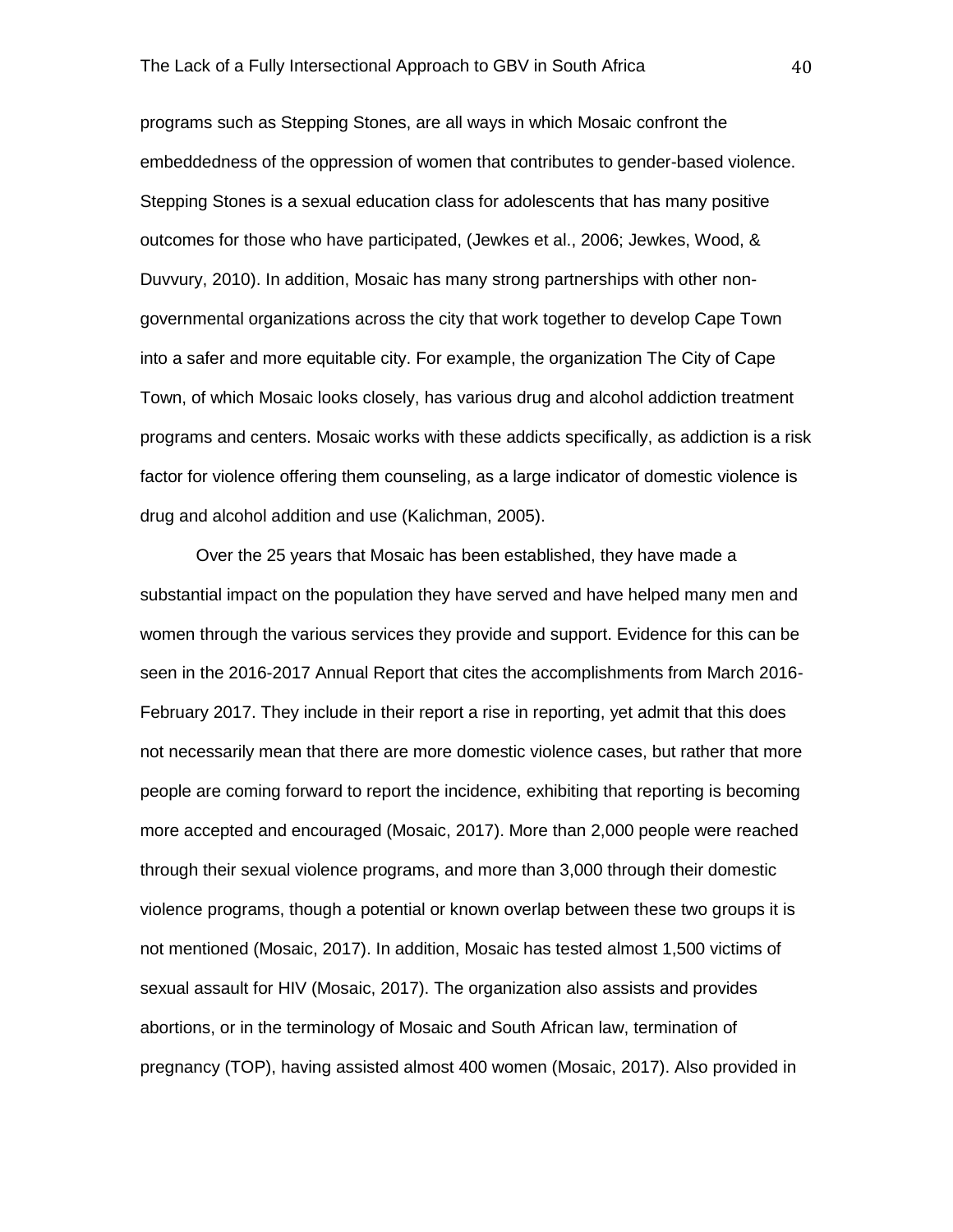Mosaic services are pregnancy tests, cervical screenings, and contraception of which Mosaic has reached a significant number of women (Mosaic, 2017).

Mosaic's goals and commitments to South African women are astounding. The organization's focal points and tenets confront issues that have been discussed as examples of the neglect of the axis of gender oppression in South African culture and the need to include it within an intersectional lens. However, despite the good that the organization does for its community, Mosaic has major struggles in addressing genderbased violence in South Africa. One of these issues is lack of funding. The issue of women's empowerment, especially through the diminishment of gender-based violence and the support of reproductive and sexual health, of which Mosaic focuses heavily on, is unfortunately contested, despite its various known positive health and community consequences. Due to this, funding is contentious and sometimes hard to come by. Currently, the Global Gag Rule is in effect, which prohibits United States funding, which was mentioned to me as a significant portion of their funding. Another significant issue is disorganization in staffing and organizational support. Shortly before the start of my time at Mosaic, the head director suddenly left the organization, leaving vacancies in the essential function of managing the organization. This influenced the organization's ability to continue to run efficiently, and compounded by the lack of funding, drastically interrupted the ability for Mosaic to function at full capacity, as other staff members had to fill in the holes, placing extreme pressure on those who had to fill them. The vacancy in the organization is associated with the established trend of burn out in nongovernmental organizations (Cardozo et al., 2012). Chronic stress, leading to long-term impacts of anxiety and depression have been established, which can take away from the organization, and it is clear that Mosaic is not exempt to this pattern (Cardozo et al., 2012).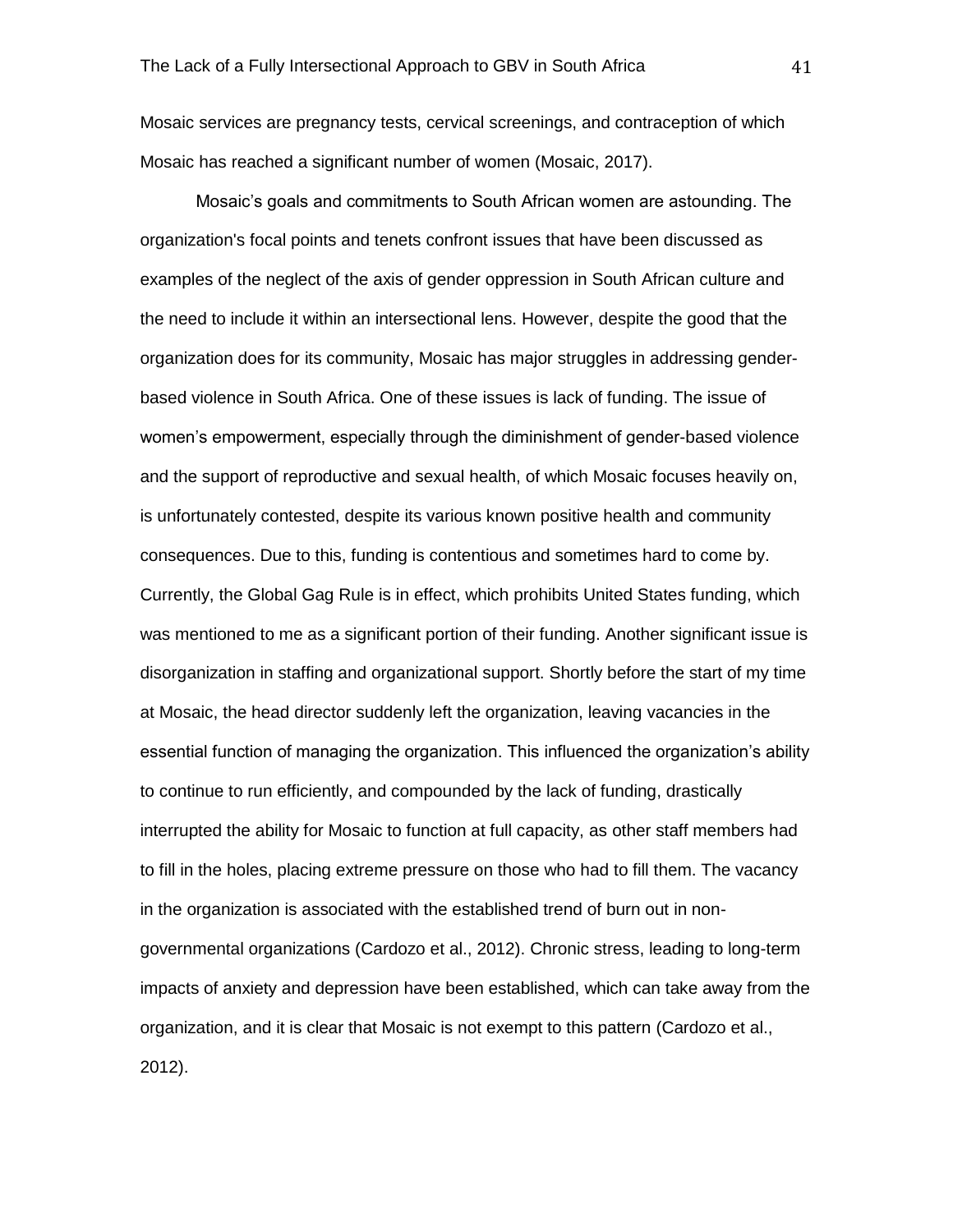Mosaic faces many challenges and yet manages to do a substantial amount of positive work to combat and change the reality of gender-based violence in South Africa by addressing the various axes of oppression that their serviced populations face. However the context in which South African culture exists makes enacting sustainable change difficult, in part because the cultural norms that surround gender prohibit discussion of the domination of men by women. But Mosaic, in holding space for discussions to occur that focus on the gender axis of intersectionality, namely in their counseling programs especially for men and between men and women, challenges the cultural barriers it faces. More support for the programs that Mosaic conducts and other organizations that are similar to Mosaic in the country are needed if change is to be made effectively in regards to gender violence.

#### **CONCLUSION**

As can be seen, the culture of oppression and domination of women that perpetuates and contributes to high rates of gender-based violence in South Africa has been exacerbated by the painful and disjointed past of the nation. This in turn contributes to a pattern in which South African culture and people place gender-based violence, an issue that is necessarily due to gender oppression into the contexts of race and class, as demonstrated by the fact that many argue that the gender-based violence in South Africa is part of the legacy of Apartheid, a racist and classist institution (Dosekun, 2013). It is not solely the emphasized axes of race and class oppression that has created a system of extreme violence against women in the nation, but rather the intersection of various levels of oppression that encompasses the oppression of women. This is not to say that the high prevalence of gender-based violence is not related to and is not aggravated by a historical past that has emphasized race and class oppression, but rather that the neglect of the reality of patriarchal domination over women has not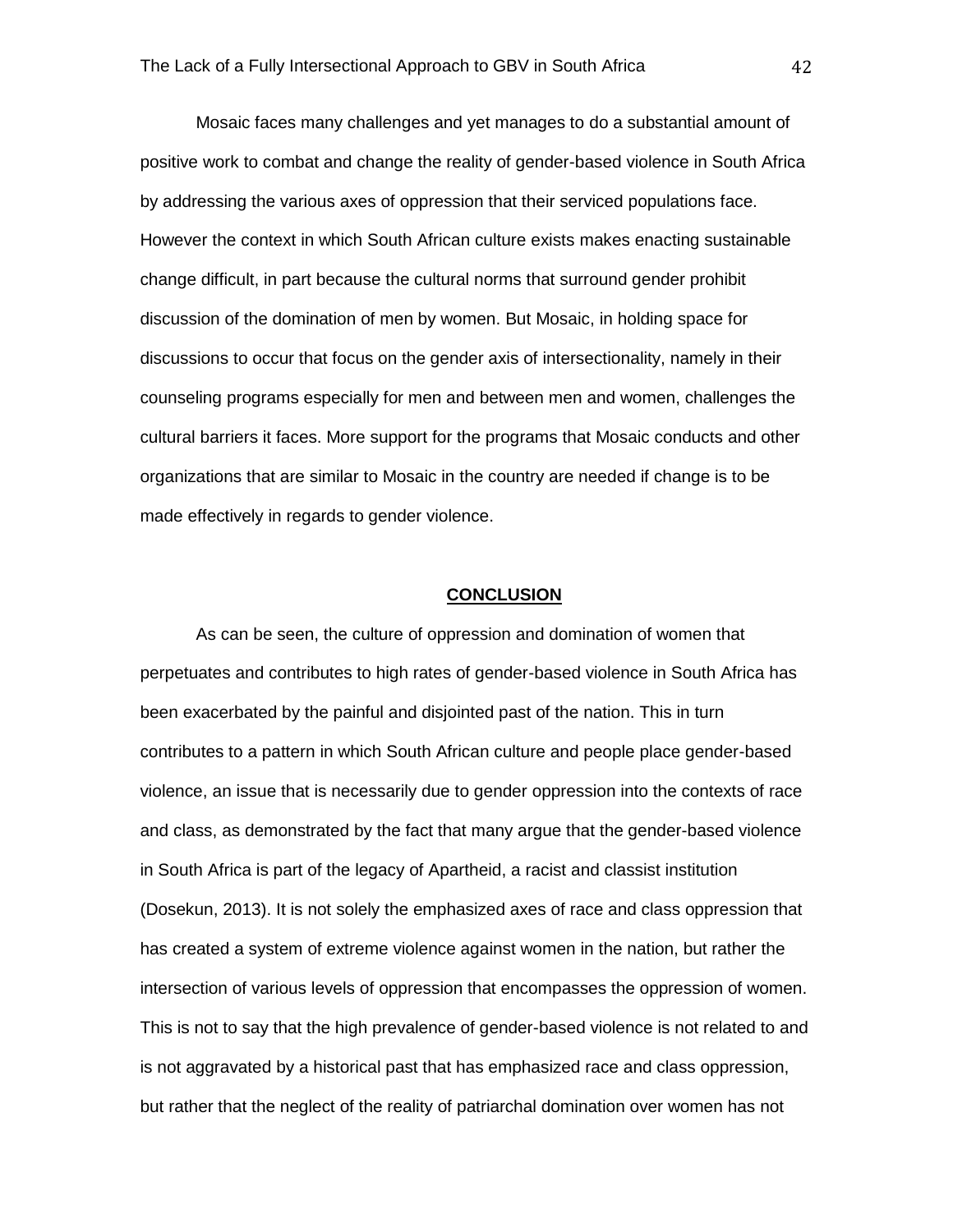allowed an intersectional approach to gender-based violence to be achieved. Genderbased violence necessarily functions off of different forms of oppression, that include race, class, *and gender oppression*, as feminist theory and the tenets of intersectionality promote. All of these issues intertwine in South Africa to create the scope and seriousness of gender-based violence.

Extensive research has been done on the topic of gender oppression to analyze the roots of gender violence, and evidence that gender oppression is a major function of the violence in South Africa has been established (eg, Boonzaier, 2005; Dosekun, 2013; Dworkin et al., 2012; Jaga, et al., 2017; Jewkes, & Abrahams, 2002; Jewkes et al, 2002; Kalichman et al., 2005; Shefer et al., 2008). This, in order to solve the magnitude of the various forms of gender-based violence in South Africa, an intersectional approach that includes power dynamics between men and women and confronts the oppression and subordination of women through the domination of men, in addition to race, class, and poverty, must be utilized. If gender violence and patriarchal culture are ignored for what they are, namely promoting the subordination of women through the domination of men, then it will be impossible for the intensity of gender-based violence in the nation to diminish. What is necessary is the encouragement of the integration of gender oppression, in addition to those of poverty and race, into the cultural discussions and possible solutions to the prevalence of gender-based violence in South Africa. The culture of patriarchal dominance that intersects across all lines of race and class need to be addressed and challenged if gender-based violence is to be comprehensively addressed in South Africa.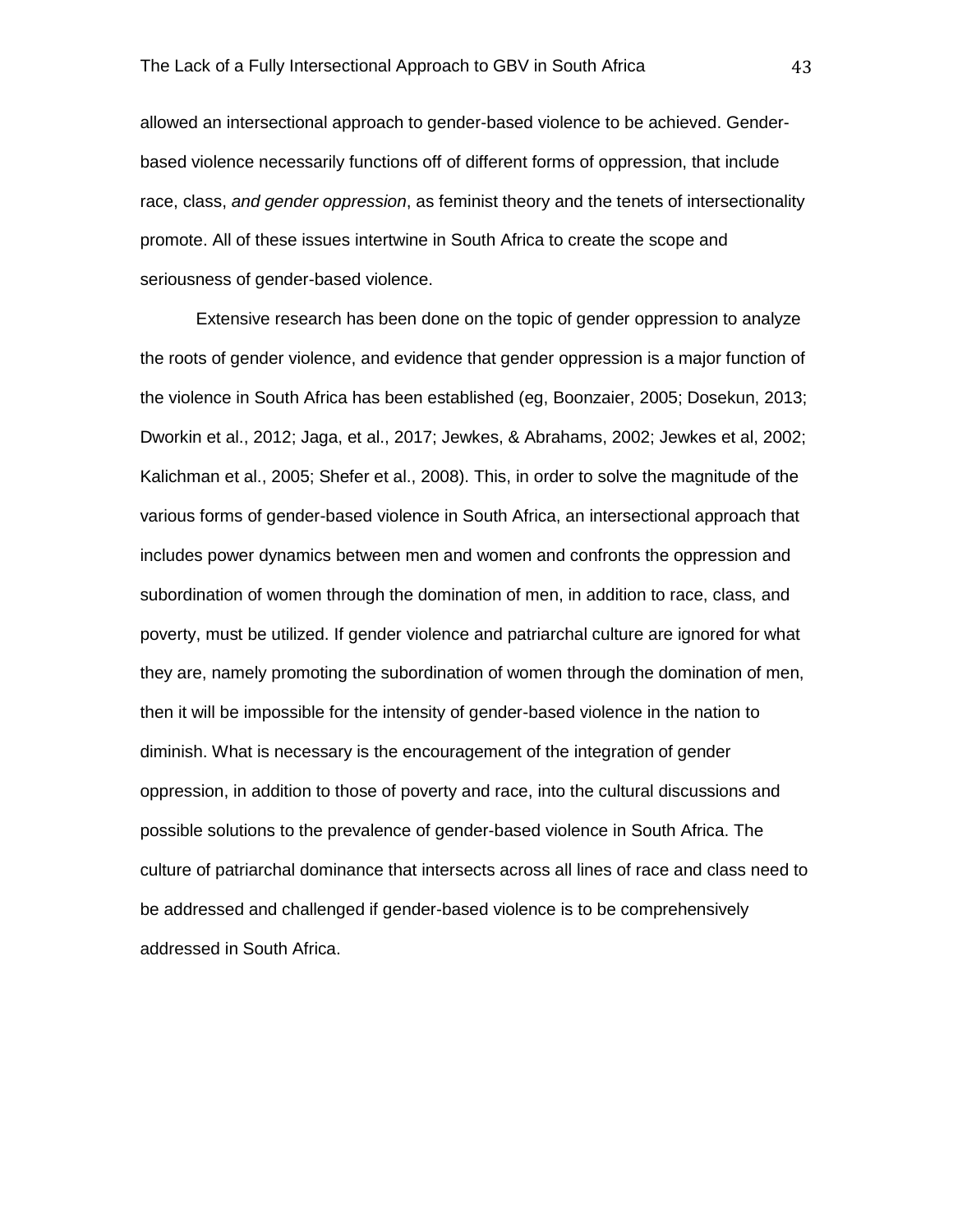#### **REFERENCES**

- Alkire, S. (2007). The missing dimensions of poverty data: An introduction. *Oxford Development Studies, 35*(4), 347–359.
- Althaus, Frances A. "Work in Progress: The Expansion of Access to Abortion Services in South Africa Following Legalization." Guttmacher Institute, 6 Dec. 2016, www.guttmacher.org/journals/ipsrh/2000/06/work-progress-expansion-access-abortionservices-south-africa-following.
- Amnesty International. (2017). Barriers to Safe and Legal Abortion in South Africa. Retrieved March 02, 2018, from https://www.amnestyusa.org/files/breifing\_barriers\_to\_safe\_and\_legal\_abortion\_in\_sout h\_africa\_final\_003.pdf
- Boonzaier, F. (2005). Woman Abuse in South Africa: A Brief Contextual Analysis. *Feminism & Psychology, 15*(1), 99-103.
- Burt, M. R. (1980). Cultural myths and supports for rape. *Journal of personality and social psychology*, *38*(2), 217.
- Campbell, J. C. (2002). Health consequences of intimate partner violence. *The lancet*, *359*(9314), 1331-1336.
- Cardozo, B. L., Crawford, C. G., Eriksson, C., Zhu, J., Sabin, M., Ager, A., ... & Olff, M. (2012). Psychological distress, depression, anxiety, and burnout among international humanitarian aid workers: a longitudinal study. *PloS one*, *7*(9), e44948.
- Crenshaw, Kimberlé (1989). "Demarginalizing the intersection of race and sex: a Black feminist critique of antidiscrimination doctrine, feminist theory and antiracist politics". University of Chicago Legal Forum, special issue: Feminism in the Law: Theory, Practice and Criticism. University of Chicago Law School: 139–168.
- Dosekun, S. (2013). 'Rape is a huge issue in this country': Discursive constructions of the rape crisis in South Africa. Feminism & Psychology, 23(4), 517-535.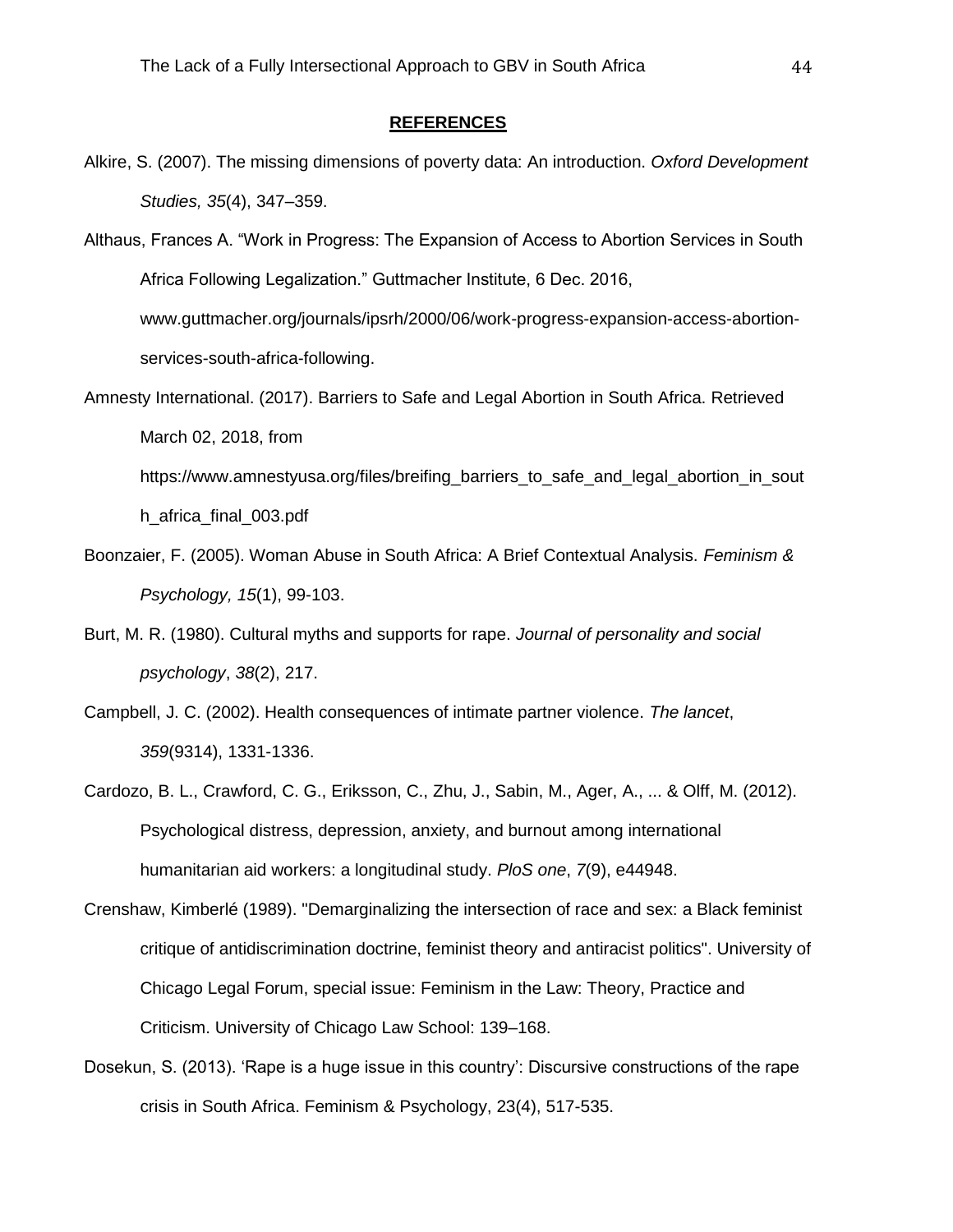- Dworkin, S. L., Colvin, C., Hatcher, A., & Peacock, D. (2012). Men's perceptions of women's rights and changing gender relations in South Africa: Lessons for working with men and boys in HIV and antiviolence programs. *Gender & Society*, *26*(1), 97-120.
- Gordon, A. A. (2001). Women and Development. In Understanding Contemporary Africa (3rd ed.). (pp. 271-297). Boulder & London: Lynne Rienner Publishers.
- Guedes, A. (2004). Addressing gender-based violence from the reproductive health/HIV sector: a literature review and analysis.
- Hassim, S. (2009). Democracy's shadows: Sexual rights and gender politics in the rape trial of Jacob Zuma. *African Studies*, *68*(1), 57-77.
- Heise, L., Ellsberg, M., & Gottmoeller, M. (2002). A global overview of gender‐ based violence. *International Journal of Gynecology & Obstetrics*, *78*(S1).
- hooks, b. (2014). Feminist theory : from margin to center. Retrieved from https://ebookcentralproquest-com.proxy.lib.pdx.edu
- Jaga, A., Arabandi, B., Bagraim, J., & Mdlongwa, S. (2017). Doing the 'gender dance': Black women professionals negotiating gender, race, work and family in post-apartheid South Africa. *Community, Work & Family*, 1-16.
- Jewkes, R., & Abrahams, N. (2002). The epidemiology of rape and sexual coercion in South Africa: an overview. Social science & medicine, 55(7), 1231-1244.
- Jewkes, R., & Morrell, R. (2010). Gender and sexuality: emerging perspectives from the heterosexual epidemic in South Africa and implications for HIV risk and prevention. *Journal of the International AIDS society*, *13*(1), 6.
- Jewkes, R., & Rees, H. (2008). Dramatic decline in abortion mortality due to the Choice on Termination of Pregnancy Act. *South African Medical Journal*, *95*(4), 250.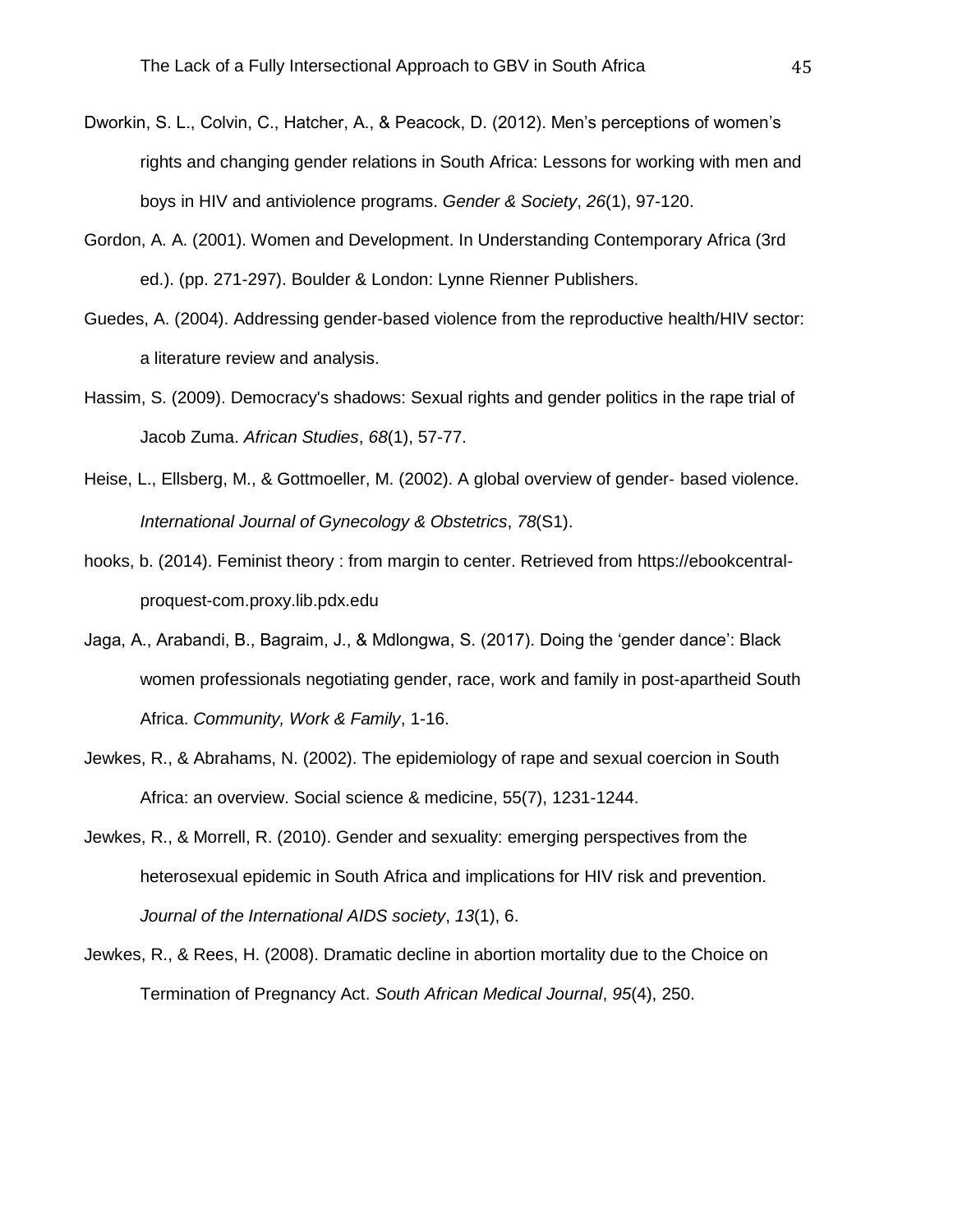- Jewkes, R., Levin, J., & Penn-Kekana, L. (2002). Risk factors for domestic violence: findings from a South African cross-sectional study. *Social science & medicine*, *55*(9), 1603- 1617.
- Jewkes, R., Nduna, M., Levin, J., Jama, N., Dunkle, K., Khuzwayo, N., ... & Duvvury, N. (2006). A cluster randomized‐ controlled trial to determine the effectiveness of Stepping Stones in preventing HIV infections and promoting safer sexual behaviour amongst youth in the rural Eastern Cape, South Africa: trial design, methods and baseline findings. *Tropical Medicine & International Health*, *11*(1), 3-16.
- Jewkes, R., Wood, K., & Duvvury, N. (2010). 'I woke up after I joined Stepping Stones': meanings of an HIV behavioural intervention in rural South African young people's lives. *Health education research*, *25*(6), 1074-1084.
- Jewkes, R. (2016). Violence against women must concern obstetrician–gynecologists. International Journal of Gynecology & Obstetrics, 133(1), 1-2.
- Jewkes, R. K., Dunkle, K., Nduna, M., & Shai, N. (2010). Intimate partner violence, relationship power inequity, and incidence of HIV infection in young women in South Africa: a cohort study. *The lancet*, *376*(9734), 41-48.
- K. P. M. G. (2015). Human and Social Services. Too Costly to Ignore—The Economic Impact of Gender-Based Violence in South Africa. 2014.
- Kalichman, S. C., Simbayi, L. C., Kaufman, M., Cain, D., Cherry, C., Jooste, S., & Mathiti, V. (2005). Gender attitudes, sexual violence, and HIV/AIDS risks among men and women in Cape Town, South Africa. *Journal of sex research*, *42*(4), 299-305.
- Kilpatrick, D. G. (1990, August). Violence as a precursor of women's substance abuse: The rest of the drugs-violence story. In *annual meeting of the American Psychological Association, Boston, MA*.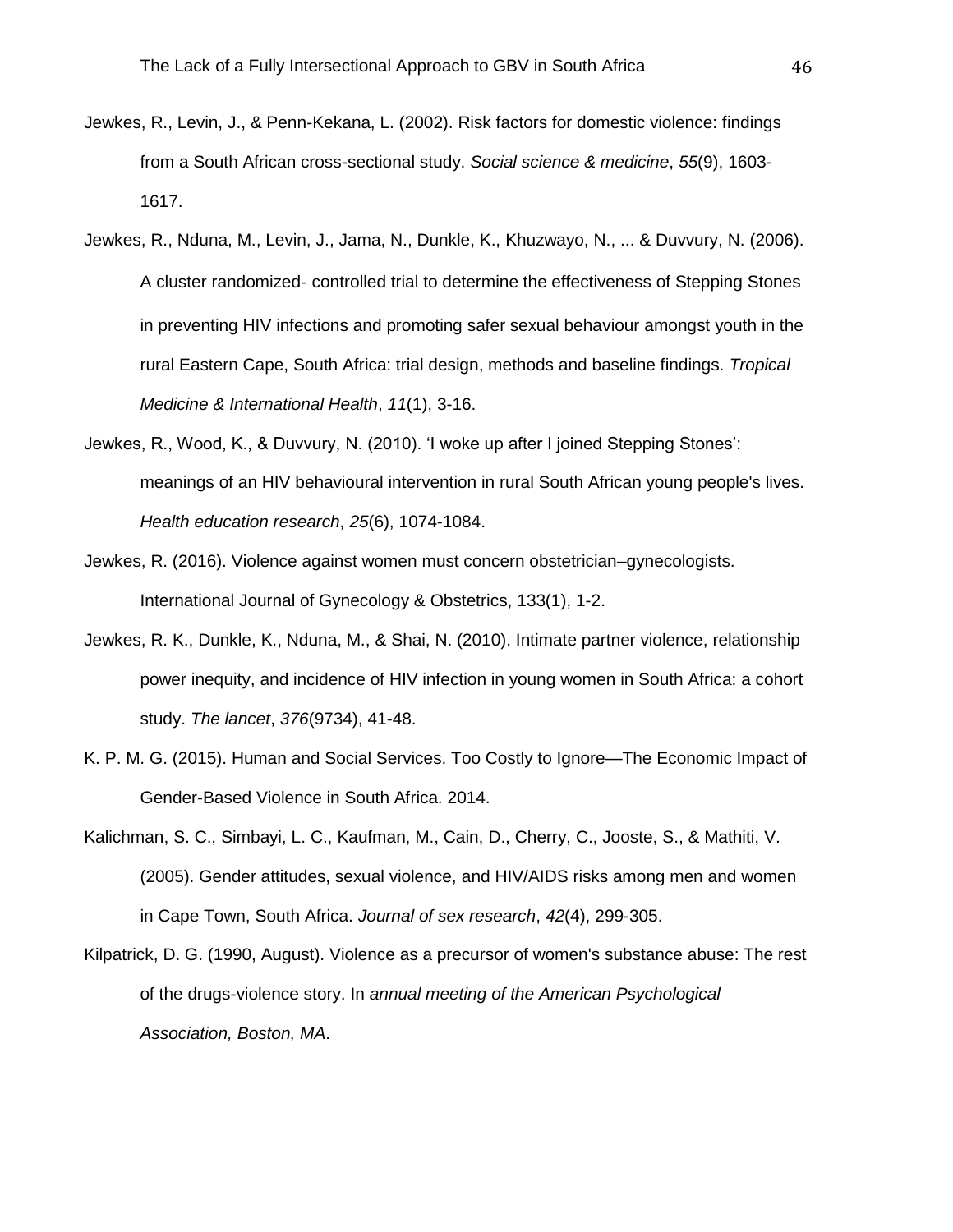- Kishor, S., & Johnson, K. (2006). Reproductive health and domestic violence: Are the poorest women uniquely disadvantaged?. Demography, 43(2), 293-307.
- Koss, M.P., Goodman, L.A., Browne, A., Fitzgerald, L., Keita, G.P. & Russo, N.F. (1994) No safe haven: Male violence against women at home, at work, and in the community. Washington, DC: American Psychological Association
- Lloyd, S. (1997). The effects of domestic violence on women's employment. *Law & Policy*, *19*(2), 139-167.
- Marin, A.J. & Russo, N.F., (1999). Feminist perspectives on male violence against women: Critiquing O'Neil and Harway's model. In J.M. O'Neil & M. Harway (Eds.). New Perspectives on Violence Against Women (pp. 18–35). Thousand Oaks, CA: Sage Publications.
- McReynolds-Pérez, J. (2017). Abortion as empowerment: reproductive rights activism in a legally restricted context. *BMC pregnancy and childbirth*, *17*(2), 350.
- Meyer, I., Durrheim, K., & Foster, D. (2016). Social Identity Theory as a Theory of Change: The Case of South Africa. In Understanding Peace and Conflict Through Social Identity Theory (pp. 167-184). Springer, Cham.
- Miller, J. B. (1976). Domination and Subordination. In P. S. Rothenburg (10th ed.), *Race, Class, and Gender in the United States* (91-97). New York: Worth Publishers.
- Moffett, H. (2006). 'These women, they force us to rape them': Rape as narrative of social control in post-apartheid South Africa. Journal of Southern African Studies, 32(1), 129- 144.
- Morrison, A., & Orlando, M. B. (2004). The costs and impacts of gender-based violence in developing countries: Methodological considerations and new evidence. *Retrieved March*, *5*, 2007.
- Mosaic. (2017). Annual Report 2016 2017. Cape Town.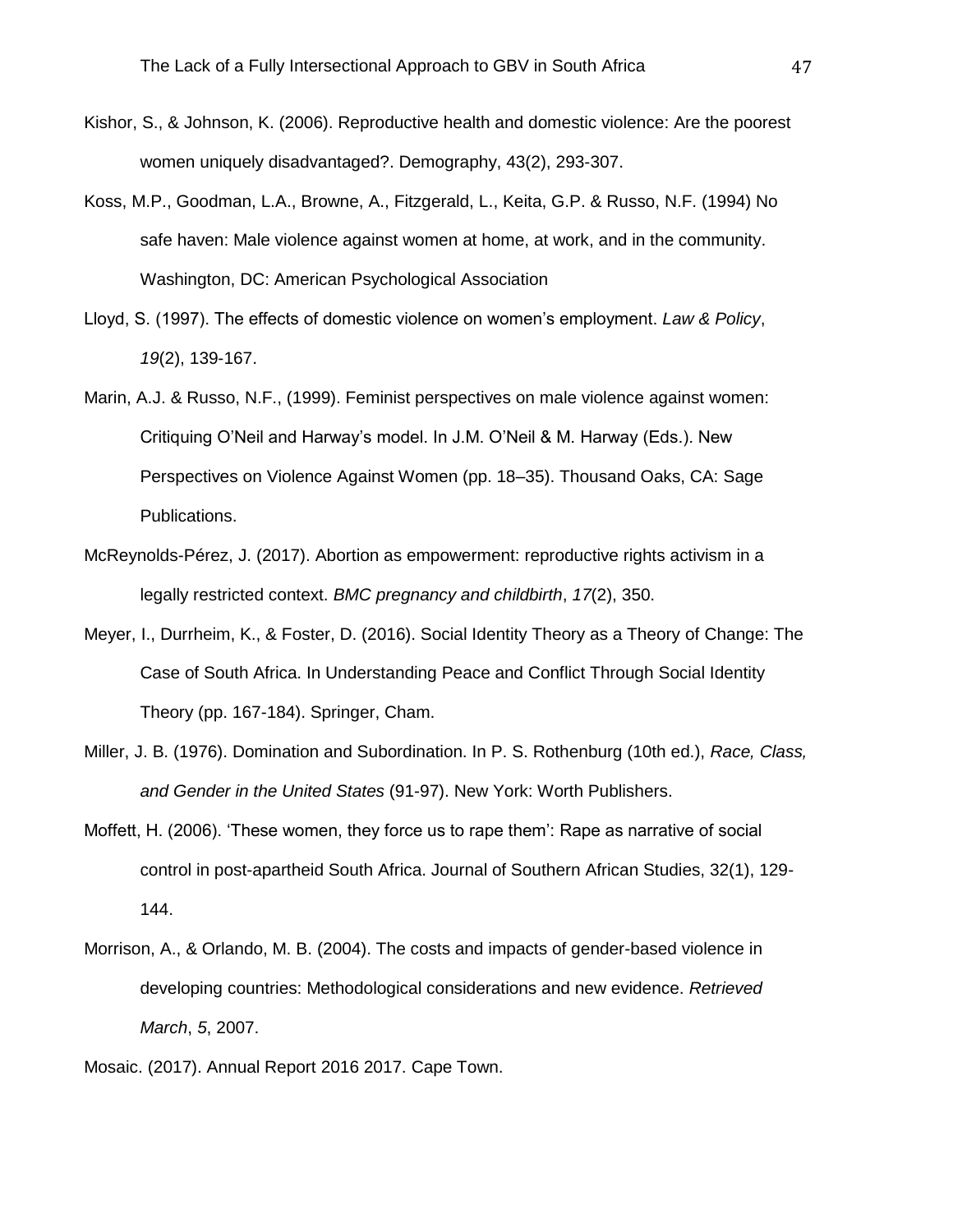Nicoletti, J., Bollinger, C. M., & Spencer-Thomas, S. (2009). *Violence goes to college: The authoritative guide to prevention and intervention*. Charles C Thomas Publisher.

Olfman, Sharna (2009). *The Sexualization of Childhood*. ABC-CLIO.

- Posel, D., & Rogan, M. (2009). Women, income and poverty: Gendered access to resources in postapartheid South Africa. Agenda, 23(81), 25–34.
- Posel, D., & Rogan, M. (2012). Gendered trends in poverty in the post-apartheid period, 1997– 2006. Development Southern Africa, 29(1), 97–113.
- Reddy, V., & Potgieter, C. (2006). 'Real men stand up for the truth': discursive meanings in the Jacob Zuma rape trial. *Southern African Linguistics and Applied Language Studies*, *24*(4), 511-521.
- Rice, K. (2017). Rights and responsibilities in rural South Africa: implications for gender, generation, and personhood. Journal of the Royal Anthropological Institute, 23(1), 28-41
- Rogan, M. (2016). Gender and multidimensional poverty in South Africa: Applying the global multidimensional poverty index (MPI). Social Indicators Research, 126(3), 987-1006.
- Russo, N. F., & Pirlott, A. (2006). Gender‐ based violence. *Annals of the new york academy of sciences*, *1087*(1), 178-205.
- Scully, P. (1995). Rape, race, and colonial culture: the sexual politics of identity in the nineteenth-century Cape Colony, South Africa. The American Historical Review, 100(2), 335-359.
- Shefer, T., Crawford, M., Strebel, A., Simbayi, L. C., Dwadwa-Henda, N., Cloete, A., ... & Kalichman, S. C. (2008). Gender, power and resistance to change among two communities in the Western Cape, South Africa. Feminism & Psychology, 18(2), 157- 182.
- Statistics, South Africa. (2016). *South Africa Demographic and Health Survey 2016: Key Indicator Report*. Retrieved from [https://dhsprogram.com/pubs/pdf/PR84/PR84.pdf.](https://dhsprogram.com/pubs/pdf/PR84/PR84.pdf)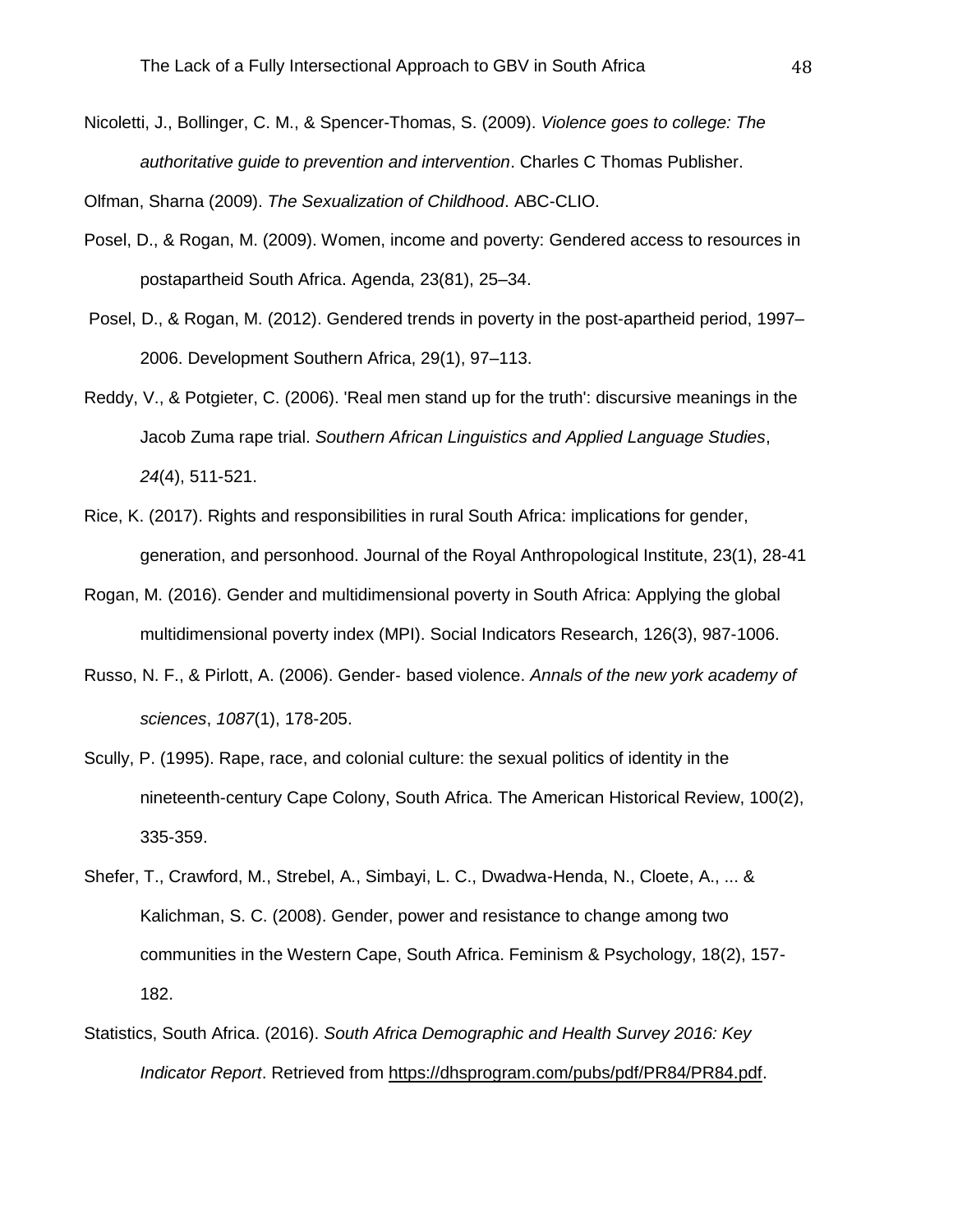- Statistics, South Africa (2015). Census 2011: Estimation of Mortality in South Africa. Retrieved 01 March, 2018, from [http://www.statssa.gov.za/publications/Report-03-01-62/Report-](http://www.statssa.gov.za/publications/Report-03-01-62/Report-03-01-622011.pdf)[03-01-622011.pdf.](http://www.statssa.gov.za/publications/Report-03-01-62/Report-03-01-622011.pdf)
- Statistics, South Africa (2017, 22 August). Poverty Trends in South Africa: An Examination of absolute poverty between 2005 and 2015. Retrieved 01 March, 2018, from , [http://www.statssa.gov.za/publications/Report-03-10-06/Report-03-10-062015.pdf.](http://www.statssa.gov.za/publications/Report-03-10-06/Report-03-10-062015.pdf)
- Suttner, R. (2009). The Jacob Zuma Rape Trial: Power and African National Congress (ANC) Masculinities: Essay. *NORA—Nordic Journal of Feminist and Gender Research*, *17*(3), 222-236.
- The Republic of South Africa. (1996). The Choice on Termination of Pregnancy Act.
- The Republic of South Africa. (2008). Domestic Violence Act of 1998.
- The Republic of South Africa (1994). The Constitution of the Republic of South Africa.
- The Republic of South Africa (2007). CRIMINAL LAW (SEXUAL OFFENCES AND RELATED MATTERS) AMENDMENT ACT 32 OF 2007.
- Thompson, L. M. (2014). A History of South Africa (4th ed.). London & New Haven: Yale University Press.
- UNAIDS. (2016).Country factsheets SOUTH AFRICA 2016. Retrieved from http://www.unaids.org/en/regionscountries/countries/southafrica.
- United Nations (1995). Report of the Fourth World Conference on Women, Beijing 4-15 September 1995. New York, NY: United Nations.
- VanderEnde, K. E., Yount, K. M., Dynes, M. M., & Sibley, L. M. (2012). Community-level correlates of intimate partner violence against women globally: A systematic review. *Social Science & Medicine*, *75*(7), 1143-1155.
- Van Der Linden, J. (1897). *Institutes of Holland, Or, Manual of Law, Practice and Mercantile*  Law: For the Use of Judges, Lawyers, Merchants, and All who Wish to Have a General *View of the Law*. JC Juta.